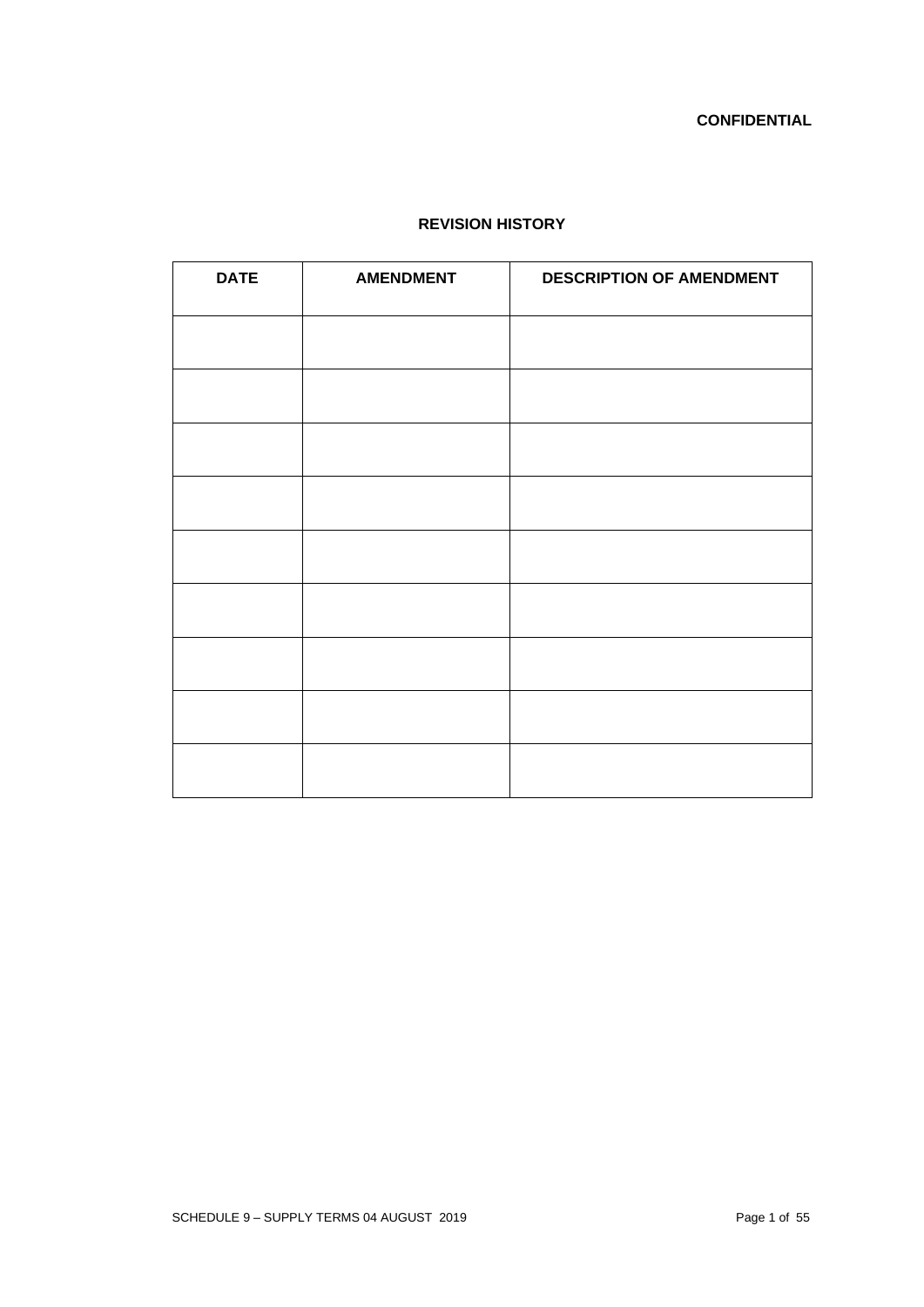## **SCHEDULE 9 - SUPPLY TERMS**

## **1 DEFINITIONS, INTERPRETATION AND STRUCTURE**

- 1.1 Unless otherwise specified:
- (a) capitalised words used in these Supply Terms have the meaning given to them in the dictionary in Part 1 of Schedule 8; and
- (b) the rules of construction and interpretation of these Supply Terms are in Part 2 of Schedule 8.
- 1.2 If there is any inconsistency between this document and the Reference Offer, then the inconsistency must be resolved in accordance with the following descending order of precedence:
	- (a) Schedule 1 (Service Descriptions);
	- (b) Schedule 3 (Charges);
	- (c) the main body of these Supply Terms;
	- (d) the other Schedules; and
	- (e) the Joint Working Manual.
- 1.3 The Joint Working Manual is incorporated into these Supply Terms.

## **2. COMMENCEMENT, DURATION AND REVIEW**

- 2.1 These Supply Terms become effective on the date of execution or the date of the effect of an order of the Regulator that the most recently published Batelco Reference Offer is in effect between two Licensed Operators (**Effective Date**).
- 2.2 These Supply Terms continue in full force and effect, as varied from time to time, for an initial period of one (1) year from the Effective Date (**Minimum Term**) and shall automatically renew for further periods of one (1) year, unless terminated earlier in accordance with this clause or clauses [13.6](#page-20-0) o[r 14.](#page-20-1)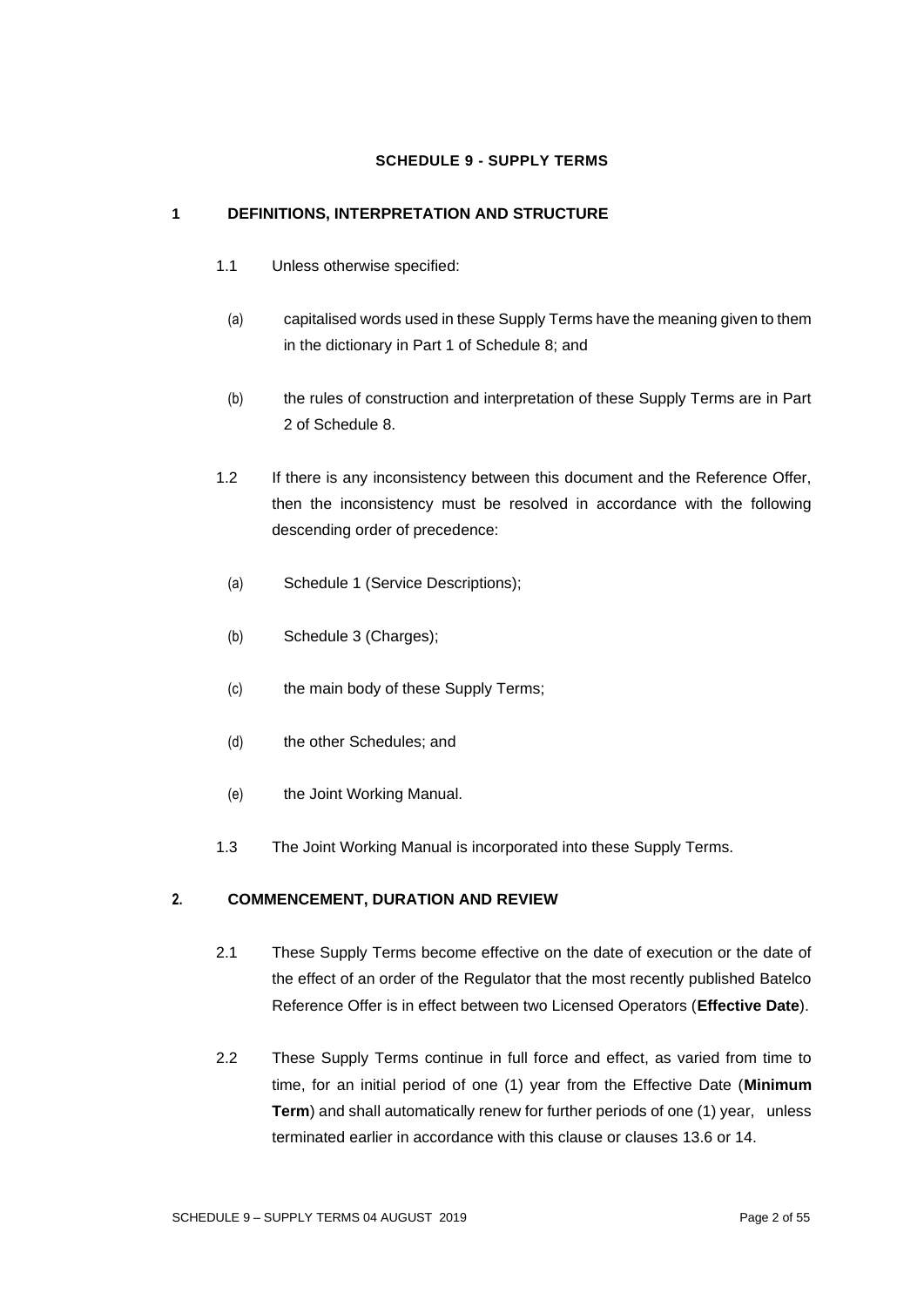- 2.3 Subject to clauses 2.4, 2.5 and 2.5A, if the Regulator approves or mandates any change to the Reference Interconnection Offer, or, if applicable, the Reference Access Offer, then these Supply Terms are automatically amended to incorporate the same change in respect of Regulated Services only, covered by the changes, or, if the same change does not directly apply, then with the necessary changes to ensure that these Supply Terms are consistent with the Reference Interconnection Offer or Reference Access Offer (as the case may be).
- 2.4 If the rights and obligations of either of the parties under these Supply Terms are or may be likely to be affected by:
	- (a) amendments to or repeals of the Telecommunications Law or of a condition of a party's License; or
	- (b) a ruling, determination, approval, order or directive of the Regulator (other than any adverse effect on Batelco as a result of a mandated or approved change to the Reference Interconnection Offer or Reference Access Offer); or
	- (c) Batelco reasonably believing, based on some action of the Regulator, that a part of the Supply Terms contravenes or may contravene any provision of the Telecommunications Law, Batelco's License or other statutory requirements,

the parties must meet as soon as practicable and negotiate in good faith any amendment to these Supply Terms necessary or appropriate to ensure that they remain consistent with the Telecommunications Law, ruling, determination, approval order or directive of the Regulator or such other regulatory requirement. If the parties cannot agree any amendment, clause 23 applies.

- 2.5 Batelco shall have the right on reasonable notice to the Licensed Operator to change its Charges, provided that the Licensed Operator shall have the right to refer any Material Change as a Dispute (as defined at clause 24.1) to dispute resolution under clause 24 and if the Dispute is not resolved within the period of notice of the change the Licensed Operator may terminate the Services subject to the Material Change.
- (a) If any part of the Supply Agreement is terminated following any Material Change, then the Licensed Operator shall, notwithstanding the terms of Schedule 5 or any other schedule of this Supply Agreement, not be liable for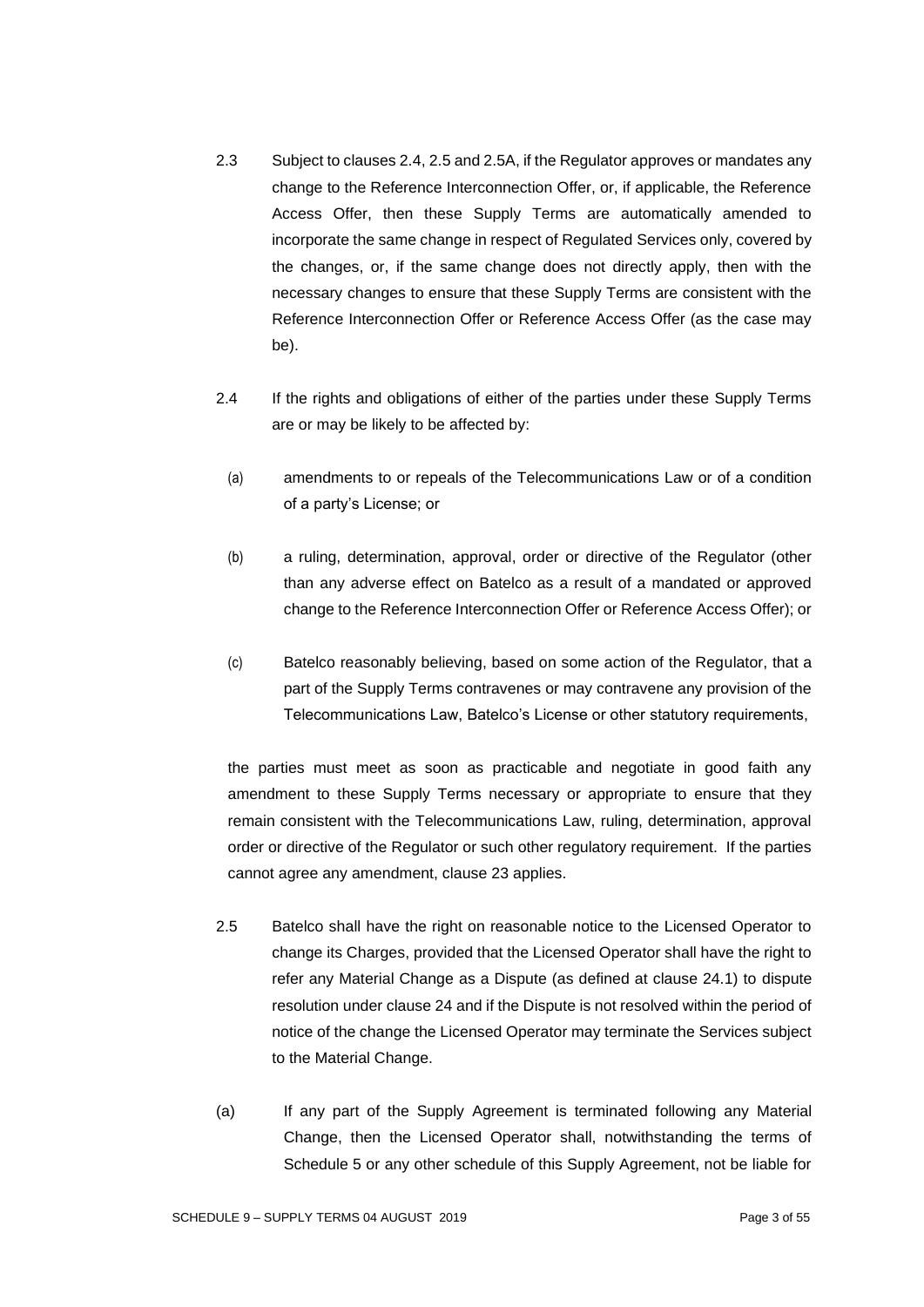any compensation, other than where the Licensed Operator terminates a service in which discounts associated with the period of the service (1-year, 2-year, etc.) are applicable, with respect to that termination, whether by way of under-utilisation charges or removal of capacity charges or liquidated damages.

- (b) For the purposes of clauses 2.5 and 2.5A, "Material Change" means an increase in the relevant Charge by a rate greater than Batelco's weighted average cost of capital (as determined by the Regulator) or the rate of inflation in the Kingdom of Bahrain over the period from the first effective date of the relevant Charge to the effective date of the increase.
- 2.6 Before the end of the Minimum Term, the parties may agree to extend the duration of these Supply Terms for an agreed period.
- 2.7 For the avoidance of doubt, and notwithstanding the interconnection of the parties' Networks, neither party shall hand over to the other party, nor have an obligation to convey, Telephone Calls or other traffic of any category, unless the other party has agreed to provide the relevant Service under these Supply Terms.

## **3. DUTY TO PROVIDE SERVICES AND PROVISIONING**

- 3.1 The parties shall connect and keep connected their Networks at points of Interconnection using Customer Sited Interconnect or In-span Interconnect in accordance with these Supply Terms (to such extent permitted by the parties respective Licenses).
- 3.2 Subject to clause 3.3, each party (as **Access Provider**) must supply the Services requested by the other party (as **Access Seeker**) in accordance with and subject to the requirements specified in these Supply Terms.
- 3.3 The Access Seeker must comply with:
	- (a) Forecasting Procedures; and
	- (b) the Ordering and Provisioning Procedures (if applicable to a Service).

The terms in a Service Description may override, vary or supplement those procedures.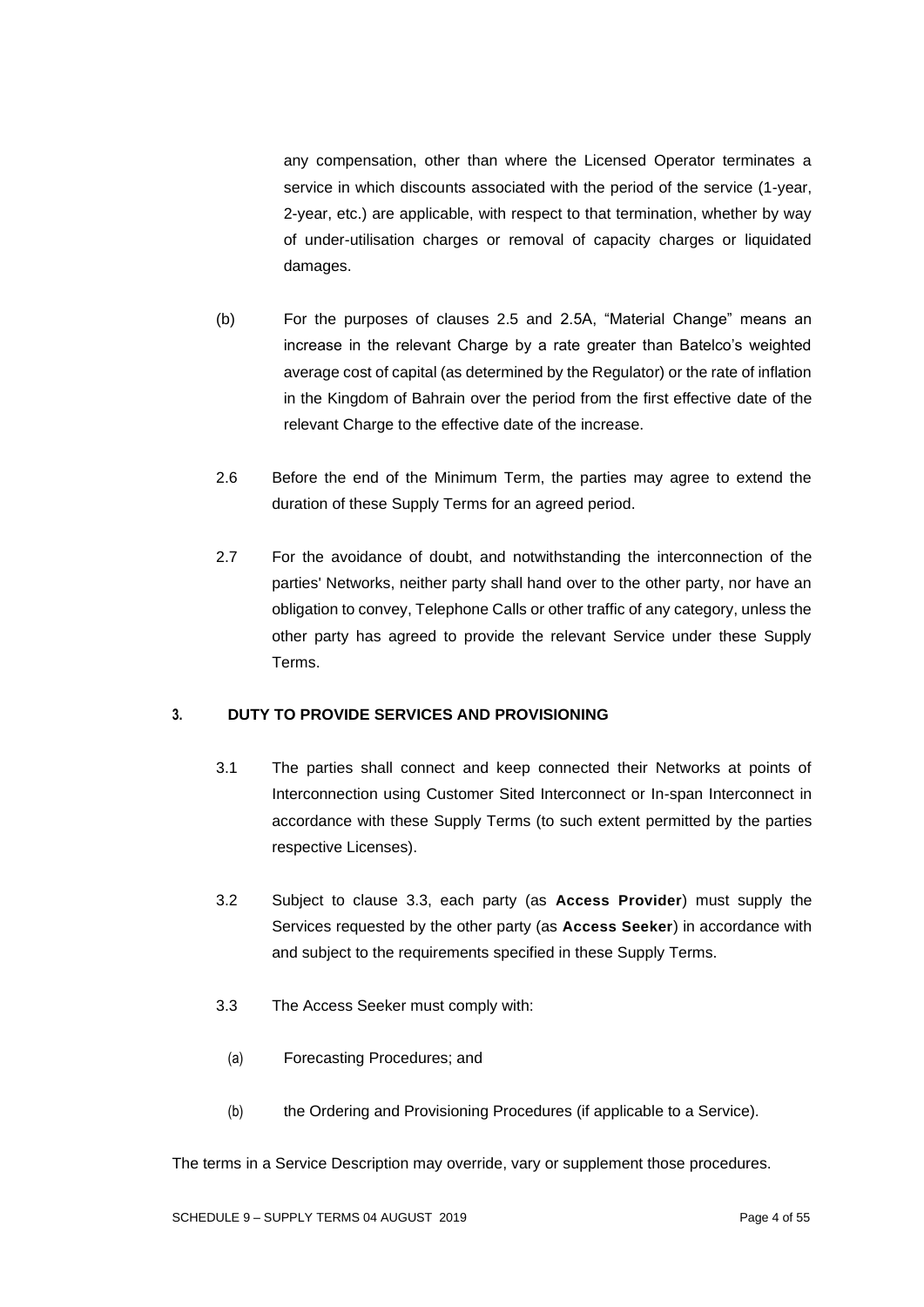- 3.4 Each party shall comply with the Service Description, Joint Working Manual, and Specifications in so far as they apply to the provision of Services.
- 3.5 The parties shall apply standards and operating guidelines to the interconnection of their Networks in the order of precedence specified below:
- (a) any legal requirements imposed upon each of them including requirements under their License;
- (b) Service Descriptions;
- (c) Specifications;
- (d) Joint Working Manual;
- (e) any recommendations by ITU-T; and
- (f) the GSM memorandum of understanding (where applicable).
- 3.6 Each party shall comply with the Bahrain Numbering Plan in relation to the Services and supply of services using the Services.

## **4. CHARGES**

4.1 The Access Seeker shall pay the Access Provider the relevant Charges determined in accordance with Schedule 3 of this Reference Offer.

## **5. BILLING AND PAYMENT**

- 5.1 Each party agrees to comply with the terms and procedures set out in Schedule 4 in relation to billing and collection.
- 5.2 Except where a Service Description expressly provides otherwise, the Access Seeker is solely responsible for billing and collecting its charges for services supplied to Access Seeker Customers using the Services.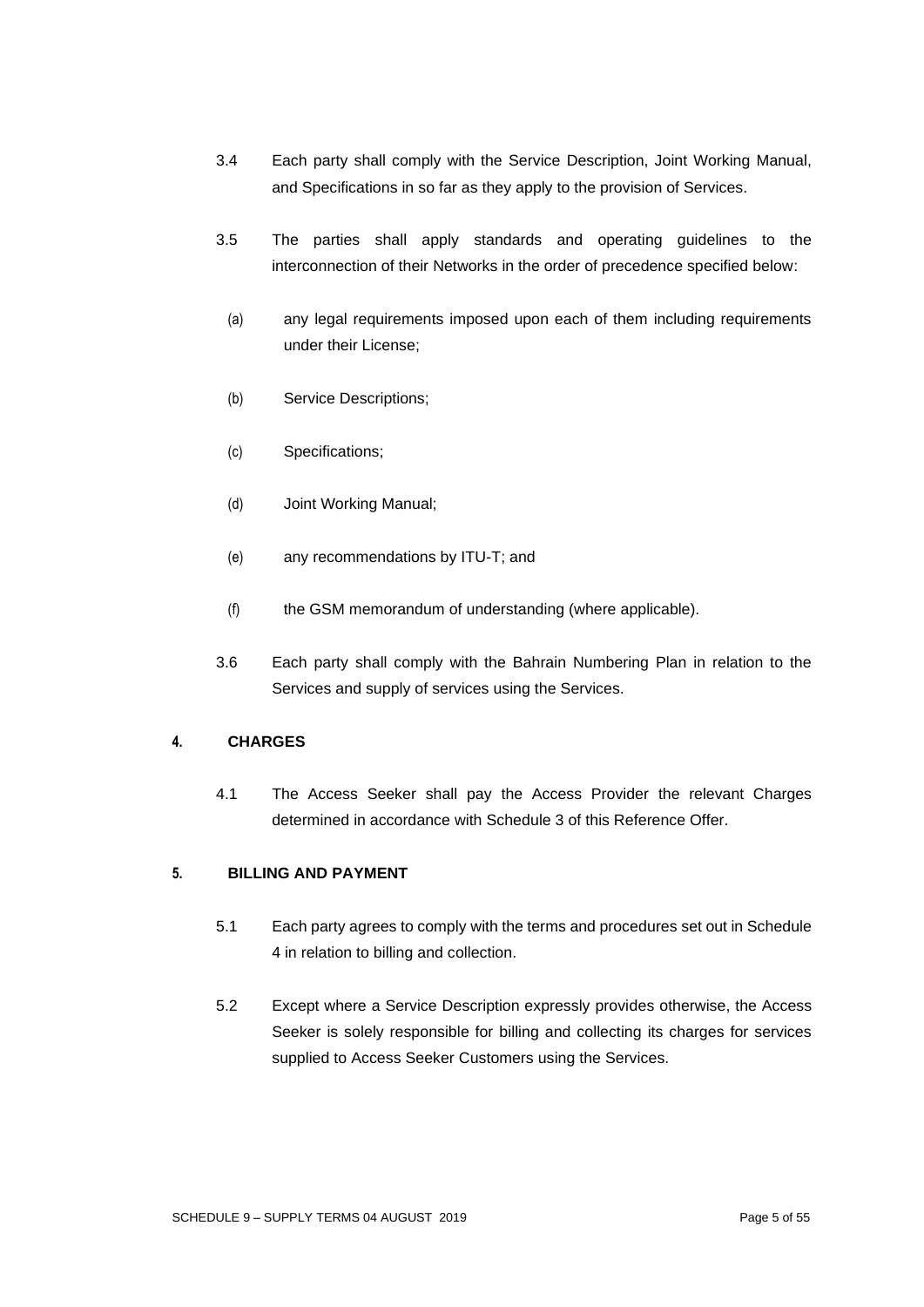# **6. NETWORK PROTECTION AND SAFETY**

- 6.1 Each party is responsible for the safe operation of its Network, and shall, so far as is reasonably practicable, take all necessary steps to ensure that its Network, its Network operations and implementation of these Supply Terms:
	- (a) do not endanger the safety or health of any person, including the People of the other party; and
	- (b) do not cause physical or technical harm to the other party's Network, including but not limited to causing damage, interfering with or causing deterioration in the operation of that party's Network.
- 6.2 Each party will manage its Network to minimize disruption to Services and in the event of interruption or failure of any Services, will restore those Services as soon as is reasonably practicable.
- 6.3 A party shall:
	- (a) not use or knowingly permit the use of any Service, or install, connect, link or use (or permit the installation, connection, linking or use of) any telecommunications equipment in contravention of any law; and
	- (b) be responsible to the Access Provider for anyone else who uses any Service or any part of any Service provided to the Access Seeker, or does anything unauthorized relating to a Service or any part of any Service.
- 6.4 Each party shall ensure that its Network and operating procedures comply in all respects with the safety requirements established by, or under the Joint Working Manual.
- **7. CLI**
	- 7.1 If a party's Network requests CLI from the other Network, the originating Network shall generate and convey CLI to the Network requesting it to the extent that the originating Network has such a capability.
	- 7.2 A party whose Network receives CLI following a request pursuant to clause 7.1 shall only use the CLI for the following purposes;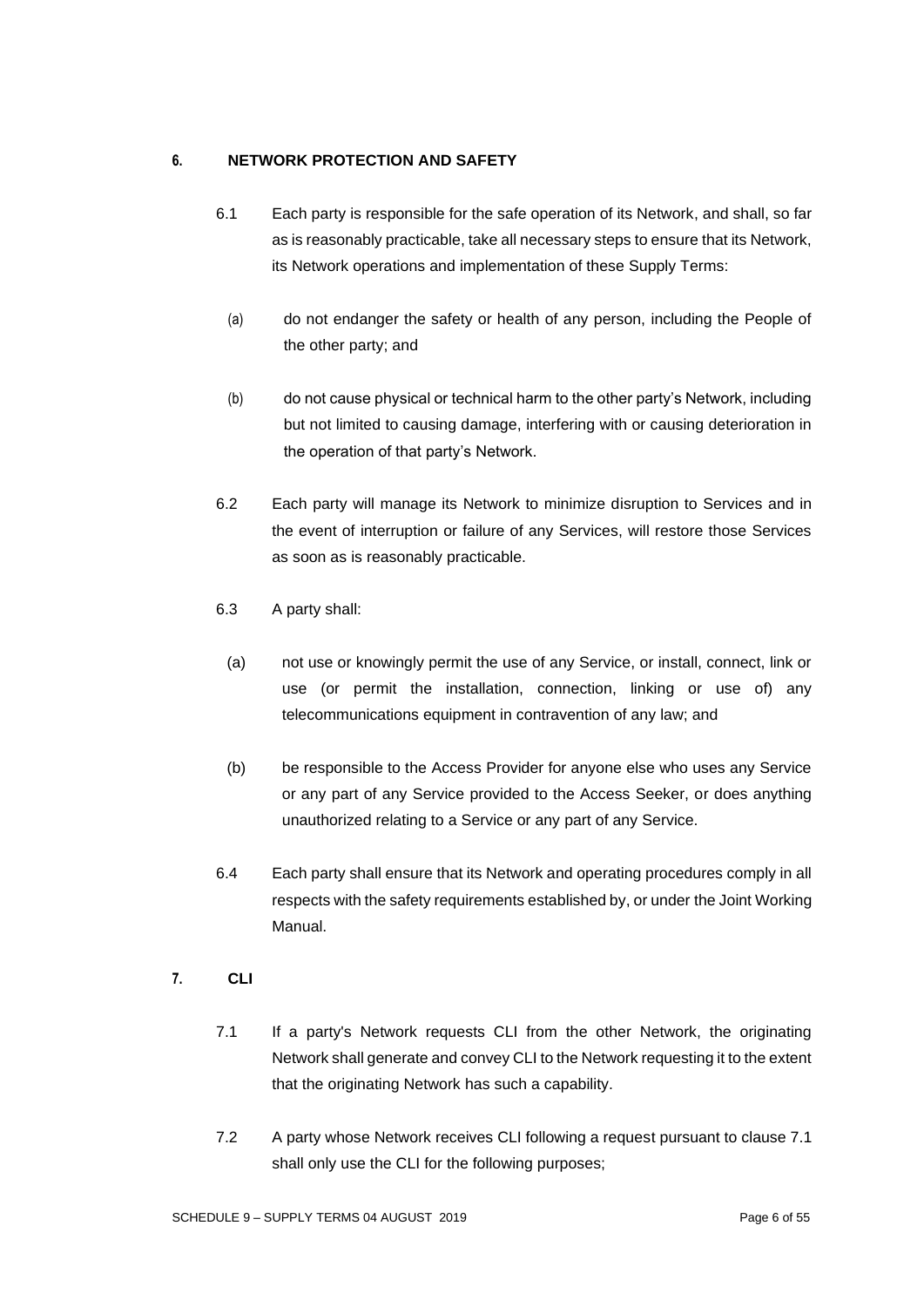- (a) routing Telephone Calls;
- (b) compilation of inter-party invoices;
- (c) compilation of End User bills (provided that CLI is disclosed on the End User bill);
- (d) call trace, malicious call identification, compilation of statistics relating to call origin, and fraud prevention and detection; and
- (e) display to End Users, subject to the Joint Working Manual.
- 7.3 The cost of generating and conveying CLI is included in the relevant conveyance rates for Telephone Calls. Neither party shall apply additional charges for CLI.
- 7.4 If there is a change in applicable law or regulation materially affecting the operation of CLI, the parties shall change the operation of CLI to the extent necessary to comply with the applicable law or regulation.

# **8. NETWORK ALTERATIONS AND CHANGES**

- 8.1 If a party (**the Altering Party**) proposes to undertake a material change to the architecture, standards or interfaces of its Network (**Network Change**), which is anticipated to require the other party to change the hardware or software, including interface software, of that other party's Network in order to maintain the inter-working of the Altering Party's Network with the Network of the other party as required by these Supply Terms, the Altering Party shall notify the other party as soon as is reasonably practicable of the proposed Network Change.
- 8.2 As far as practicable, the period of notice in clause 8.1 must be at least six (6) months.
- 8.3 The notice required by clause 8.1 shall set out the technical details of the proposed change, the timetable of the proposed change and any known impact to the inter-working of the Parties Networks relevant to Services provided under these Supply Terms.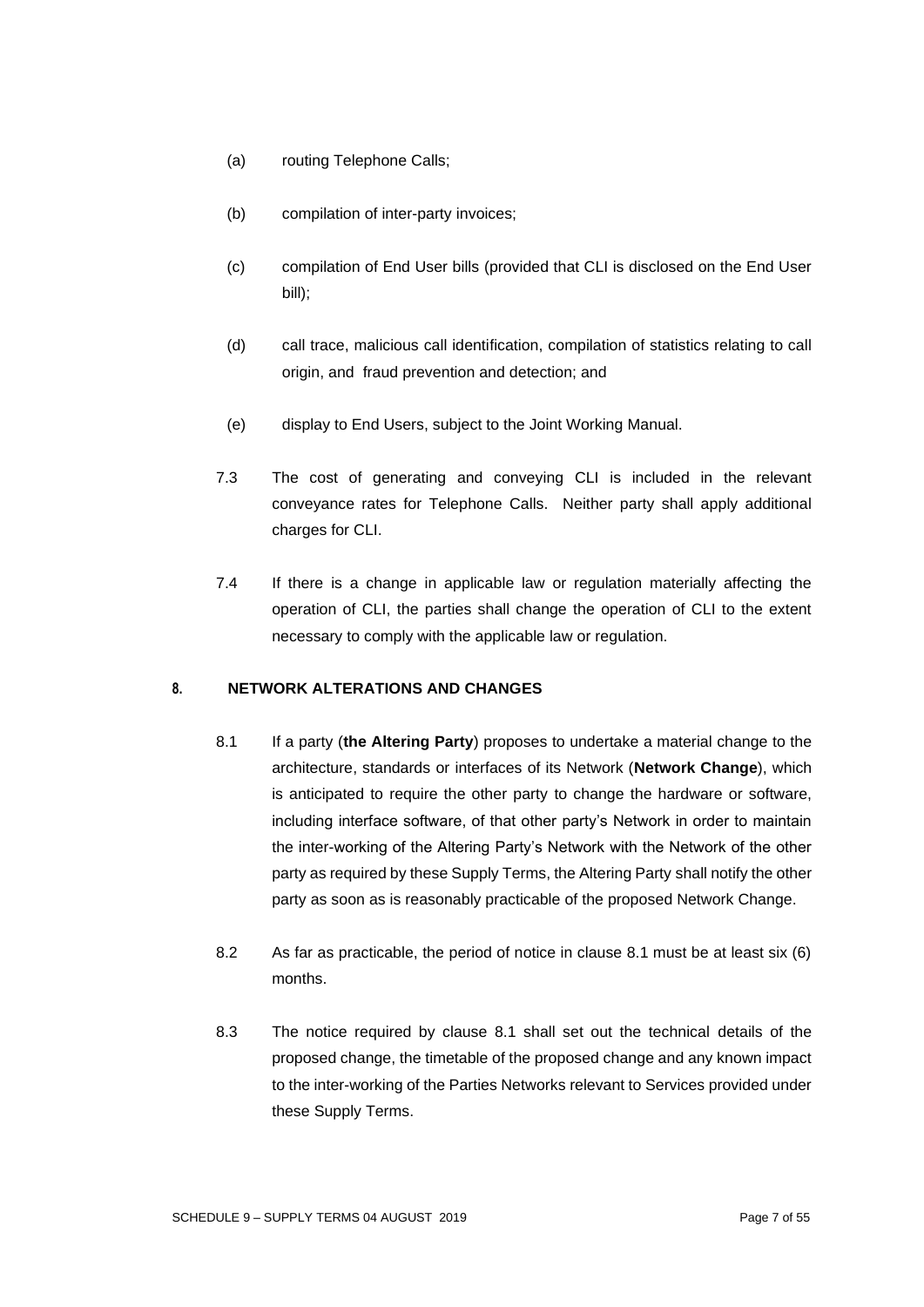- 8.4 The Altering Party must update the other party from time to time of any changes to the proposed change, including the timetable for implementation.
- 8.5 For the avoidance of doubt, a party has the right to modify, change or substitute underlying technology or the specifications of the Services to improve the functioning or performing of the Services or its Network provided that such modifications do not materially adversely alter the functioning or performance of the Services supplied to the other party. Such modifications may include replacement of elements of existing Network infrastructure or systems with alternate technology.
- 8.6 Nothing in these Supply Terms may be construed to preclude a party from using, modifying or substituting such of its equipment for other of its equipment as reasonably required to provide any of the Services within the scope of these Supply Terms.

## **9. EQUIPMENT RESPONSIBILITIES**

- 9.1 Where a party provides the other party (Access Seeker) with any equipment or the Access Provider manages any other equipment as part of any Service, or locates equipment with the Access Seeker's premises:
	- (a) arrange for the equipment to be installed in an accessible and suitable place, free of charge to the Access Provider, leave it installed there and not interfere with it;
	- (b) pay for repairing or replacing the equipment if it is lost, stolen or damaged; if the equipment is lost, stolen or damaged the Access Seeker will notify the Access Provider promptly;
	- (c) make sure any software forming part of or loaded on the equipment (other than software provided by the Access Provider) is not affected by any virus at the time the Access Provider begins to manage the equipment;
- (d) follow the Access Provider's reasonable directions, and any directions from the equipment manufacturer, when using the equipment and never use the equipment for purposes for which it is not designed;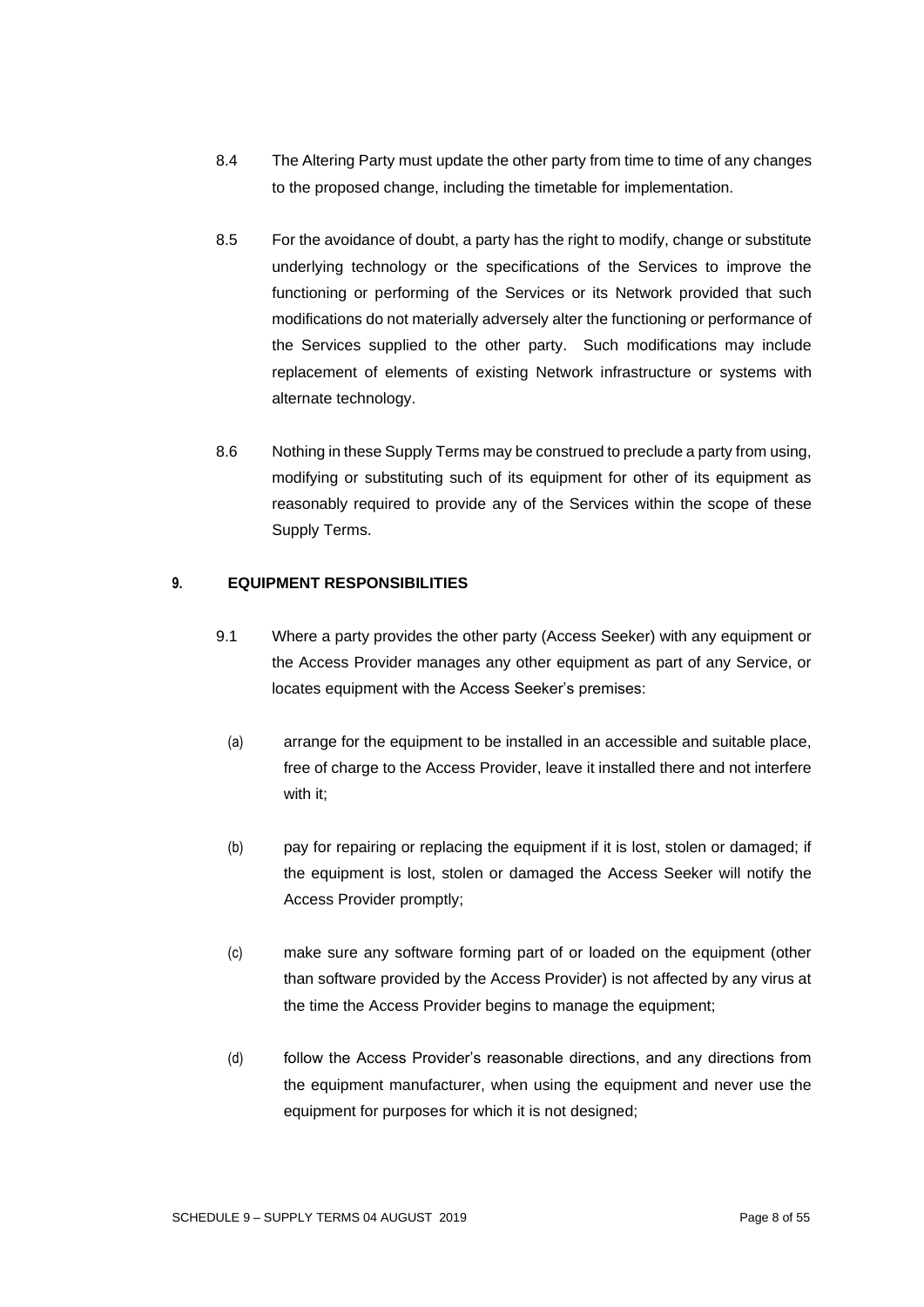- (e) only use the Access Provider's equipment at the agreed site location, where one has been specified;
- (f) ensure that the Access Provider's equipment shall at all times remain a chattel; and
- (g) not encumber the Access Provider's equipment or expose such title to third party claims and will notify the Access Provider if it becomes aware of any third party claim.
- 9.2 When any of the Access Provider's equipment is no longer required:
	- (a) the Access Seeker shall remove the equipment and return it to the Access Provider. The Access Seeker shall be responsible for any damage to the Access Provider's equipment and for repairing or reinstating any premises, fixtures or other equipment from which the Access Provider's equipment is removed except for fair wear and tear; and
	- (b) the Access Seeker shall pay all applicable rental charges (or a reasonable rental if none is separately specified) until such time as the Access Provider's equipment is returned to the Access Provider.
- 9.3 If the Access Seeker fails to remove the Access Provider's equipment under clause 9.2 within three (3) months of notification that the equipment is no longer required, then the Access Provider may remove it and the Access Seeker will get any consents required for the Access Provider to do this (such as landlord's or owner's consent). The Access Seeker shall be responsible for the Access Provider's reasonable costs to repair or reinstate any premises, fixtures or other equipment from which the Access Provider's equipment is removed.
- 9.4 For the Access Seeker's own safety, and so that Services to the Access Seeker and other Access Provider customers are not disrupted, the Access Seeker must help safeguard the Access Provider's Network and the Access Provider's equipment. The Access Provider will:
	- (a) let the Access Provider have reasonable and safe access to the Access Seeker's premises: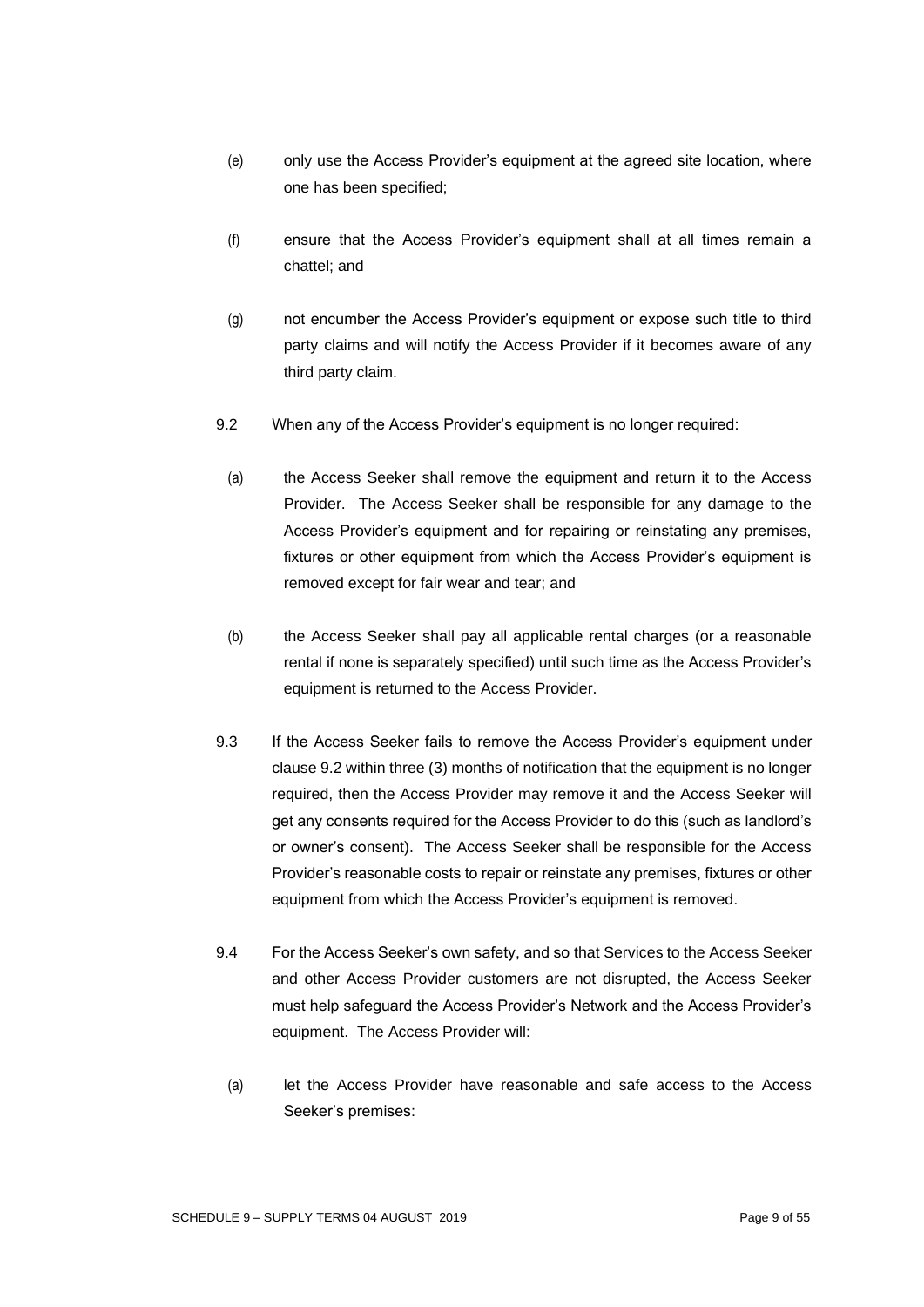- (i) to maintain or develop the Access Provider's Network or the Access Provider's equipment;
- (ii) to fix any fault or replace any equipment; or
- (iii) for any other reasonable purpose,

provided the people the Access Provider sends carry proof of their identity;

- (b) follow the Access Provider's reasonable directions when connecting anything to the Access Provider's Network or the Access Provider's equipment and make sure it is installed to the Access Provider's specifications and is approved;
- (c) never interfere with the Access Provider's Network or the Access Provider's equipment and ensure only people the Access Provider authorizes may work on it;
- (d) pay the Access Provider's costs for repairing or replacing any part of the Access Provider's Network or the Access Provider's equipment which is lost or damaged by the Access Seeker, or by anyone the Access Seeker is responsible for; there is no charge where damage occurs through normal wear and tear; and
- (e) make sure everyone the Access Seeker is responsible for also meets these responsibilities.

## **10. QUALITY OF SERVICE**

- 10.1 To the extent permitted by law, neither party has any obligation to the other party in respect of the quality of any Service, except as set out in this clause 10.
- 10.2 Each party must use reasonable endeavors to:
	- (a) ensure that Services that it provides to the other party are of an equivalent quality to that which it supplies to itself; and
- (b) maintain and repair Faults in Services in an equivalent manner to that which it provides to itself.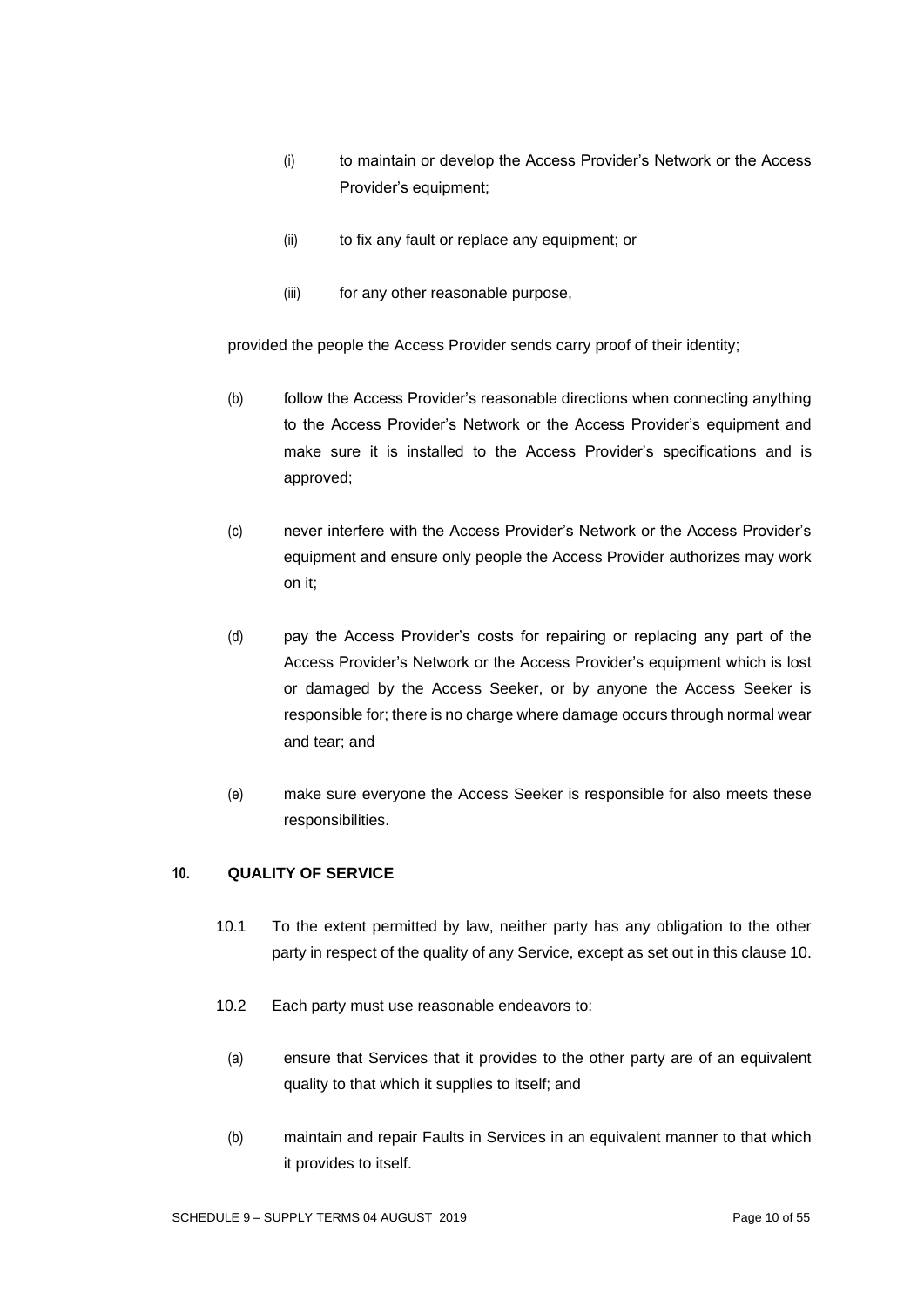- 10.3 Subject to clauses 10.4 and 10.5, the Access Provider must use its reasonable endeavors to:
	- (a) provide, but does not guarantee, the provision of continuous or fault-free Services to the Access Seeker; and
	- (b) comply with any quality of service requirements set out in a Service Description in Schedule 1.
- 10.4 Each party in its capacity as Access Provider does not give or make any warranty, representation, undertaking or commitment in respect of the quality of service applicable to any Service, and any implied warranty to this effect is excluded, including without limitation any warranty, representation, undertaking or commitment (whether made to the Access Seeker before the Effective Date or otherwise) in respect of any difficulty or fault resulting in a failure to establish any Service, in-service interruption, or loss, or distortion, of communication.
- 10.5 If any applicable law implies warranties or conditions or imposes obligations on the access provider in respect of the quality of service of any Service, which cannot be or can only to a limited extent be, excluded, restricted or modified, then to the extent to which the Access Provider is entitled to do so, the liability of the Access Provider under the applicable law is limited:
	- (a) to the supply of relevant Services again or the payment of the cost of having the relevant Service supplied again, at the Access Provider's option;
	- (b) to the repair or replacement of property or paying the cost of repair or replacement, at the Access Provider's option; or
	- (c) to any other remedy prescribed by applicable law.
- 10.6 If an Access Provider breaches any Service Level or quality of service requirement in Schedule 1, then the Access Seeker's sole, complete and final remedy is limited to:
- (a) the Access Provider, in the future, taking reasonable steps to comply with that quality of service requirement; and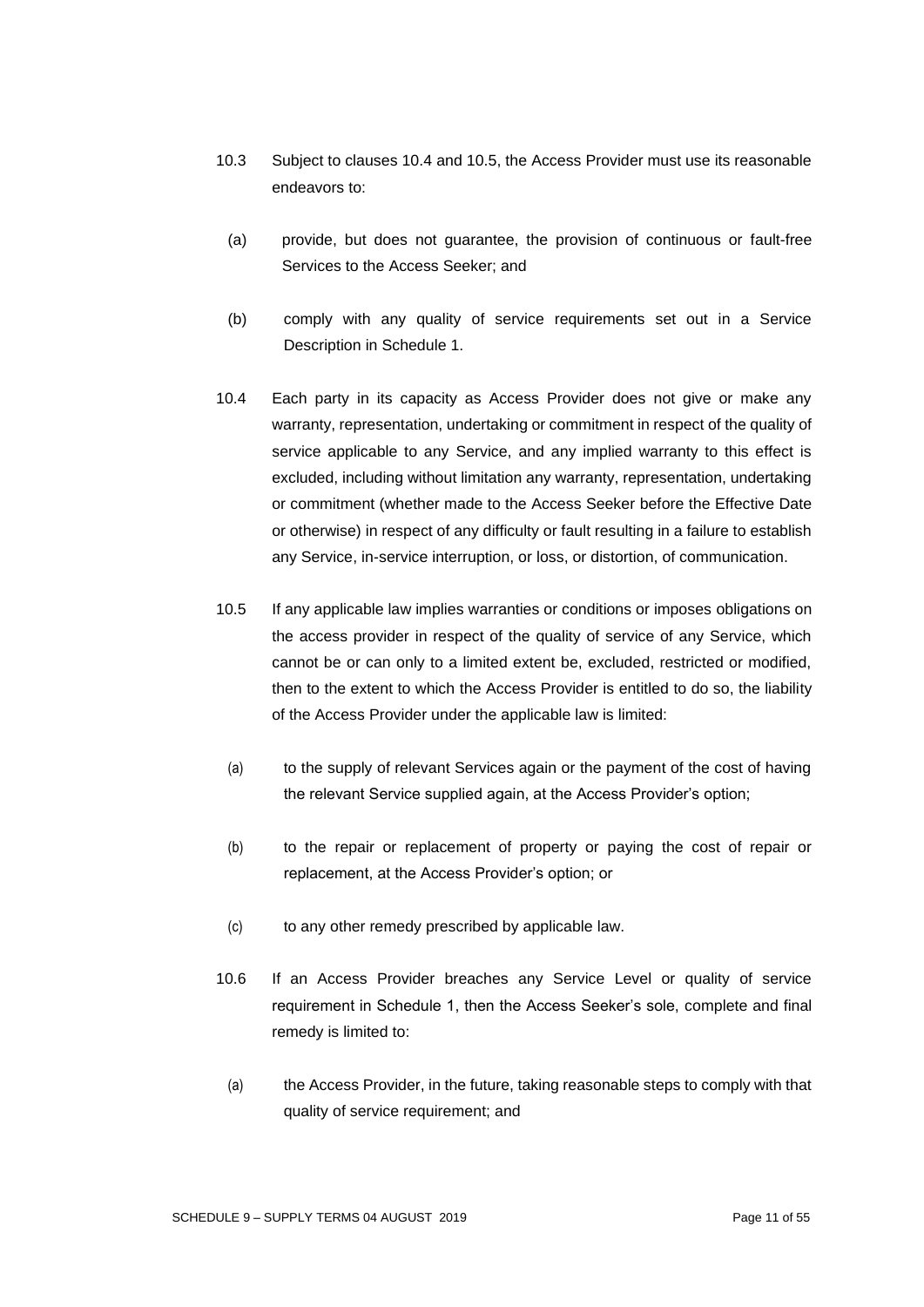- (b) the Access Provider making available or offering to the Access Seeker the Service Rebate or other specific remedy applicable to that Service Level or quality of service requirement, as set out in Schedule 1.
- 10.7 The Access Seeker must use reasonable endeavors to inform the Access Provider in advance of any event of which it becomes aware which would reasonably be expected to result in high-impact calling (such as attack dialing). The Access Provider may take steps it reasonably considers appropriate to minimize any detrimental effects of high-impact calling on the Access Provider's Network.
- 10.8 The parties must liaise with a view to eliminating any fraudulent use of the Services by the Access Seeker's Customers to the extent that the fraudulent use occurs as a result of the Access Provider providing Services to the Access Seeker, and establishing procedures for tracing malicious calls.
- 10.9 The Access Provider shall have no liability (including liability to credit any Service Rebate) for any failure to meet a Service Level where that failure has been caused or materially contributed to by:
	- (a) any acts or omissions of the Access Seeker, including a breach by the Access Seeker of the Supply Terms in relation to any Service;
	- (b) a Force Majeure event, which in this context is deemed to include:
		- (i) difficulties experienced by the Access Provider in interconnecting its Network with the Network of any other party (except where the Access Provider has not used all reasonable endeavors to interconnect its Network with the Network of the other party);
		- (ii) any third party Equipment not operated or managed by or on behalf of the Access Provider; or
- (c) a Regulatory Event.
- 10.10 For the avoidance of doubt, the Access Provider shall have no obligation to meet any Service Level during any period for which the Services are suspended pursuant to clause 13.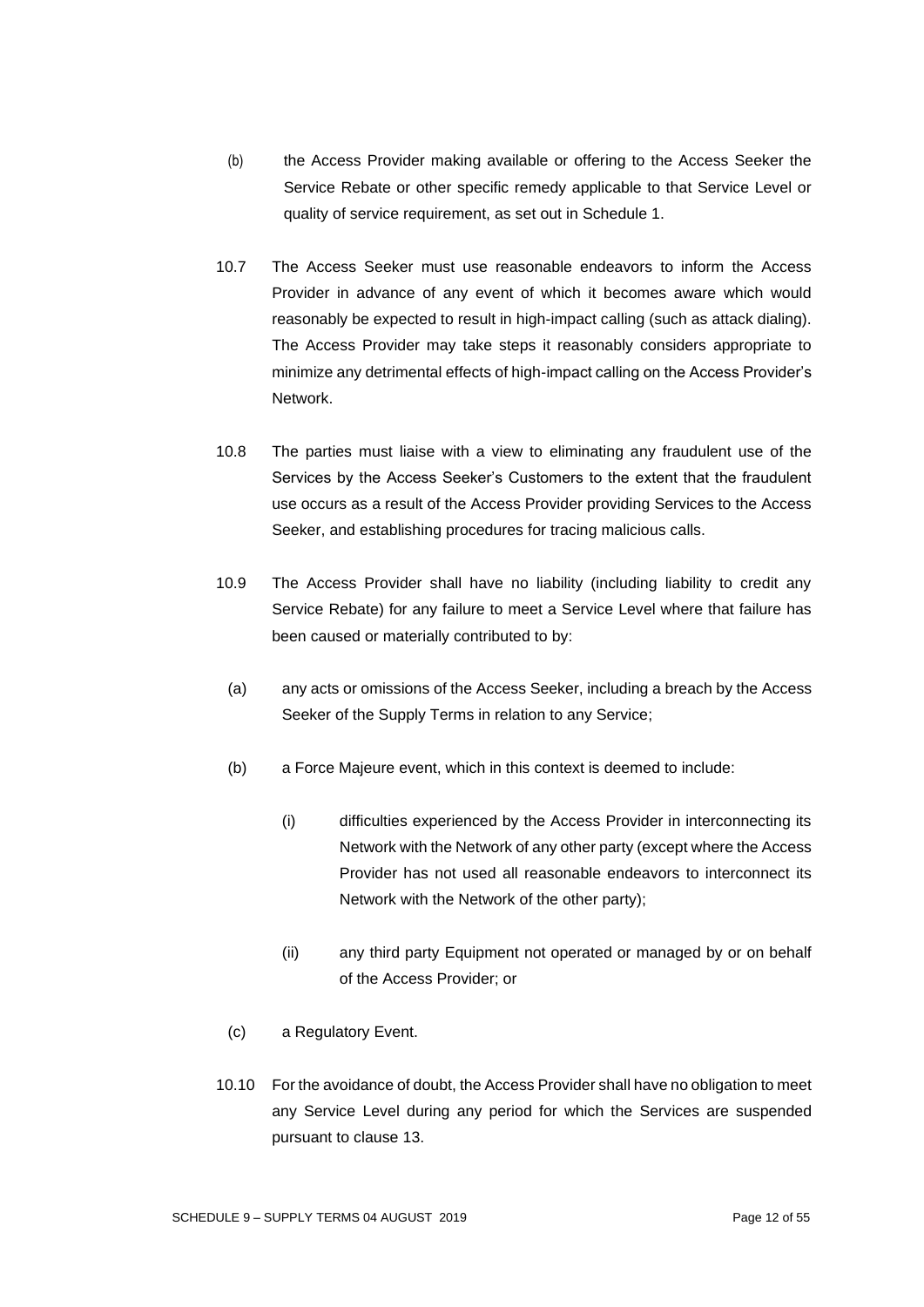- 10.11 If the Access Provider is not reporting Service Rebates to the Access Seeker and the Access Seeker becomes entitled to a Service Rebate, the Access Seeker may request that Service Rebate in writing from the Access Provider together with reasonable supporting documentation. If the Access Seeker records quality of service information in respect of an applicable service level and processes the information so as to produce information according to the applicable period and quality of service measure to show the actual performance of the Access Provider against the relevant service level, then the Access Seeker may claim an additional Service Credit (subject to any Total Service Credit Cap) (as defined in the relevant Service Description) for the provision of the information to the Access Provider in connection with the request for a Service Rebate, which additional credit will be credited in the same way as the aggregate of any Service Rebate under this clause 10.
- 10.12 The Access Provider shall, after verifying the Access Seeker's entitlement to a Service Rebate, and subject to any Total Service Credit Cap in respect of any service, apply the amount of that Service Rebate as a credit towards the Charges or Access Charges payable by the Access Seeker for that Service, for the billing period following such verification and for each subsequent period until the total amount of the applicable Service Rebate (subject to a Total Service Credit Cap) has been applied in full.

## **11. NEW SERVICES**

- 11.1 Where a request from a Licensed Operator for a New Service is for a new Interconnection Service or a new Access Service then the New Service Request shall be processed in accordance with this clause 11.
	- (a) Subject to any written agreement between the parties, Batelco shall use all reasonable endeavours to implement a request for an Offered Service within the timescales set out in the timetable at clause 6.1 of the main body of the Reference Interconnection Offer, subject to Batelco and the Licensed Operator using all reasonable endeavours as necessary to implement the Offered Service to:
		- (i) deliver information and reply to correspondence promptly;
		- (ii) procure prompt attendance at meetings by qualified personnel; and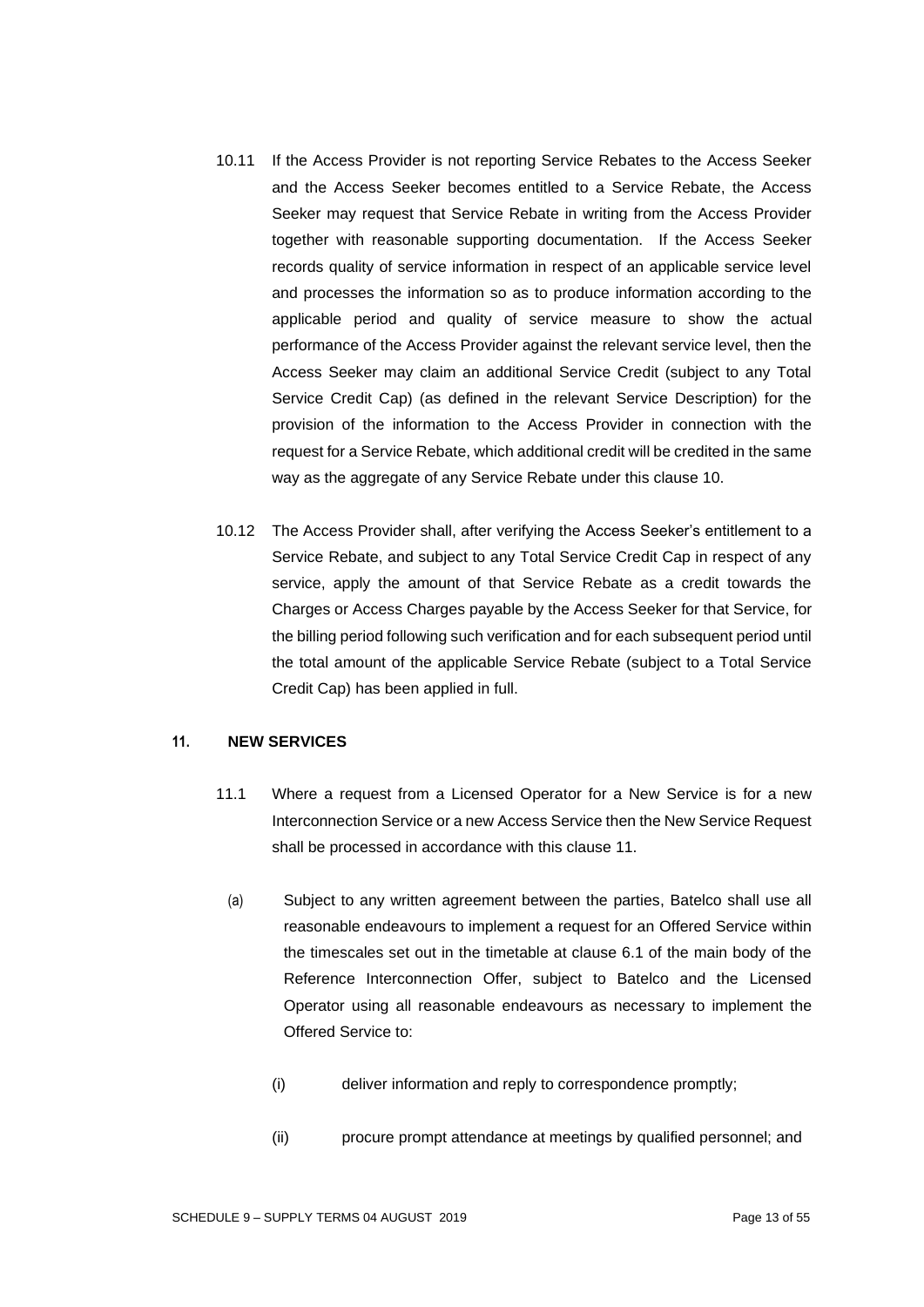- (iii) adopt a commercial approach to negotiation.
- 11.2 A New Service Request should contain:
	- (a) a reasonably detailed description of the proposed New Service;
	- (b) an outline of the technical and functional specifications which the Licensed Operator considers should apply to the New Service;
	- (c) a preliminary forecast of the Licensed Operators' expected use of the New Service covering a period of at least 3 years, provided quarterly.
- 11.3 Batelco will consider in good faith any New Service Request provided to it and the parties shall meet promptly to discuss and negotiate in good faith the following:
	- (a) whether the development of the proposed New Service is a Simple, Intermediate or Complex Case;
	- (b) an appropriate technical and functional definition for the New Service;
	- (c) the options available in connection with the provision of the New Service; and
	- (d) the commercial terms applicable to the scoping, development, testing, implementation and supply of the New Service, including:
		- (i) the charges and pricing regime to apply to any or all of those activities considering the likely time and resources required;
		- (ii) the framework, dependencies for, and scope of, any proposed testing and acceptance processes;
		- (iii) a draft timetable for the scoping, development, testing, implementation and supply of the New Service; and
		- (iv) any other matters relevant to the New Service Request.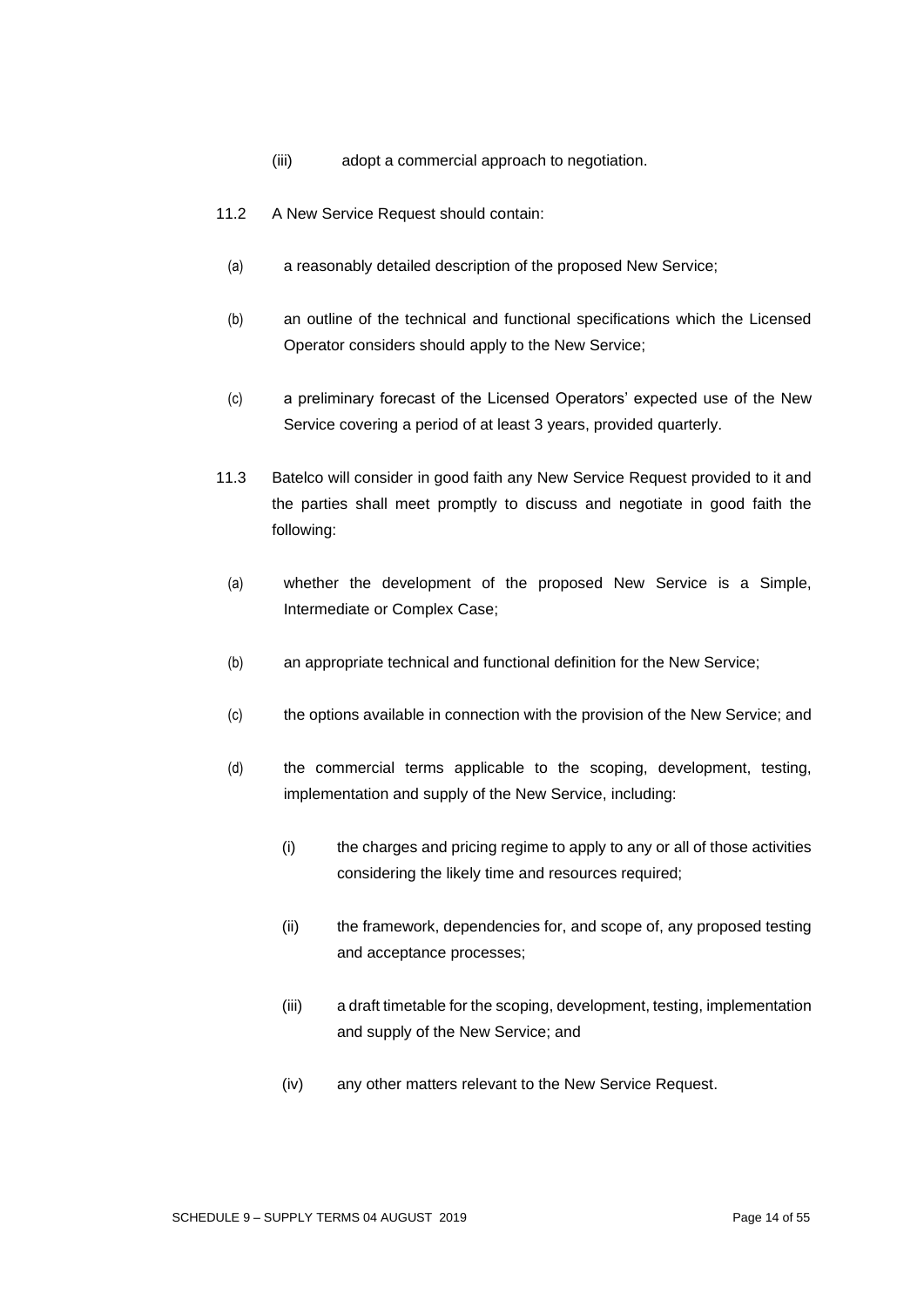- 11.4 The parties shall use all reasonable endeavors to complete the consultation at clause 11.3 within the relevant period set out at clause 11.11 (the **New Service Consultation Period**) from the date of receipt of the New Service Request.
- 11.5 The Licensed Operator shall advise Batelco as soon as reasonably practicable if, at any time during the discussions, pursuant to clause 11.3 above, it decides that it wishes to withdraw its Request for New Service.
- 11.6 If the Licensed Operator wishes to proceed with its Request for New Service, then the Licensed Operator shall:
	- (a) develop and submit to Batelco a comprehensive statement of requirements, setting out in detail the Licensed Operator's view of all resolved issues identified in clause 11.3 (the **Statement of Requirements**);
- (b) provide to Batelco any further information Batelco may reasonably require to enable it to properly scope, develop, implement or supply the New Service.
- 11.7 Upon receipt of the Statement of Requirements Batelco shall use reasonable endeavors to complete the planning for development, testing, implementation and supply of the New Service within the relevant period set out at clause 11.11 (the **New Service Planning Period**), which shall include the preparation of a final description of the New Service (a **New Service Proposal**). For the avoidance of doubt, a New Service may vary between being a Simple Case, Intermediate Case or Complex Case at different stages of its development and implementation.
- 11.8 Upon completion of the planning for the New Service, the parties shall submit the New Service Proposal to the Regulator for approval, and once approved:
	- (a) Batelco shall use reasonable endeavors to implement the New Service within the relevant time period set out at clause 11.11 (the **New Service Implementation Period**); and
- (b) the Supply Agreement shall be amended to include the Service Description for the New Service and charges.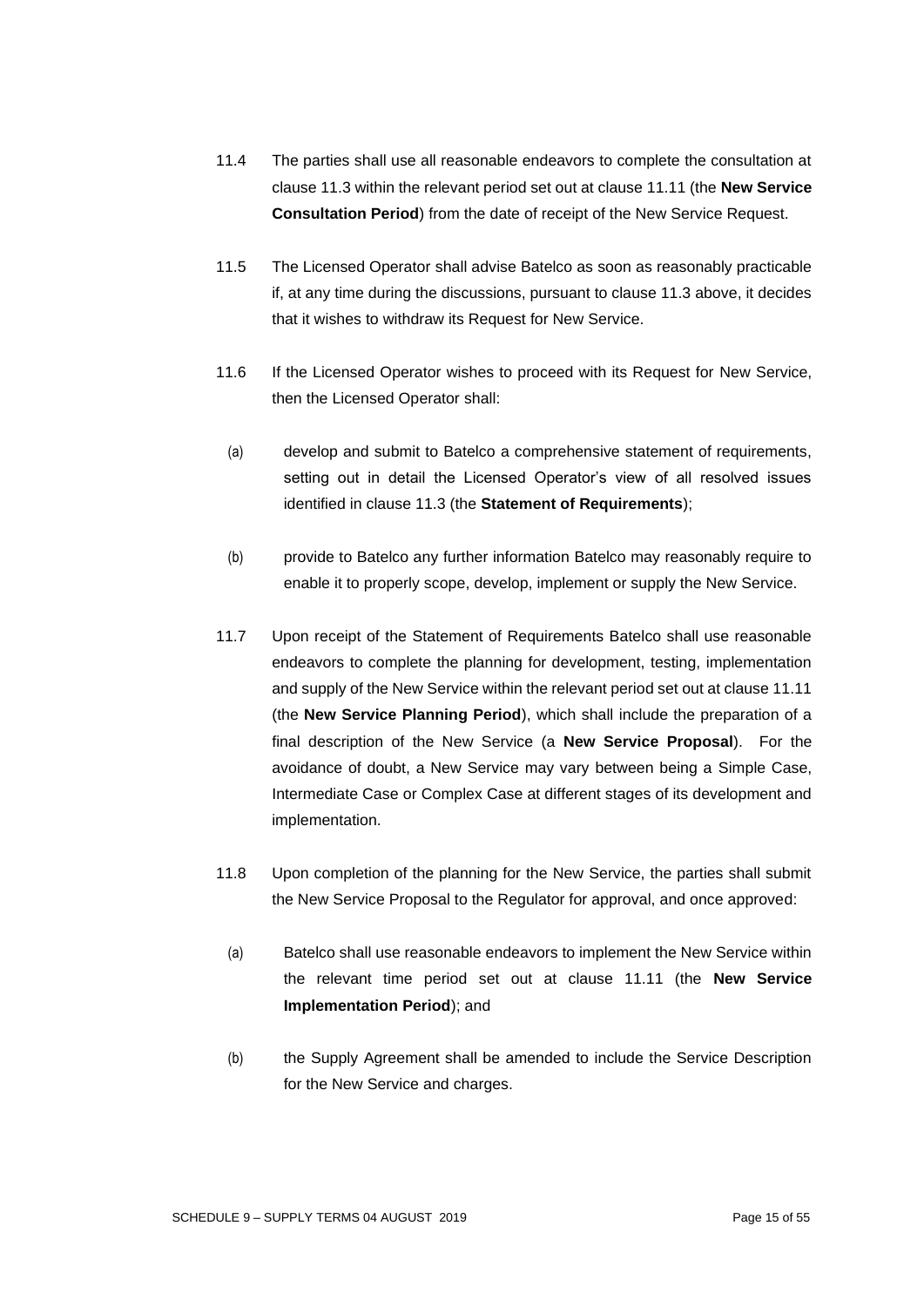- 11.9 Either party may deem that a Request for New Service has been withdrawn if, other than as a result of its own acts or omission in default of these Supply Terms:
- (a) the matters to be negotiated cannot be agreed by the expiry of the New Service Planning Period or within any period set out in the Telecommunications Law; or
- (b) there is no legal obligation on the Access Provider to provide the New Service.
- 11.10 If the parties fail to reach agreement under this Clause 11, then without prejudice to the Dispute Resolution Procedures, either party may refer the matter to the Regulator for resolution. For the avoidance of doubt, negotiations in relation to the supply of a New Service may continue while the parties are engaged in any dispute resolution, provided that the negotiations are strictly confidential and without prejudice.
- 11.11 Subject to any written agreement between the parties, the following table sets out the timescales for the development and implementation of New Services under this clause 11 and each party shall use its reasonable endeavors:
	- (a) to deliver information and to reply to correspondence promptly;
	- (b) to procure prompt attendance at meetings by qualified personnel; and

|                                                                                                       | Simple Case | Intermediate | Complex     |
|-------------------------------------------------------------------------------------------------------|-------------|--------------|-------------|
|                                                                                                       |             | Case         | Case        |
| Initial processing of New Service Request<br>preliminary<br>arrangements<br>for<br>and<br>discussions | One week    | Two weeks    | Three weeks |
| Discussions between parties (New Service                                                              | Two weeks   | Four weeks   | Six weeks   |
| <b>Consultation Period)</b>                                                                           |             |              |             |
| Planning for New Service (New Services<br><b>Planning Period)</b>                                     | One week    | Two weeks    | Four weeks  |
|                                                                                                       |             |              |             |

(c) to adopt a commercial approach to negotiation.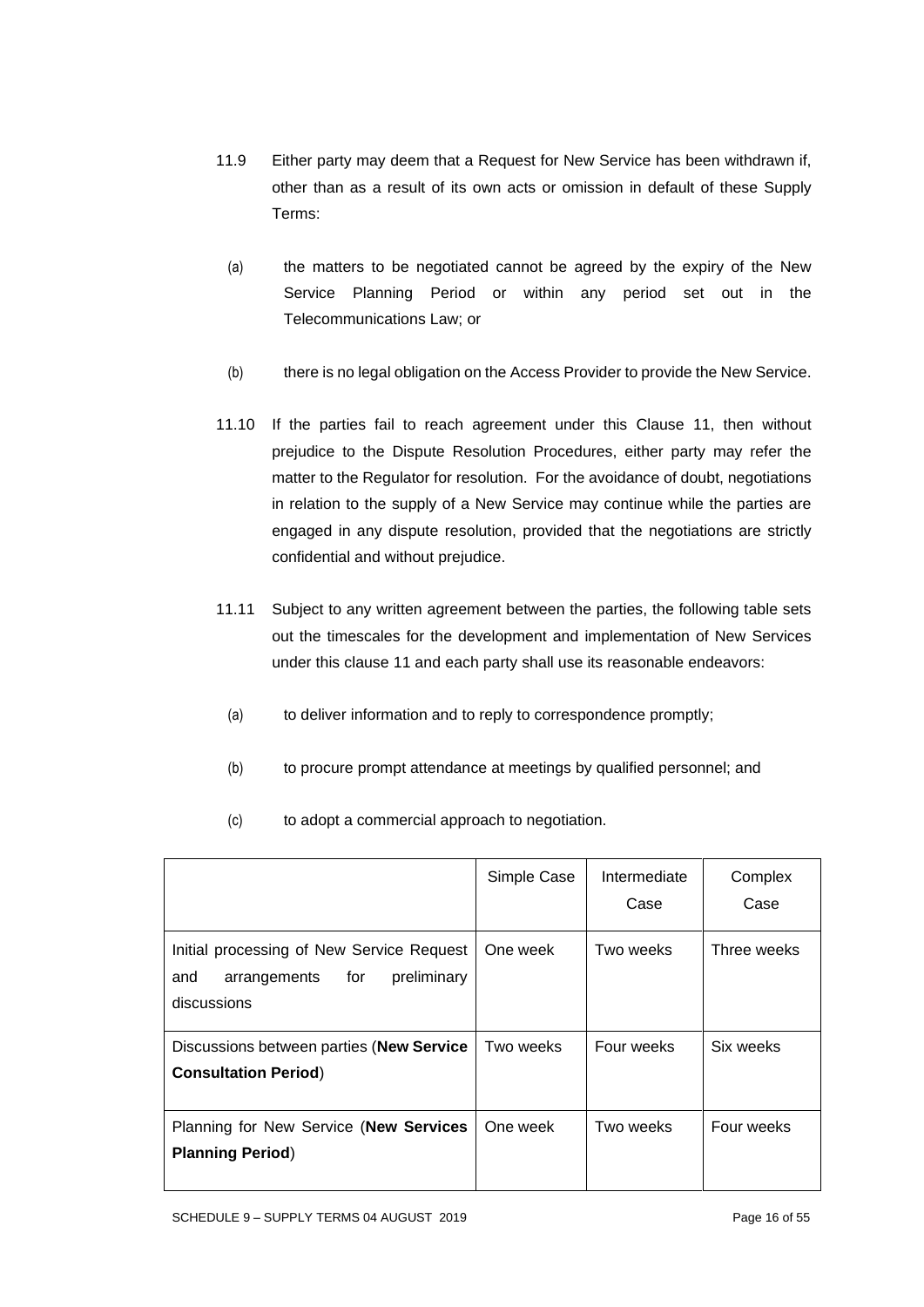|                                                | Simple Case | Intermediate<br>Case | Complex<br>Case |
|------------------------------------------------|-------------|----------------------|-----------------|
| <b>Service</b><br>(New<br>Implementation       |             |                      |                 |
| <b>Implementation Period</b> ), consisting of: |             |                      |                 |
| - development and testing of New Service       | One week    | Three months         | Six months      |
| - implementation of New Service                | One month   | Three months         | Six months      |

11.12 Neither party may launch a new Interconnection Service or Access Service without giving the other party as much written notice as practicable that such a new Interconnection Service or Access Service will be available and in any event by the earlier of the commencement date of the New Service Implementation Period or on the same notice as that launching party's retail business receives of the new Interconnection Service or Access Service.

# **12. RESUPPLY**

The Access Provider acknowledges that the Access Seeker may use Services provided by the Access Provider as part of services or products that the Access Seeker sells to the Access Seeker Customers. The Access Seeker agrees that where it provides services or products to the Access Seeker's Customers using any Service, or part of any Service:

- 12.1 the Access Seeker will indemnify the Access Provider for any damage, loss or cost (including legal costs) and protect the Access Provider from any claim or proceeding:
	- (a) arising from the failure by the Access Seeker to obtain, or a claim by an End User that the Access Seeker failed to obtain, that End User's consent to the supply of Services relating to that End User;
	- (b) to the extent caused, contributed to or brought by any Access Seeker Customer directly or indirectly in connection with the Services;
- 12.2 the Access Provider will not be responsible to the Access Seeker or any Access Seeker Customer for any failure or delay in provision of a Service where such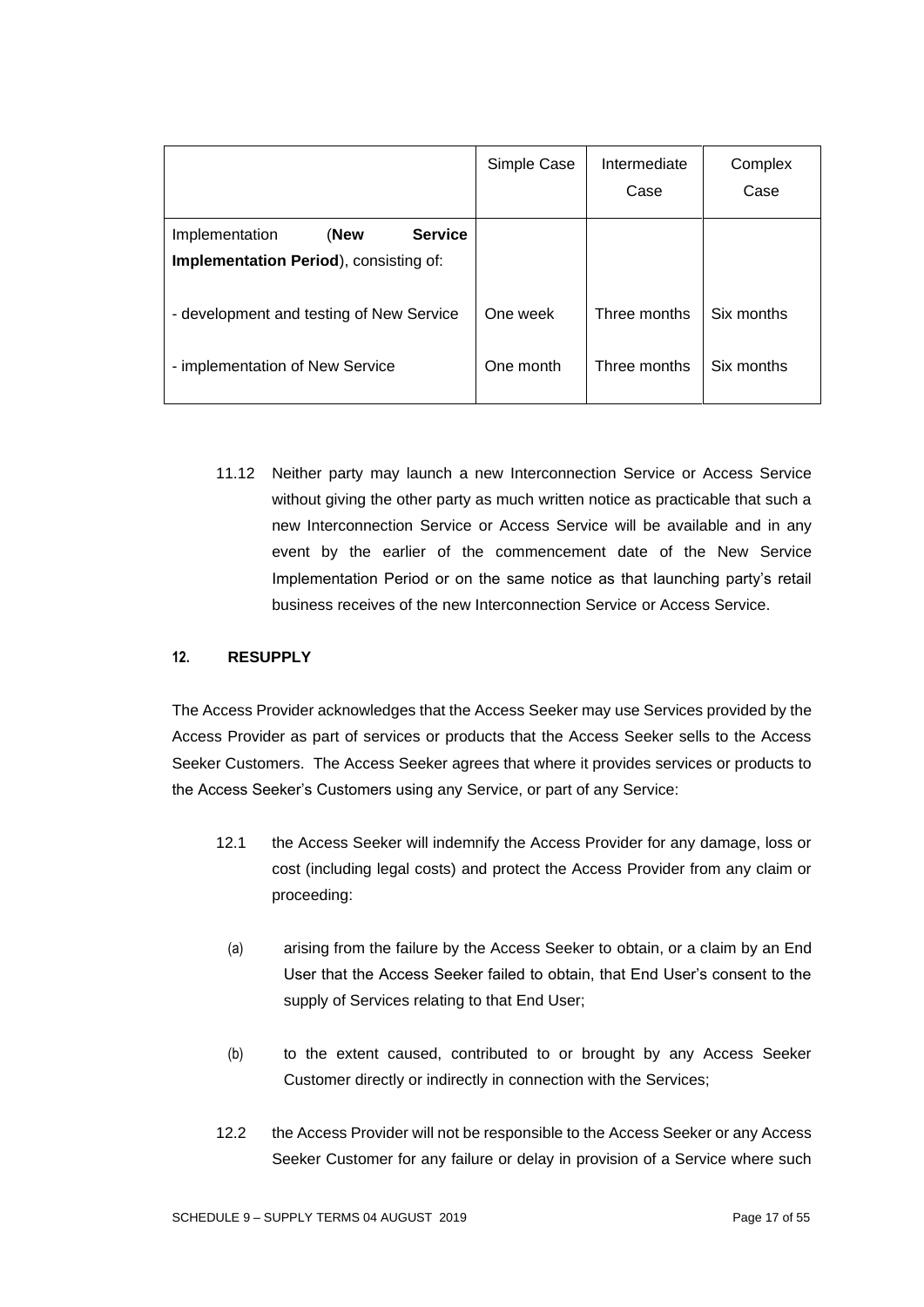failure or delay is caused by or contributed to by any action or inaction of the Access Seeker or of any Access Seeker Customer; and

12.3 the Access Seeker will be solely responsible for any use of a Service or part of a Service by the Access Seeker Customers and that the Access Seeker will be liable accordingly.

#### **13. SUSPENSION**

- 13.1 A party (the **Suspending Party**) may only suspend these Supply Terms or any Service to the extent necessary to address the relevant suspension event. The parties acknowledge that suspension may be potentially disruptive for users of telecommunications networks in Bahrain and note here that an assessment of whether or not to suspend the Supply Terms or any Service in particular circumstances should consider the interests of potentially affected users as a whole. The parties further acknowledge that, except in the case of an urgent suspension under clause 13.3, either party is free to copy or forward correspondence relating to an imminent suspension to the Regulator and that any such action is a permitted disclosure under clause 21.
- 13.2 Subject to clause 13.1, either party (**Suspending Party**) may suspend these Supply Terms, or the supply or use (as the case may be) of any Service, by giving the other party 48 hours written notice if in the reasonable opinion of the Suspending Party:
	- (a) the other party's Network has a material adverse effect on the efficient or safe operation of the Suspending Party's Network and the other party has failed to rectify the material adverse effect before the end of a period of notice which is reasonable in the circumstances but in any case is not less than seven (7) days and except in urgent cases should be not less than thirty (30) days;
	- (b) the other party is in Material Breach and has failed to rectify the Material Breach within twenty one (21) calendar days after the Suspending Party notified it in writing of the Material Breach;
	- (c) the other party knowingly or recklessly used, attempted to use, or has communicated or demonstrated an intention to use, any Service supplied under these Supply Terms in contravention of any law, whether with or without the authorization or permission of the Suspending Party; or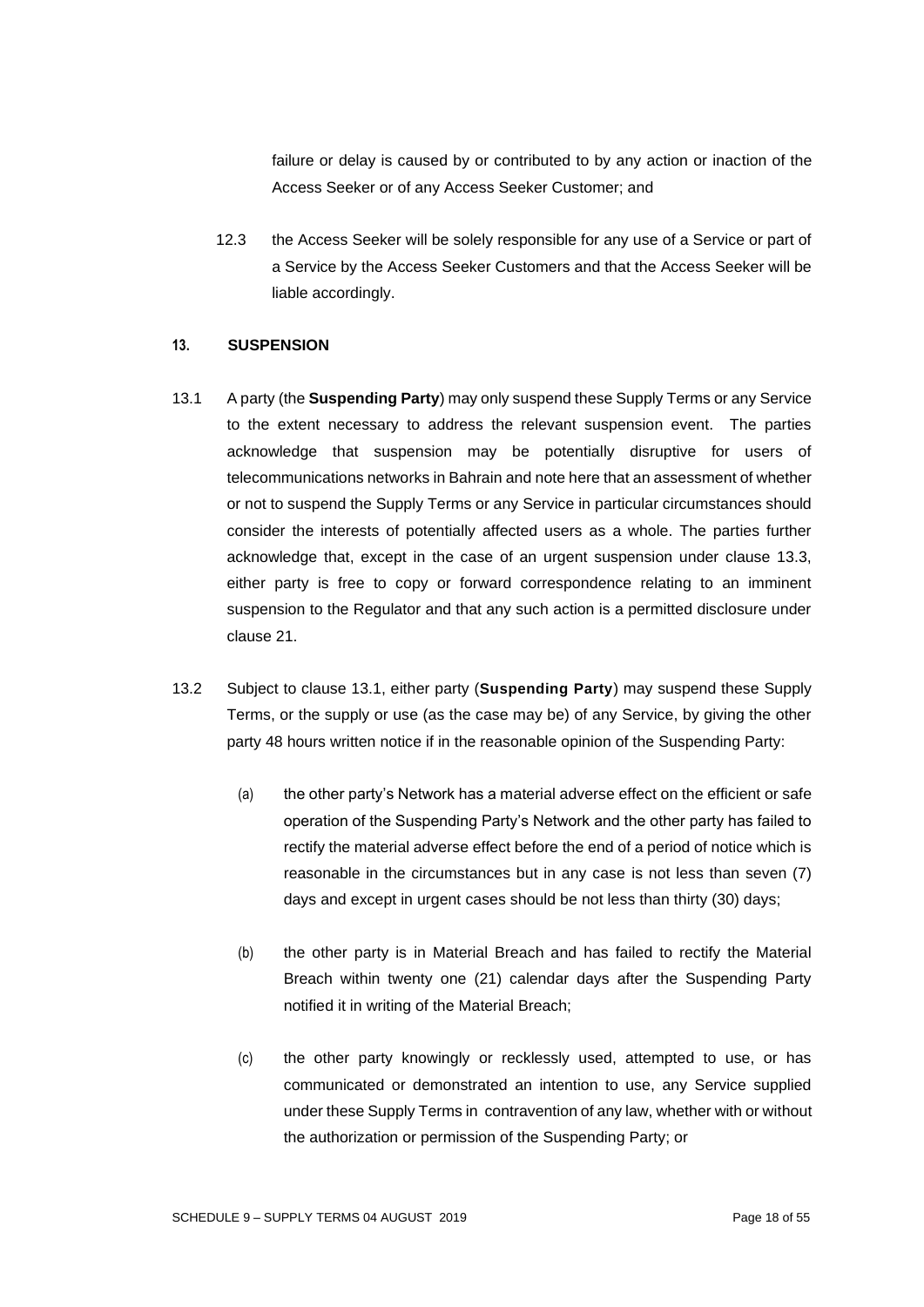- (d) any material information provided, or material representation made, by the other party to the Suspending Party is untrue, false, misleading or inaccurate and the difference between the effect of the Suspending Party's reliance on the information and what would otherwise be the case if the information or representation had been accurate is reasonably considered material by the Suspending Party (with respect to the provision of the relevant Services).
- 13.3 Subject to clause 13.1 and 13.4, a Suspending Party may suspend the whole of these Supply Terms, or the supply or use (as the case may be) of any Service, immediately without notice (provided that confirmation of any action is given within a reasonable time) if in the reasonably justified opinion of the Suspending Party:
	- (a) the other party's Network or the supply of any Service to the other party poses:
		- (i) a threat to the life or safety of any person (which, for the avoidance of doubt, shall not include a threat to the life or safety of any person contained in any message, signal or telephone call conveyed over that other party's Network or via the supply of any Service to the other party);
		- (ii) a material hazard to equipment or the property of any person, including the Suspending Party; or
		- (iii) an imminent threat to the normal operation, access, integrity or security of the Suspending Party's or any other party's Network;
	- (b) the other party becomes Insolvent, provided that this right will not be exercised:
		- (i) for so long as the other party fulfils all its obligations, including without limitation, paying all amounts, as and when they fall due in the course of any Insolvency; and
		- (ii) where the Suspending Party is Batelco, for so long as the Security provided by the other party remains effective and is sufficient to meet the sum of debts actually payable and reasonably foreseeable in the course of the Insolvency;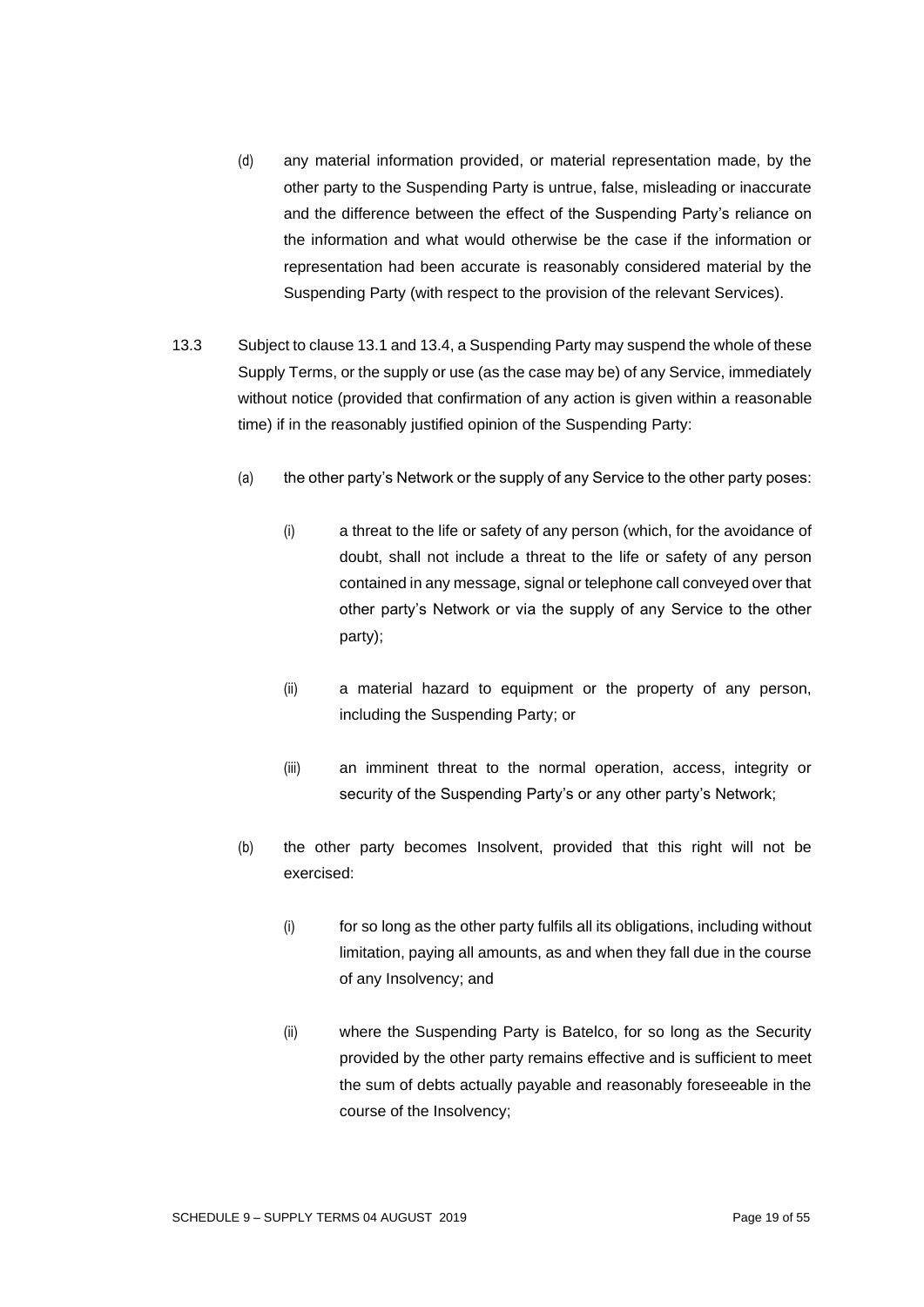- (c) there is an emergency situation that in the Suspending Party's opinion may lead to a state of national safety or martial law being announced and the requisition by a competent authority of the Suspending Party's telecommunications networks or services used to provide one or more of the Services;
- (d) the continued operation of these Supply Terms or the supply of any Service would be unlawful, or compliance with legal or regulatory obligations requires immediate action which requires the suspension of the Supply terms or one or more of the Services;
- (e) the Regulatory or a relevant governmental authority directs the Suspending Party to do so; or
- (f) the other party is using the interconnection arrangements for the passing of traffic which is artificially inflated or the source of which is being disguised or not properly identified (including, for example, bypass traffic), provided that prior to the exercise of this right, the Suspending Party must make a reasonable attempt to discuss the incidence of the traffic with the other party to seek a view as to the source of the traffic.
- 13.4 Except in the case of suspension pursuant to clauses 13.3(a)(i), 13.3(a)(iii) or 13.3(c) above, an Access Provider shall not, in the case of Interconnection Services, suspend the Supply Terms or an Interconnection Service without the prior written approval of the Regulator. In the case of an Interconnection Link Service (as defined at sections 1-1 or 1-2 of Schedule 1) the Access Provider shall give 7 days prior written notice of such proposed suspension to the Regulator subject to obtaining that prior written approval of the Regulator.
- 13.5 If any Service has been suspended (whether or not at the request of the Access Seeker), the Access Seeker must continue to pay the relevant Charges for that Service during the period of suspension, and must pay the Access Provider any Charge payable for the reconnection or reinstatement of that Service, except that where the cause of suspension was outside the control of the Access Seeker, the Access Seeker may request and Access Provider shall provide a waiver of reconnection or reinstatement Charges and a fair and proportionate rebate in respect of such Charges as were paid as they fell due during the period of suspension.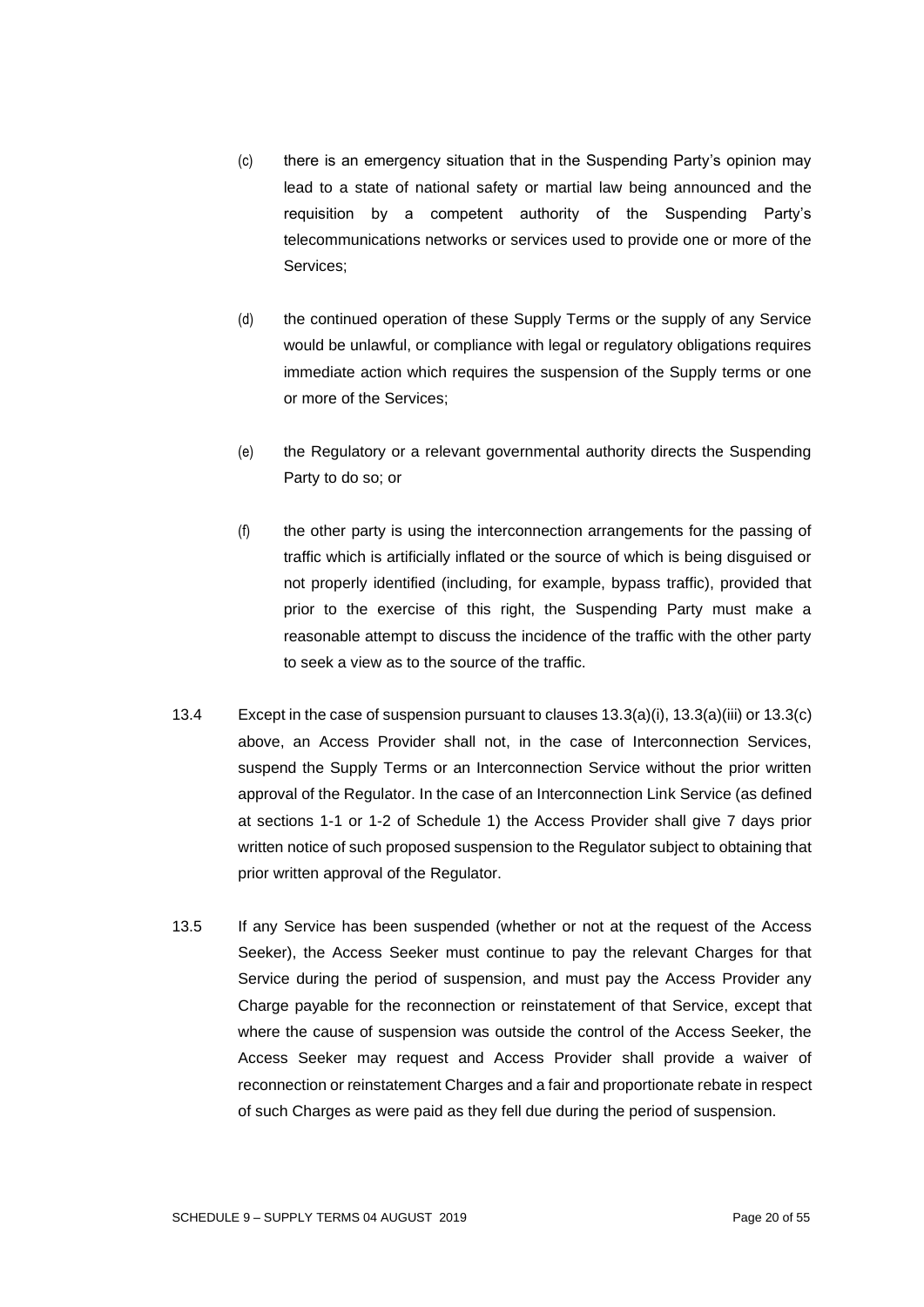- <span id="page-20-0"></span>13.6 If these Supply Terms are, or any Service is, suspended under clause 13.2 or 13.3 for more than 30 calendar days, then the other party than the Suspending Party may terminate these Supply Terms, or that suspended Service, with immediate effect by giving the other party written notice.
- 13.7 A party's exercise of its right to suspend these Supply Terms or any Service does not prejudice any other right or remedy available to that party, including without limitation any subsequent right to suspend these Supply Terms, that Service, or a different Service.
- 13.8 If the circumstances giving rise to a right of suspension are cured during any period of notice or suspension and such cure is objectively explained and evidenced in writing to the Suspending Party:
	- (a) before the right is exercised, then the right to suspend may not be exercised; or
	- (b) after the right is exercised, then the Suspending Party must lift the suspension as soon as reasonably practicable and in any event within 48 hours of the notice of cure, except with respect to a right of suspension exercised pursuant to clauses 13.3(a) and 13.3(f) in relation to which a Suspending Party must give an undertaking that as far as it is reasonably aware the circumstances giving rise to the right are unlikely to recur, or that the Suspending Party is otherwise protected against the consequences of the circumstances.

## <span id="page-20-1"></span>**14. TERMINATION**

- 14.1 Subject to clause 14.6, either party (**Terminating Party**) may terminate these Supply Terms, or the supply or use (as the case may be) of any Service, by giving the other party 30 calendar days written notice if in the reasonable opinion of the Terminating Party:
	- (a) any of the circumstances exist which would give the Terminating Party the right to exercise a right of suspension under clause 13.2;
	- (b) that other party is in Material Breach, other than failure to pay any sum in respect of any Service, and has failed to rectify the Material Breach within twenty one (21) calendar days after the Terminating Party notified it in writing of the Material Breach;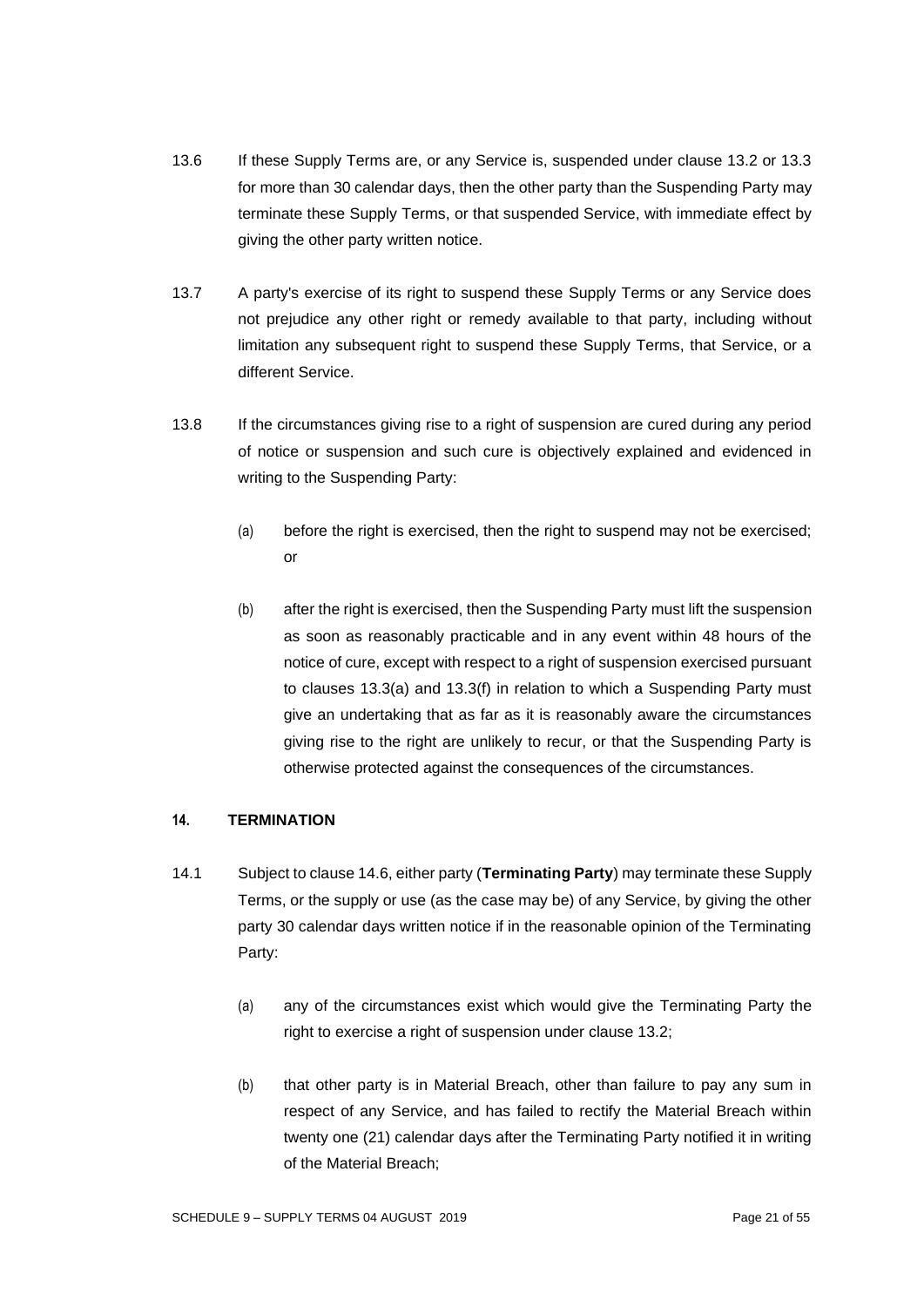- (c) that other party becomes Insolvent, provided that this right will not be exercised for so long as the other party fulfils all its obligations, including without limitation, paying all amounts, as and when they fall due in the course of any Insolvency;
- (d) subject to clause 16, a notified Force Majeure Event or Regulatory Event substantially adversely affects the ability of the Terminating Party to perform its obligations under these Supply Terms continuously for a period of 45 calendar days, provided that the party subject to the notice of termination may require during the period of notice that the parties must, on reasonable notice, engage in good faith negotiations to endeavor to establish whether replacement terms can apply.
- 14.2 Subject to clause 14.6, Batelco may terminate any Service by giving the Licensed Operator 90 calendar days' written notice if:
	- (a) the Licensed Operator is no longer entitled to that Service; or
	- (b) the Telecommunications Law or the Regulator no longer imposes an obligation on Batelco to provide that Service

provided that the party subject to the notice of termination may require during the period of notice that the parties must, on reasonable notice, engage in good faith negotiations to establish whether a replacement service or other terms can apply to the provision of such services.

- 14.3 Either party may terminate these Supply Terms, or the supply or use (as the case may be) of any Service, immediately without notice (provided that confirmation of any action is given within a reasonable time) to the other party if:
	- (a) the continued operation of these Supply Terms would be unlawful, contravene legal or regulatory obligations; or
	- (b) the Supply Terms or the supply of any Service is suspended by the other party under clause 13 for a continuous period of thirty days; or
	- (c) either party ceases to be a Licensed Operator.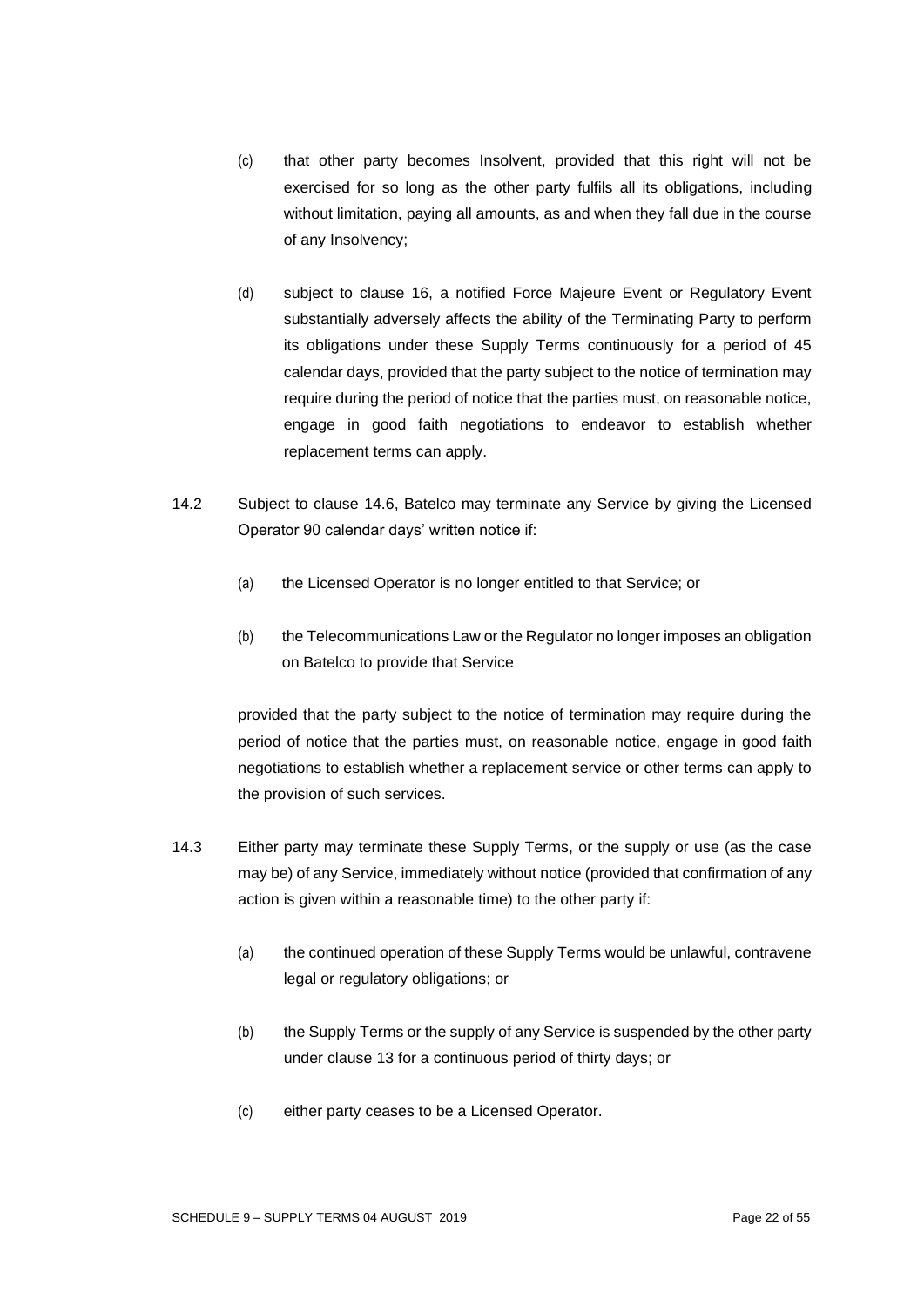- 14.4 If the Regulator revokes the Reference Interconnection Offer, then these Supply Terms automatically and immediately terminate on the date of revocation.
- 14.5 If the circumstances giving rise to a right of termination are cured during any period of notice or cure and such cure is objectively evidenced in writing to the Terminating Party before the expiry of the last notice or cure period (as the case may be) then, except in cases where the Terminating Party is terminating for a persistent curable breach or the breach is of its nature past and incurable, the Supply Terms do not, on that occasion, terminate.
- 14.6 An Access Provider shall not, with respect to Interconnection Services, terminate the Supply Terms or an Interconnection Service, without the prior written approval of the Regulator. In the case of an Interconnection Link Service pursuant to clause 14.1 or 14.2, the Access Provider shall give 7 days prior written notice of such termination to the Regulator, subject to obtaining that prior written approval of the Regulator.

## **15. CONSEQUENCES OF TERMINATION**

- 15.1 On termination of these Supply Terms:
	- (a) all sums payable to each party under these Supply Terms up to the date of termination, including without limitation any Charges in respect of termination, are immediately due and payable;
	- (b) each party must refund any amount or proportionate amount paid by the other party in respect of any period after the date of termination;
	- (c) all Services, leases, licenses and other rights conferred on Batelco or the Licensed Operator under these Supply Terms immediately terminate;
	- (d) each party must at its own expense immediately return all of the other party's Property in good working condition, other than fair wear and tear;
	- (e) each party must at its own expense and for a period of two (2) years after termination of these Supply Terms in accordance with this clause 15, immediately comply with any written notice from the other party to deliver, destroy, or erase any Confidential Information belonging to that other party.

15.2 On termination of any Service: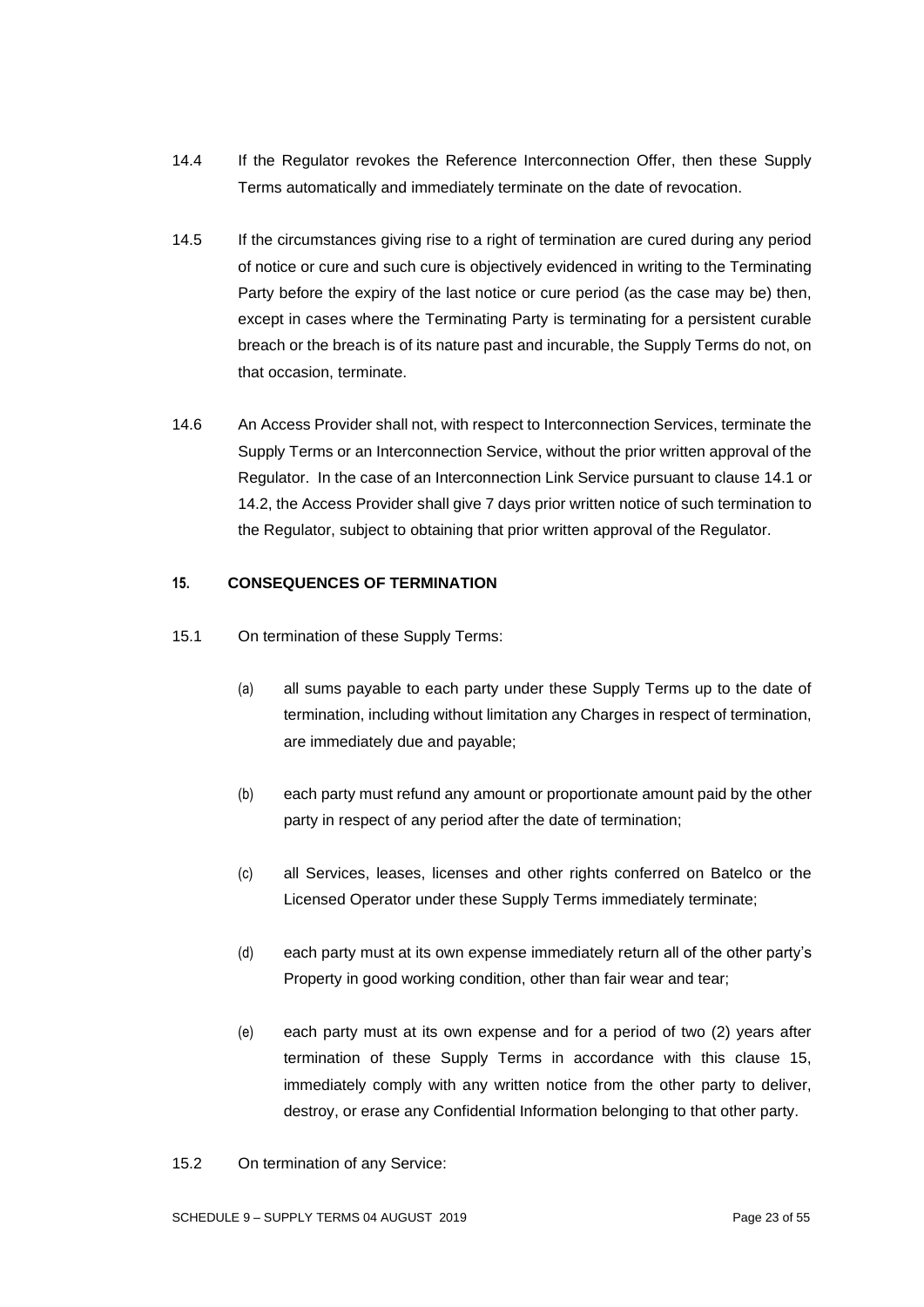- (a) all sums payable to each party up to the date of termination, including without limitation any termination Charges, are immediately due and payable;
- (b) each party must refund any amount or proportionate amount paid by the other party for that Service in respect of any period after the date of termination;
- (c) all leases, licenses and other rights conferred on Batelco or the Licensed Operator under these Supply Terms in respect of that Service immediately terminate; and
- (d) each party must at its own expense immediately return all of the other party's Property provided in respect of that Service, in good working condition, other than fair wear and tear.
- 15.3 Each party must reimburse to the other party any cost incurred by that other party in repossessing or replacing any Property that was not returned within 30 calendar days after the date of termination, or was returned in a damaged or defective condition.
- 15.4 Termination or expiry of these Supply Terms or any Service:
	- (a) is deemed not to be a waiver or breach of any term or condition of any element of these Supply Terms; and
	- (b) does not prejudice any right, liability or obligation that accrued to either party before the date of termination or expiry.
- 15.5 A party's exercise of its right to terminate these Supply Terms or any Service does not prejudice any other right or remedy available to that party.
- 15.6 All rights that each party accrued before termination or expiry of these Supply Terms or any Service, and clauses 4 (Billing and Payment), 17 (Liability and Indemnity), 18 (Intellectual Property), 21 (Confidentiality) and 25.8 (Waiver), survive termination or expiry of these Supply Terms or that Service (as the case may be), and continue in full force and effect.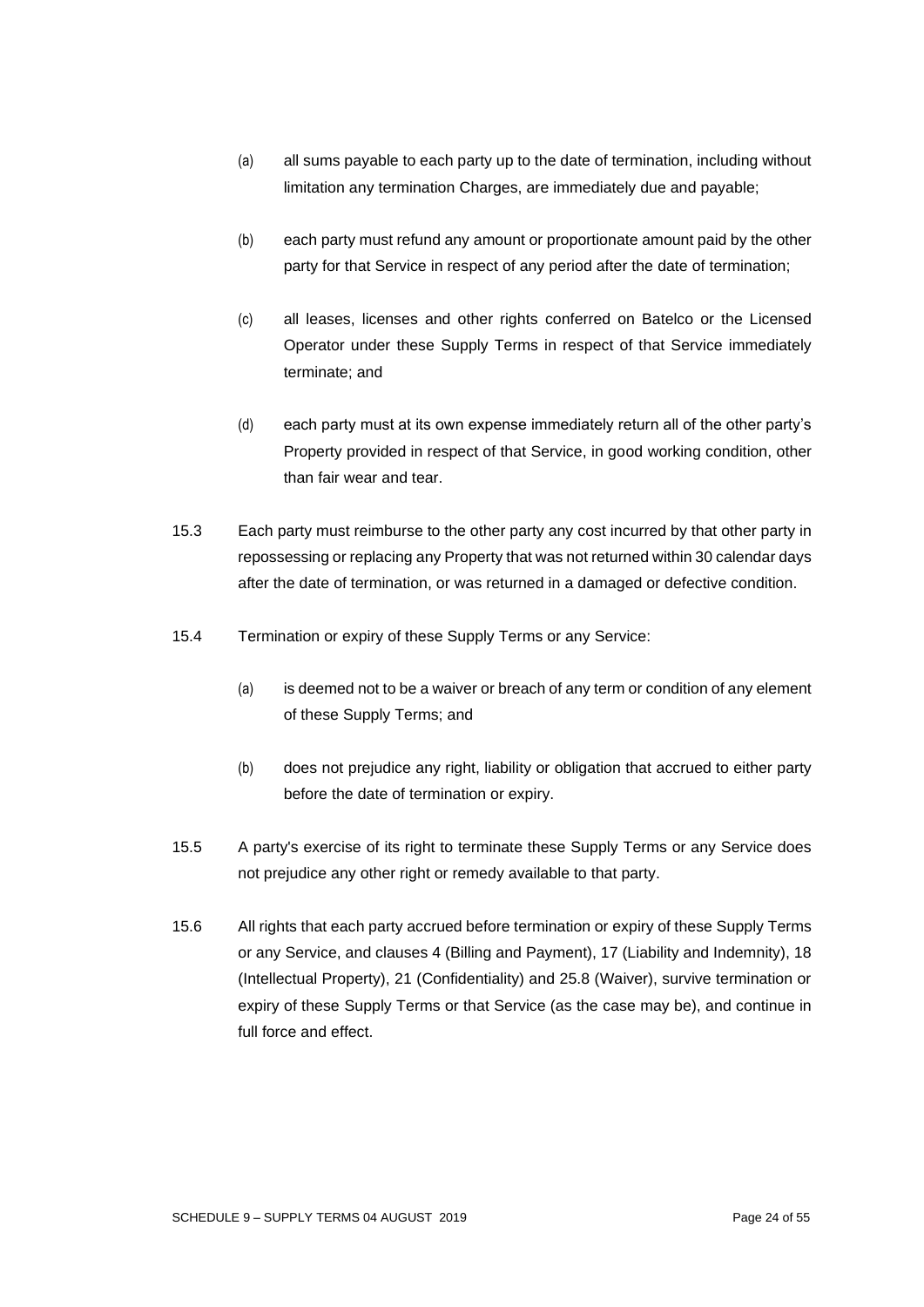## **16. FORCE MAJEURE AND REGULATORY EVENTS**

- 16.1 Subject to clause 16.2, neither party is liable for any failure to comply with or observe any term of these Supply Terms to the extent that a Force Majeure Event or a Regulatory Event caused that failure.
- 16.2 For the avoidance of doubt, each party remains liable:
	- (a) for the performance of each obligation, and to comply with and observe each term, of these Supply Terms, which is not affected by the Force Majeure Event or Regulatory Event; and
	- (b) to pay all sums payable in respect of each Service provided by the other party during the Force Majeure Event or Regulatory Event which is not affected by the Force Majeure Event or Regulatory Event.
- 16.3 If a party fails to comply with or observe any term of these Supply Terms because of a Force Majeure Event or a Regulatory Event, then that party must notify the other party:
	- (a) as soon as practicable, giving details of the Force Majeure Event or Regulatory Event, and its estimated extent and duration; and
	- (b) immediately after the end of the delay or failure caused by the Force Majeure Event or Regulatory Event.

## **17. LIABILITY AND INDEMNITY**

- 17.1 To the extent permitted by law, neither party is liable to the other party except as provided in:
	- (a) this clause 17; or
	- (b) in relation to a particular Service, in the relevant Service Description in Schedule 1.
- 17.2 If any applicable law implies warranties or conditions or imposes obligations on a party that cannot be or can only to a limited extent be, excluded, restricted or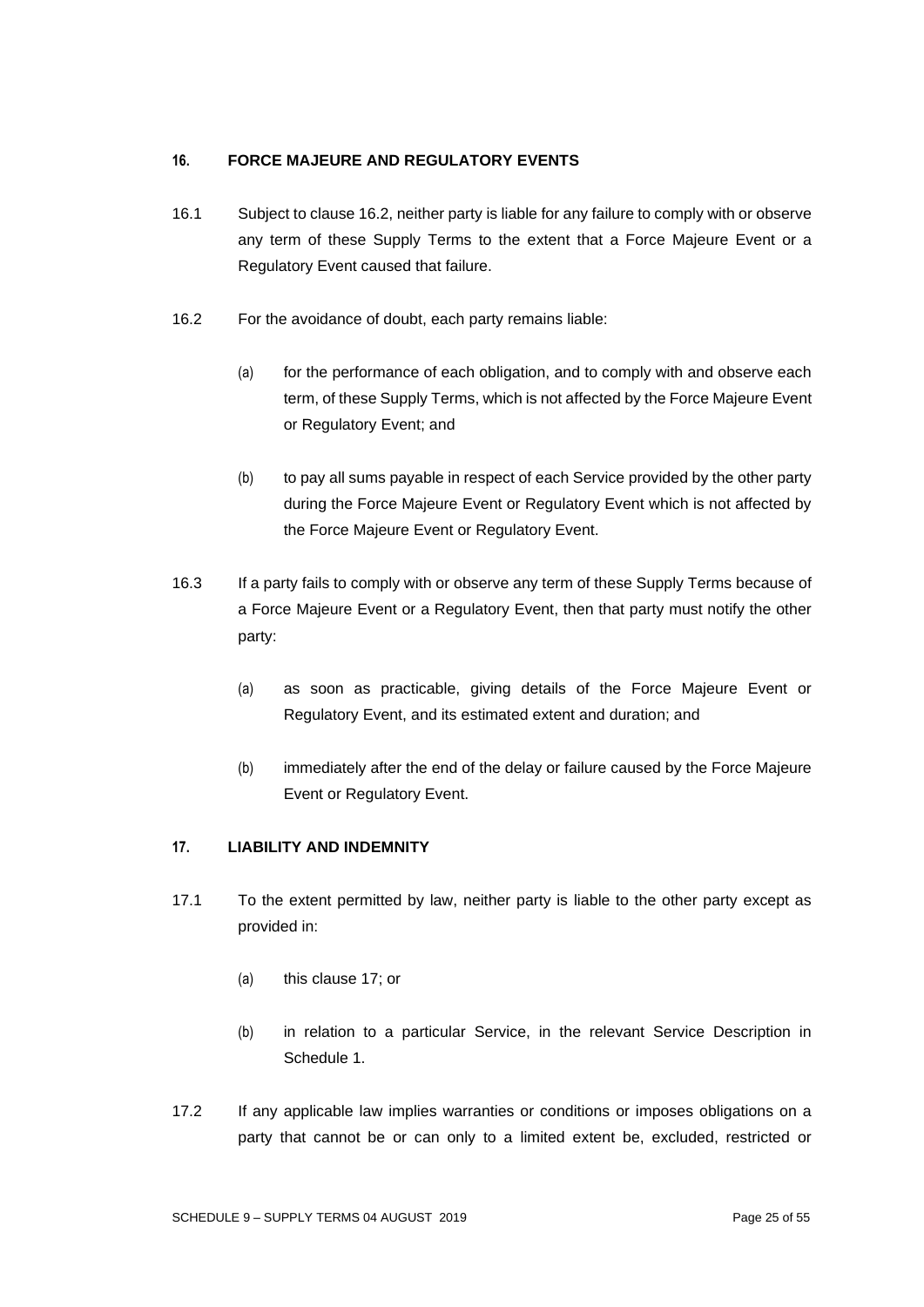modified, then to the extent to which that party is entitled to do so, the liability of that party under the applicable law is limited:

- (a) to the supply of services again or the payment of the cost of having the services supplied again, at that party's option;
- (b) to the repair or replacement of property or paying the cost of repair or replacement, at that party's option; or
- (c) to any other remedy prescribed by the applicable law.
- 17.3 Neither party is liable to the other party for or in relation to any Consequential Loss.
- 17.4 Subject to clauses 17.1, 17.2, 17.3, 17.5, 17.6, 17.7, 17.8, 17.9, 17.10 and 17.11 a party's maximum liability under these Supply Terms or in respect of its performance under these Supply Terms is limited to **BHD300,000** for any one event or series of connected events, and **BHD1,000,000** in the aggregate for all events (connected or unconnected) occurring in a Calendar Year.
- 17.5 Clause 17.4 does not apply to any obligation arising under these Supply Terms to pay monies in the ordinary course of business, including without limitation, the Charges and any other payments in respect of liabilities under clauses 17.6, 17.7, 17.8, 17.10 or 17.11.
- 17.6 Each party indemnifies the other party against all awards, judgments, costs, charges and expenses directly and reasonably incurred by that other party as a result of or in connection with any claim against it arising out of a death of or personal injury to the People of the other party, to the extent that the damage or loss is caused by a negligent act or omission or an act or omission intended to cause death or personal injury, by the Indemnifying Party or any of the People of the Indemnifying Party.
- 17.7 Each party indemnifies the other party against all costs, charges and expenses directly and reasonably incurred by the other party as a result of or in connection with any damage to equipment, Network or other tangible property of the other party or any third party to the extent that the direct or indirect loss is caused by a negligent act or omission by the Indemnifying Party or any of the People of the Indemnifying Party.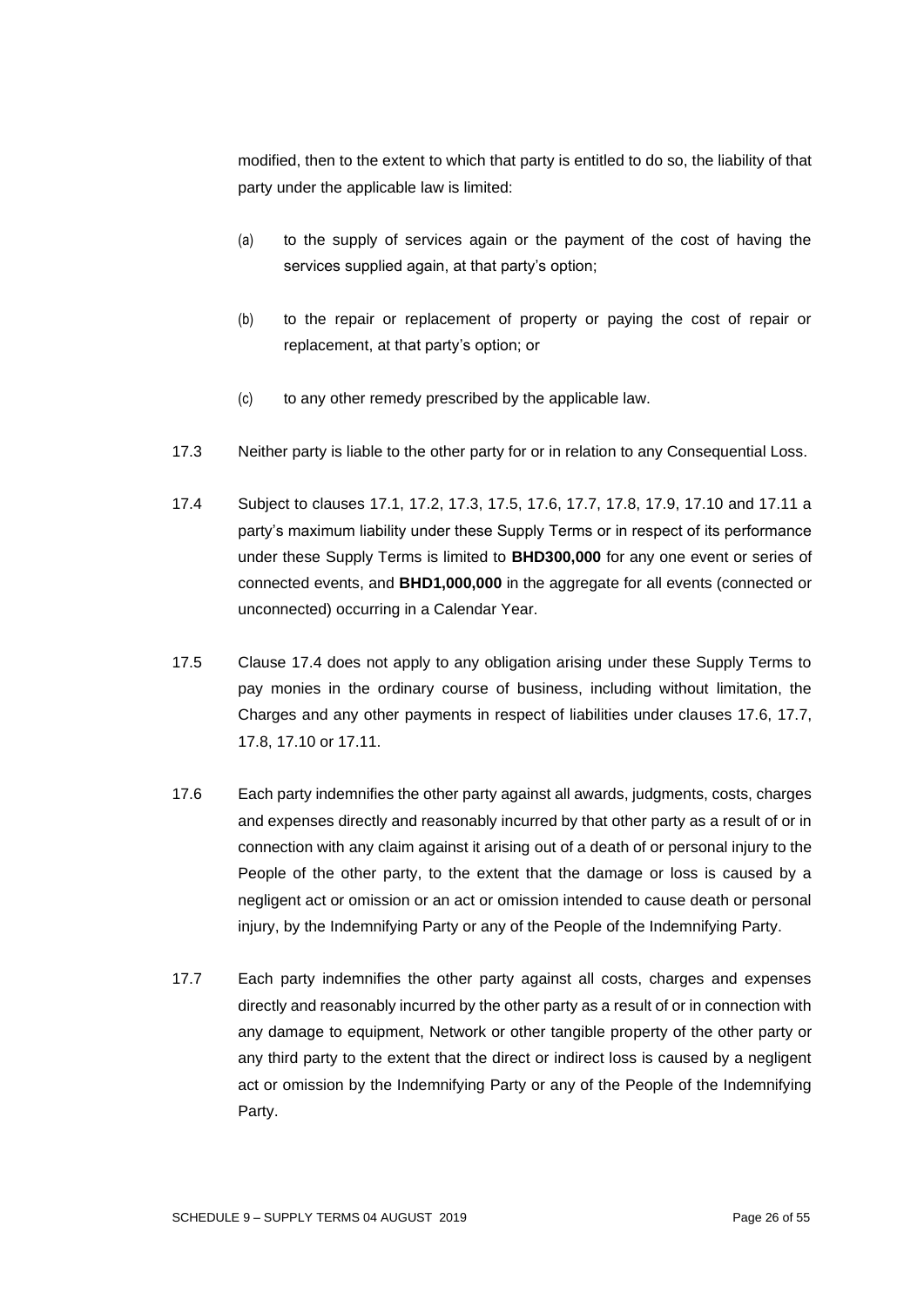- 17.8 Subject to clause 17.9, each party indemnifies the other party against all costs, charges and expenses directly and reasonably incurred by the other party as a result of or in connection with any claim by a third party against the other party to the extent that the claim relates to any breach of these Supply Terms by the Indemnifying Party or any of the People of the Indemnifying Party.
- 17.9 Except where the action, claim or demand brought or made by a third party arises as a result of or is directly connected with the wrongful termination or suspension by the Indemnifying Party of these Supply Terms or any Service, the Indemnifying Party is not liable to the other party to the extent that liability is incurred in connection with an action, claim or demand brought or made against the other party by a third party to whom that other party provides a telecommunications service under a contract, where that liability could legally have been excluded or where that liability could legally have been reduced in that contract by that other party.
- 17.10 Each party indemnifies the other party against all costs, charges and expenses directly and reasonably incurred by the other party as a result of or in connection with the reproduction, broadcast, use, transmission, communication or making available of any material (including data and information of any sort) by the Indemnifying Party or any end users of the Indemnifying Party who uses services provided by means of the Services.
- 17.11 Each party indemnifies the other party against all costs, charges and expenses directly and reasonably incurred by the other party as a result of or in connection with the breach of a person's rights or defamation of a person (or allegation of such a breach or defamation) by the Indemnifying Party or any end users of the Indemnifying Party who use services provided by means of the Services.
- 17.12 Each provision of this clause 17 is a separate limitation applying and surviving even if one or more limitations is inapplicable or held unreasonable in any circumstance.
- 17.13 If a Schedule to these Supply Terms contains a remedy for the failure of a party (**Liable Party**) to perform its obligations under that Schedule, then that remedy is the sole and exclusive liability of the Liable Party, its Related Corporations, and its People, in connection with the performance of that obligation, and is the sole remedy of that other party against the Liable Party, its Related Corporations and its People in connection with the performance of that obligation.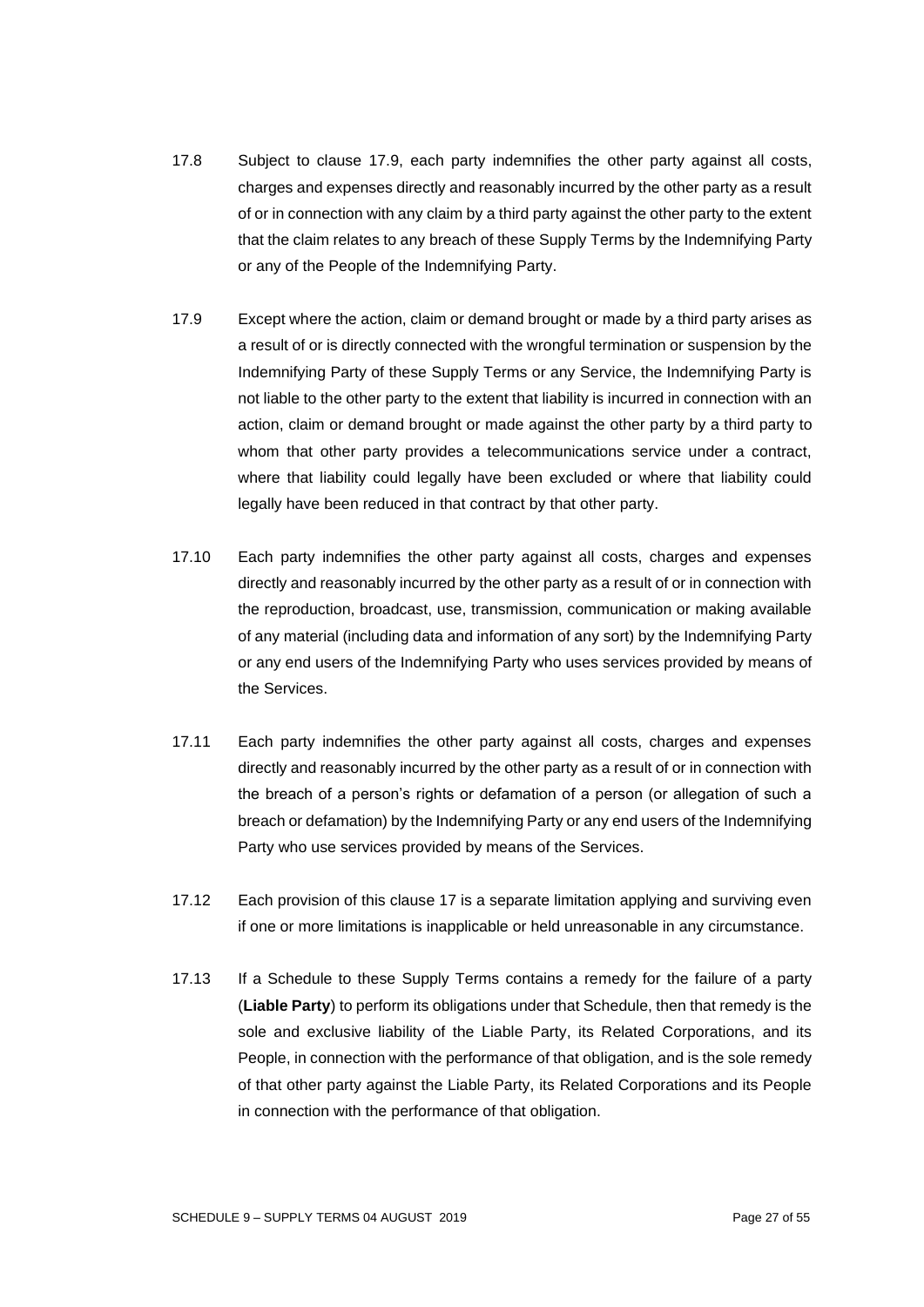- 17.14 The Indemnifying Party is not obliged to indemnify the other party under these Supply Terms to the extent that the liability the subject of the indemnity claim is the direct result of a breach of these Supply Terms, or a negligent act or omission, by the other party.
- 17.15 The party seeking the benefit of an indemnity claim from the Indemnifying Party must take all reasonable steps to minimize the loss it has suffered or is likely to suffer as a result of the event giving rise to an indemnity under these Supply Terms, and if that party does not take reasonable steps to minimize loss, then the damages payable by the Indemnifying Party must be reduced as is appropriate in each case.
- 17.16 A party's liability to the other party for any loss or liability of any kind arising out of these Supply Terms or in connection with the relationship established by it is reduced to the extent (if any) that the other party causes or contributes to that loss or liability. This reduction applies whether the first party's liability is in contract, tort (including negligence), under any statute or otherwise.
- 17.17 If a party has provided a service credit to the other party under clause 17.13, then that party has no further liability for that breach.
- 17.18 Without limiting either party's obligations under these Supply Terms, each party must have in force and maintain for the term of these Supply Terms with an insurance company licensed in Bahrain and on terms and for coverage with only industry standard exclusions or exceptions:
	- (a) a broad form public liability policy of insurance to the value of at least **BHD1,750,000** in respect of each claim; and
	- (b) property insurance for those assets used by it under or in relation to these Supply Terms to the value of at least **BHD900,000** in respect of each claim*.*
- 17.19 On request by a party, the other party must immediately produce evidence that it has complied and is continuing to comply with its obligations under clause 17.18*.*

## **18. INTELLECTUAL PROPERTY**

18.1 Except as otherwise expressly provided in these Supply Terms, all Intellectual Property Rights remain in the ownership of the party creating or owning them.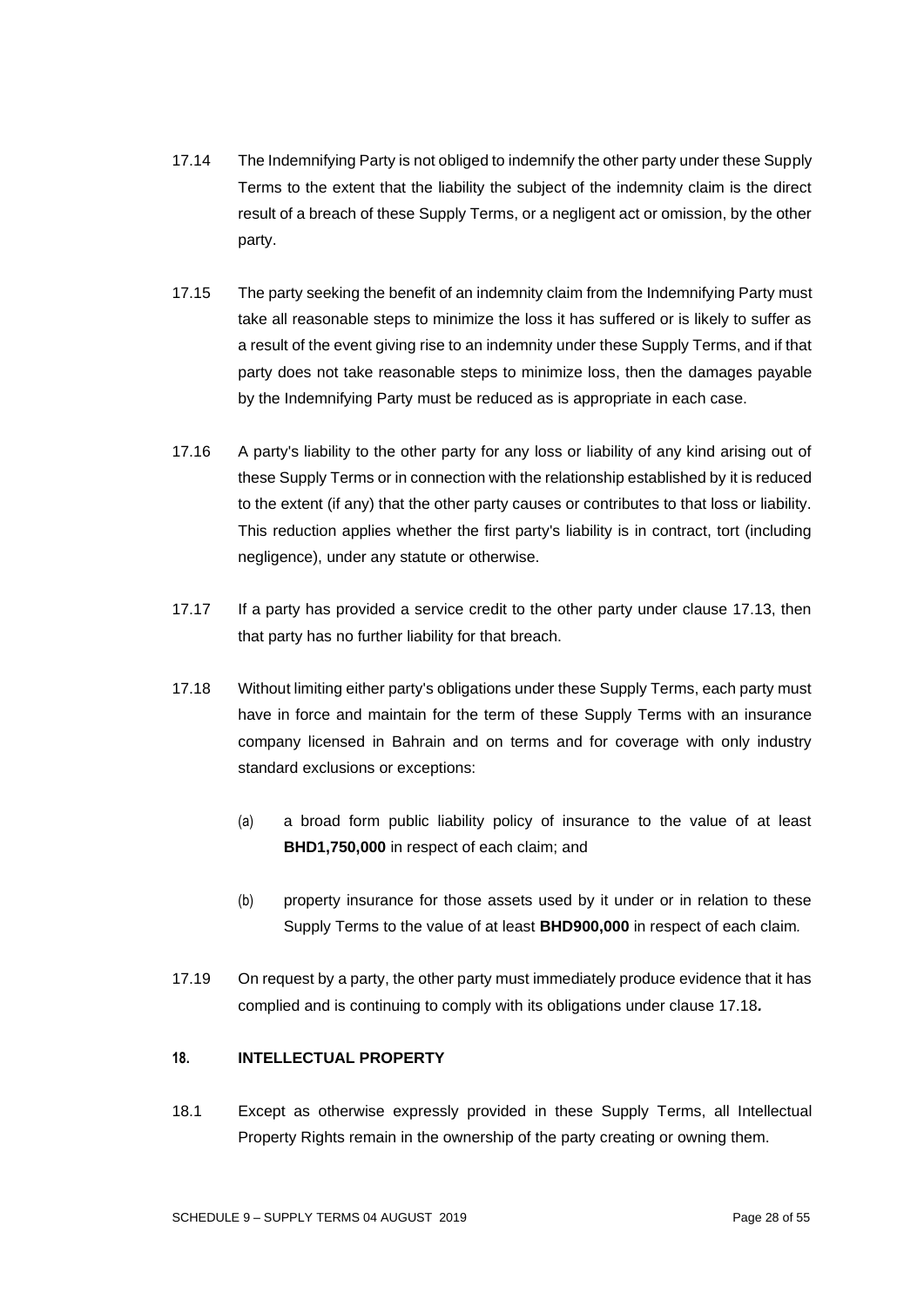- 18.2 Nothing in these Supply Terms may be construed, and the provision of any Service by a party must not be construed, as:
	- (a) an assignment of any Intellectual Property Rights of that party to the other party; or
	- (b) the grant of any license of any Intellectual Property Rights of that party to the other party.
- 18.3 Without prejudice to or limiting clause 18.1, neither party is entitled to use any trademarks or service marks (whether registered or not) of the other party in any document or other medium, without the prior written consent of that other party.
- 18.4 The parties may negotiate arrangements (including in respect of title) concerning Intellectual Property Rights jointly developed in the course of performing these Supply Terms or otherwise arising in respect of these Supply Terms.
- 18.5 Each party indemnifies the other party and the other party's People, against any action, claim, loss, liability, cost or expense that may be brought against or suffered or incurred by any of them arising directly or indirectly from a claim by a third party that use of the Indemnifying Party's Intellectual Property Rights as permitted under these Supply Terms infringes the rights of that third party.
- 18.6 The indemnity in clause 18.5 includes legal costs and expenses on a full indemnity basis, and the Indemnifying Party must defend any action or other thing described in clause 18.5 at its cost, using lawyers of its choice.
- 18.7 The indemnity in clause 18.5 is the only remedy and form of compensation available to a party in respect of Intellectual Property Rights arising under these Supply Terms.
- 18.8 Each party is responsible and liable for obtaining and maintaining in its own name and at its own expense, all licenses, permits, consents, waivers, authorizations and Intellectual Property Rights required for it to:
	- (a) use any Service provided under these Supply Terms; or
	- (b) install or use any equipment in connection with the use of any Service provided under these Supply Terms.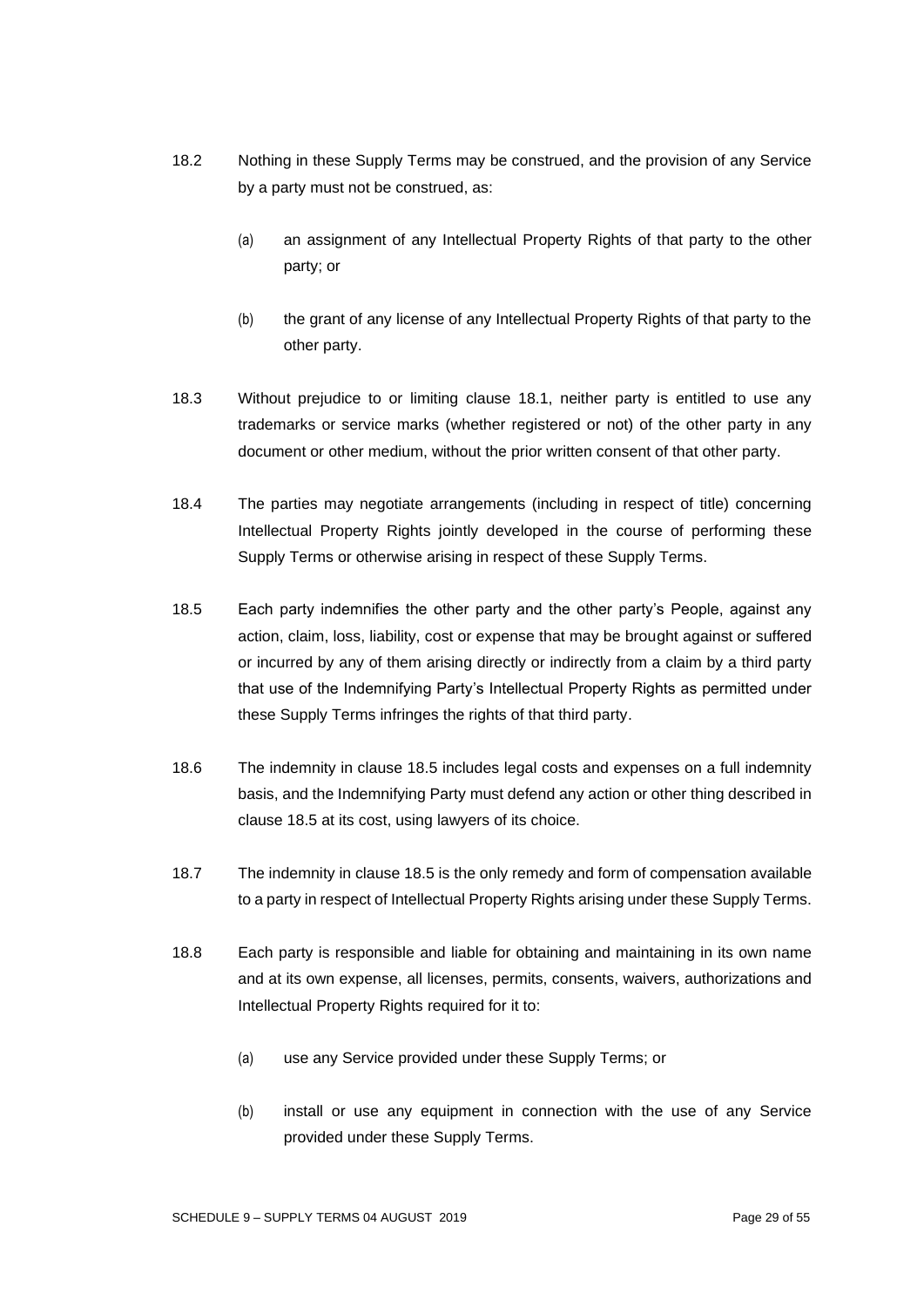18.9 Each party must reasonably co-operate with the other party at that other party's cost, to obtain all licenses, permits, consents, waivers, authorizations and Intellectual Property Rights required under clause 18.8.

# **19. FORECASTING PROCEDURES**

- 19.1 The Access Seeker must give the Access Provider at least one month before the start of each calendar quarter, a forecast on a month by month basis of its expected requirements for each Service and by transaction type (for example, by new connections, disconnections or moves, adds and changes) in the following 12 months.
- 19.2 The parties acknowledge that during the initial period of supply of a Service, they will have limited experience with the changing levels of demand. Accordingly, to better assist the Access Provider meet the Access Seeker's requirements during this initial period, the Access Seeker shall provide a Forecast in respect of each Service:
	- (a) together with the Service Request for that Service, on a month by month basis in the following 12 months; and
	- (b) during the first 12 months after commencement of supply of the Services, at least one month before the start of each month on a month by month basis in the balance of that 12 month period.
- 19.3 The Access Seeker must provide all Forecasts in good faith and use all reasonable endeavors to ensure that Forecasts are accurate.
- 19.4 If the Access Provider receives a Forecast and considers in good faith that any element of that Forecast is unreasonable, or that the work required based on that Forecast is not reasonably achievable within the Forecast time, then the Access Provider and the Access Seeker must promptly negotiate in good faith in accordance with a reasonable Forecast that both parties agree will enable the required work to be carried out within the new Forecast time periods.
- 19.5 In the good faith negotiations described in clause 19.3:
	- (a) the Access Provider must provide information explaining why it believes that any Forecast work or time period is unreasonable;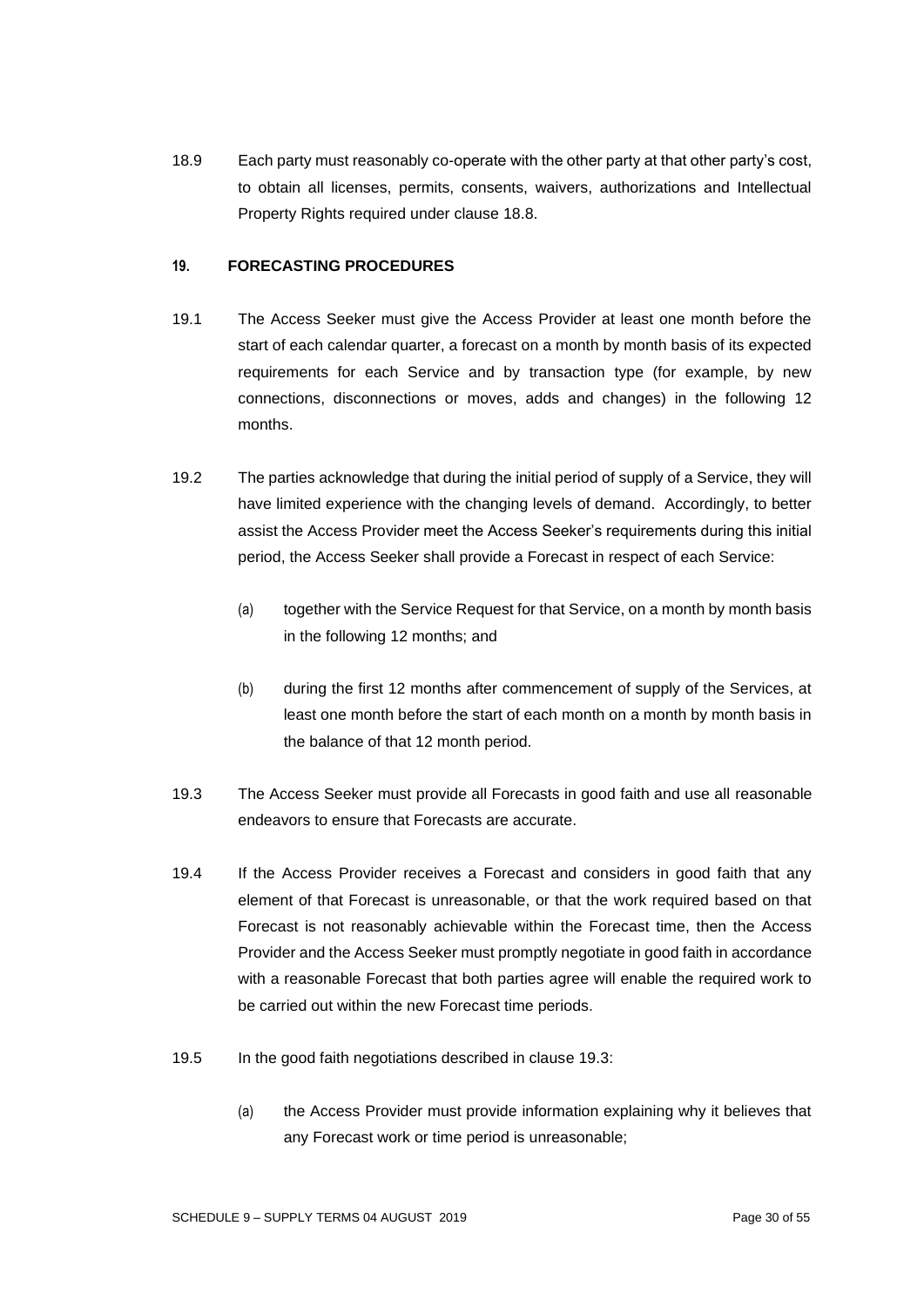- (b) the Access Seeker must provide information explaining why it believes that any Forecast work or time period is reasonable; and
- (c) each party must in good faith use reasonable endeavors to propose work and time periods that form the basis of a reasonable Forecast that is satisfactory for both parties.
- 19.6 If after 25 Working Days, the parties are unable to agree a revised Forecast under clause 19.3, then clause 24 applies.
- 19.7 Pending the outcome of negotiations in respect of a Forecast:
	- (a) the Receiving Party has no obligation to provide for requirements in respect of any part of the Forecast that it considers unreasonable, is under negotiation, or is subject to a Dispute Resolution Procedure; and
	- (b) the Receiving Party must provide for requirements that it considers in good faith to be reasonable.
- 19.8 Subject to clause 19.9, for the avoidance of doubt, the parties acknowledge that no Forecast is legally binding and they do not intend to create binding legal relations in respect of any Forecast.
- 19.9 Subject to the terms of any Service Description and Schedule 4, if the provision of a Service by the Access Provider in accordance with a Forecast of the Access Seeker would require a commitment of resources by the Access Provider for the purposes of meeting its normal provisioning cycles, the Access Provider may request that relevant features of the Forecast be confirmed. The request for confirmation will include an indication of the Charges, or the basis for calculating Charges, which would be payable to the Access Provider on the basis of the Forecast if confirmed. If the Access Seeker confirms a Forecast and any later Forecast for the same period is different, the Access Provider must, within three months of the later Forecast, make reasonable endeavors to mitigate any loss by seeking to re-use relevant equipment or facilities within six months of the relevant later Forecast. The Access Seeker must pay the Access Provider the amount of any loss to the extent that it has not been mitigated, within 30 days of receipt of an invoice.
- 19.10 Where the actual traffic or use of a Service by an Access Seeker exceeds the relevant Forecast for that Service, other than as a result of Artificially Inflated Traffic,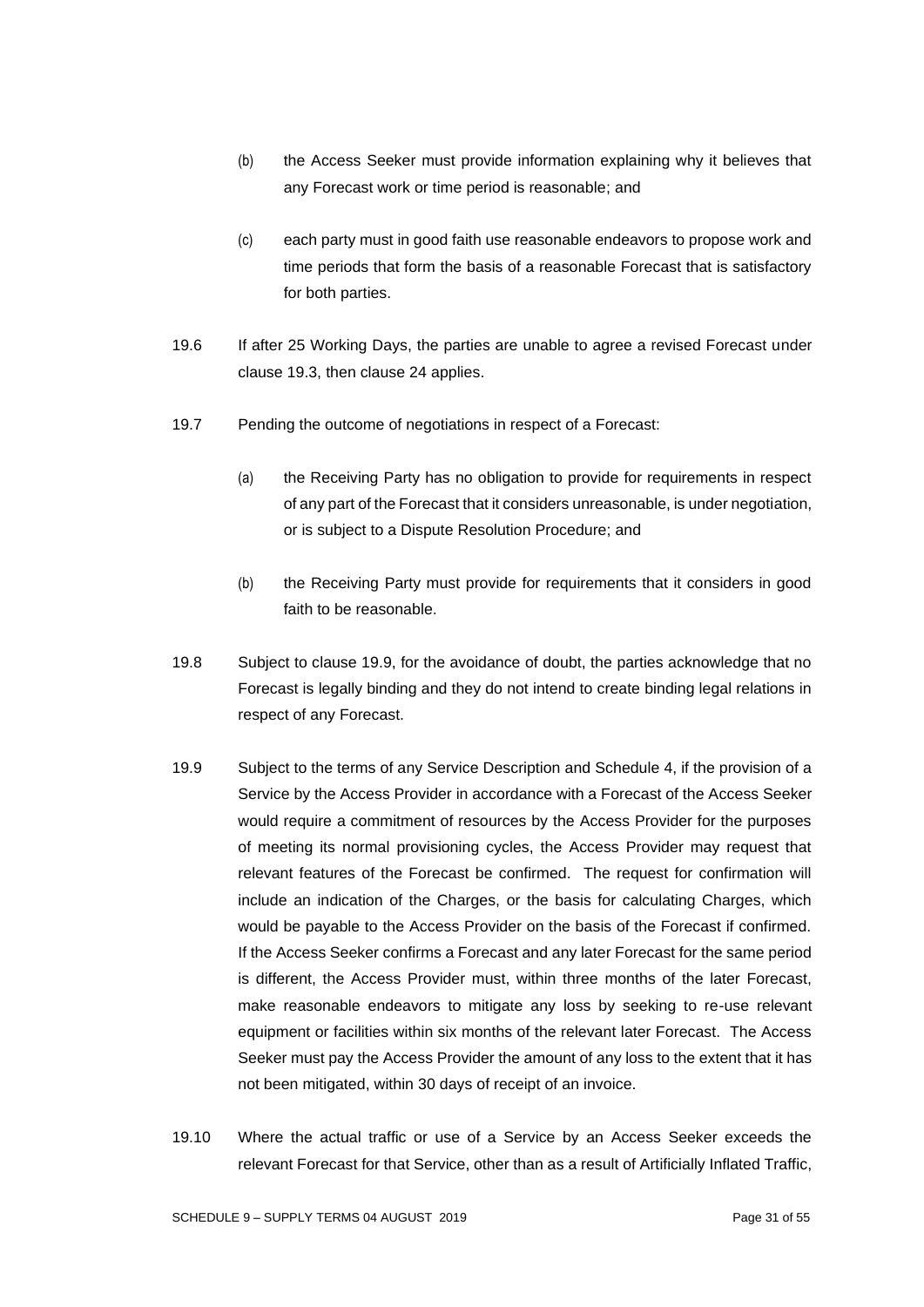the Access Provider shall use all reasonable endeavors to provide the Services to the Service Levels (for the avoidance of doubt, such reasonable endeavors shall not include any requirement to provision any additional Capacity over the applicable forecasted levels).

#### **20. CREDIT MANAGEMENT AND SECURITY**

- 20.1 The Licensed Operator must provide, at its sole cost and expense, and maintain for the term of these Supply Terms, any Security required by Batelco in response to the first Service Request (**the Initial Security**) or as varied from time to time under this clause 20.
- 20.2 Batelco may at any time review the creditworthiness of the Licensed Operator if:
	- (a) where the Licensed Operator is rated by Moody's Investor Services or Standard & Poors, it ceases to have an Acceptable Long Term Credit Rating;
	- (b) the Licensed Operator becomes Insolvent;
	- (c) a Change of Control occurs in respect of the Licensed Operator;
	- (d) the Licensed Operator has failed to pay Charges when due at any time during the term of these Supply Terms other than as a result of a Billing Dispute;
	- (e) the Licensed Operator breaches the terms of any Security provided under this clause 20;
	- (f) in Batelco's reasonable opinion, there has been a material adverse change in the Licensed Operator's financial position;
	- (g) the total Charges disputed by the Licensed Operator in a 3 month period exceeds the total Initial Security (as varied from time to time);
	- (h) the Licensed Operator wishes to obtain new Services under these Supply Terms and the obtaining of such new Services by the Licensed Operator would result in the amount of Security required from that Licensed Operator (as calculated in accordance with the general principle set out in Clause 20.8 below) increasing by 25% or more from the Initial Security (as varied from time to time) provided by such Licensed Operator; or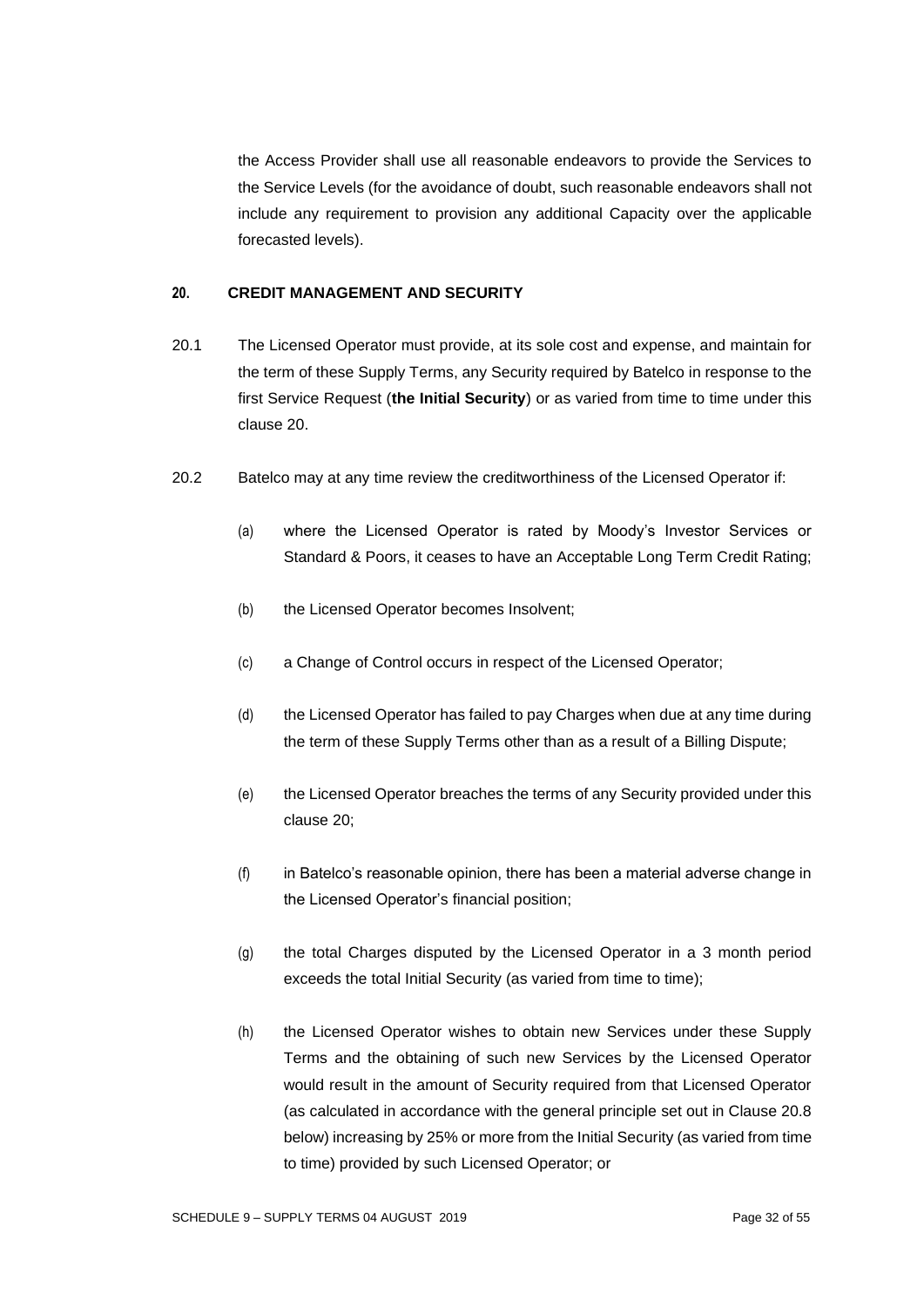- (i) a period of 9 months has elapsed since the last review of the Licensed Operator's creditworthiness.
- 20.3 Where Batelco conducts a creditworthiness review pursuant to clause 20.2, the Licensed Operator must provide Batelco with all information reasonably requested by Batelco in respect of the Licensed Operator's creditworthiness within 5 Working Days after Batelco's request.
- 20.4 If having conducted a creditworthiness assessment of the Licensed Operator in good faith in accordance with clause 20.3, Batelco considers that the Security coverage of the Licensed Operator does not meet Batelco's reasonable requirements, or if the Licensed Operator fails to comply with any provision of this clause 20, then Batelco may require the Licensed Operator to provide a new Security or to vary the amount or type of an existing Security.
- 20.5 If Batelco requests new or varied Security under clause 20.4, then the Licensed Operator must provide the new or varied Security, in the form and on terms acceptable to Batelco acting reasonably, within 5 Working Days of the request being made.
- 20.6 Where the request for new or varied Security under clause 20.4 is the result of a creditworthiness assessment carried out by Batelco pursuant to clause 20.2(g), Batelco shall indemnify the Licensed Operator against all costs, charges and expenses directly and reasonably incurred by the Licensed Operator in providing the new or varied Security where the aggregate amount of the relevant Statement Errors with respect to the disputed Charges is agreed by the parties or ruled by an Accounting Expert pursuant to clause 24 to be more than five (5) per cent of the aggregate of the disputed Charges.
- 20.7 The Licensed Operator must unless otherwise agreed to by Batelco:
	- (a) maintain any Security provided to Batelco under this clause 20 until the expiry of a six month period after the last to occur of:
		- (i) termination or expiry of the Reference Interconnection Offer or these Supply Terms; and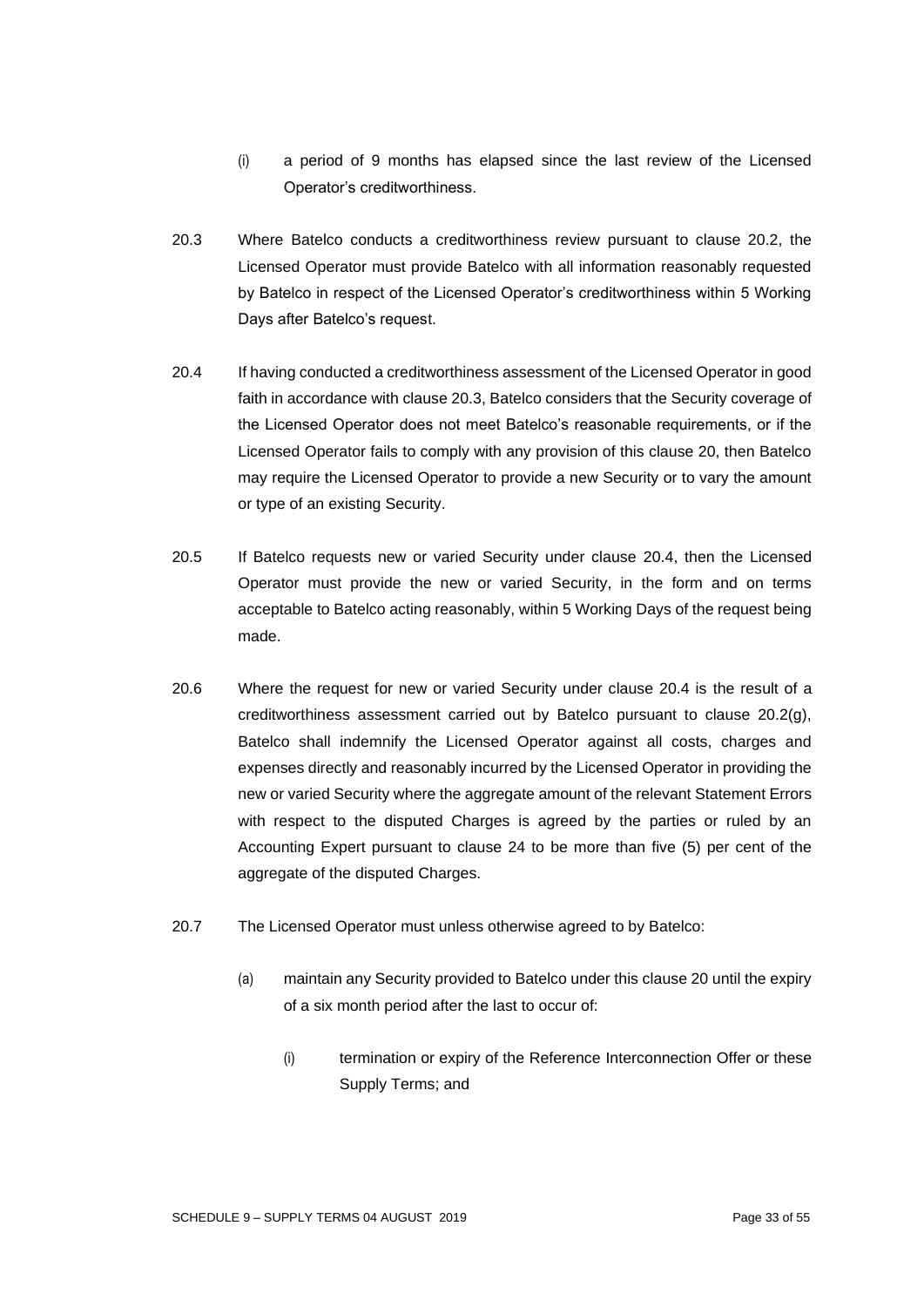- (ii) payment to Batelco of all outstanding charges and other amounts payable by the Licensed Operator under the Reference Offer or these Supply Terms.
- (b) Batelco may exercise its rights under any Security in respect of any amounts payable by the Licensed Operator to Batelco under the Reference Interconnection Offer, any Schedule, or these Supply Terms other than Charges which are the subject of a Billing Dispute.
- 20.8 The Licensed Operator warrants to Batelco that by providing information to Batelco under clause 20.4, except to the extent otherwise disclosed in writing to the Licensed Operator at the time of the provision of such information:
	- (a) such information constituted true and fair statements of the financial or other positions of the Licensed Operator as at the date to which they were prepared; and
	- (b) there has been no material adverse change in the Licensed Operator's financial or other position between the date on which any such information was prepared and the date on which the information was provided.
- 20.9 The amount of any Security under this clause 20 will be calculated:
	- (a) as a statement of general principle, by reference to either:
		- (i) the aggregate value of the Charges likely to be payable by the Licensed Operator to Batelco under these Supply Terms over a three month period of time (**Licensed Operator Charges**); or
		- (ii) where the aggregate value of the charges forecast to be payable by Batelco to the Licensed Operator under these Supply Terms over the same three month period of time (**Batelco Charges**) are more than twenty-five (25) per cent of the Licensed Operator Charges, the difference between the Licensed Operator Charges and the Batelco Charges; and
	- (b) together with the combined value of the equipment and other assets that Batelco has reasonably procured specifically for the provision of a Service to the Licensed Operator by Batelco which are: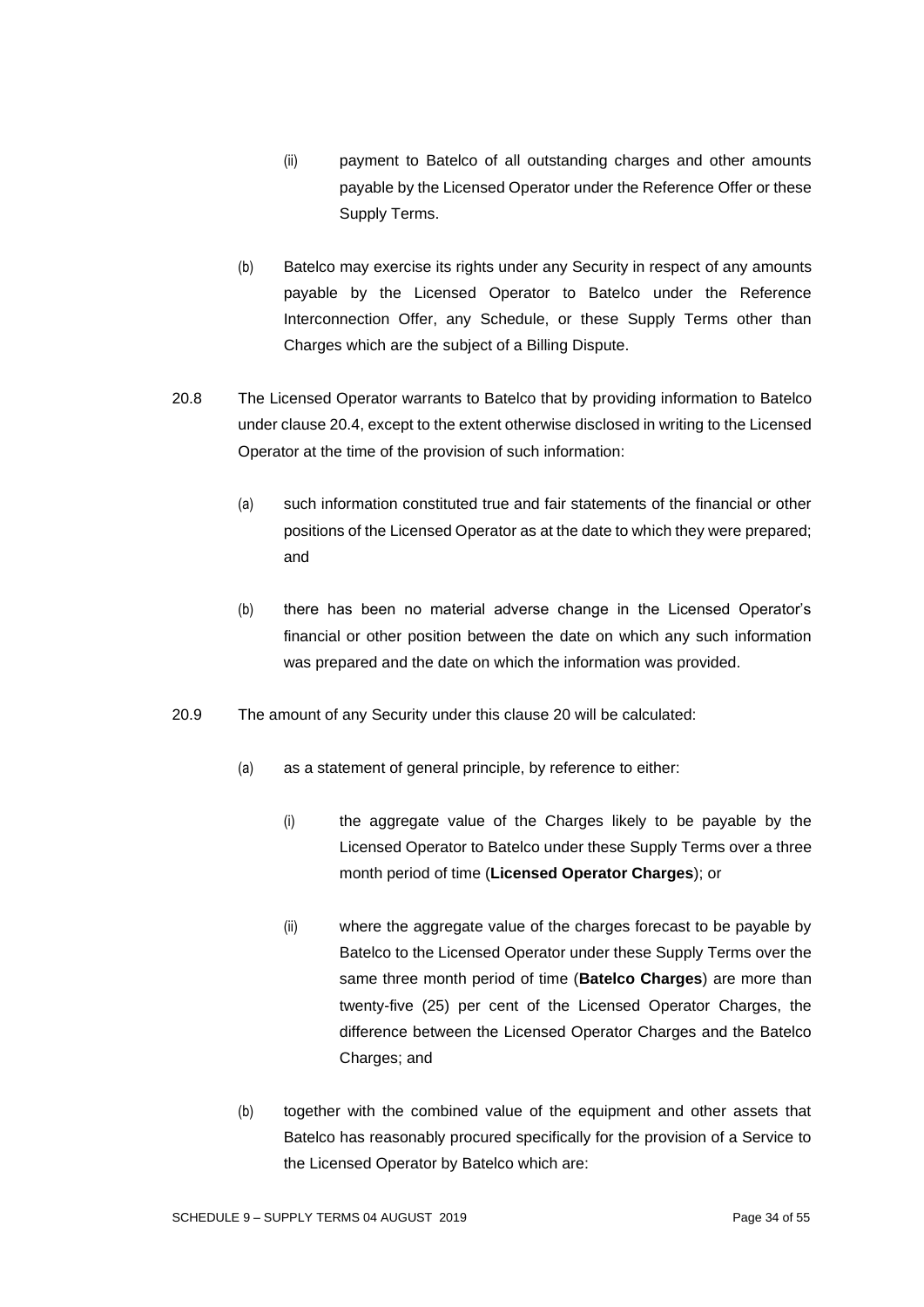- (i) sited on premises owned or controlled by the Licensed Operator; or
- (ii) directly accessible to authorised People of the Licensed Operator; and
- (c) will be recalculated at the request of either party if the period since the last review of the amount of Security is greater than 9 months.
- 20.10 For the avoidance of doubt, each party may use any current estimates, forecasts or any other statements made or provided by the other party in making any calculations pursuant to clause 20.9.
- 20.11 In addition to Batelco's other rights and remedies and Schedule 4 notwithstanding, if the Licensed Operator has at any time failed to pay Charges by the Due Date, Batelco may require the Licensed Operator to pay all Charges in respect of Services on presentment of invoice or monthly in advance, in which case the assessment of future Charges will be based on either:
	- (a) the highest level of actual monthly Charges; or
	- (b) where the relevant Services have not been provided for three calendar months, the greater of the higher level of actual monthly Charges or the higher level of forecast monthly Charges;

in respect of such Services in the three calendar months prior to that in respect of which the Charges are to be paid for such Services.

## **21. CONFIDENTIALITY**

- 21.1 A party may not disclose the provisions of these Supply Terms to any person except:
	- (a) after obtaining the written consent of the other party, and only to the extent of that consent;
	- (b) subject to clause 21.6, to its officers, employees and professional advisers;
	- (c) to an Emergency Services;
	- (d) to any arbitrator or expert appointed under the Dispute Resolution Procedures; or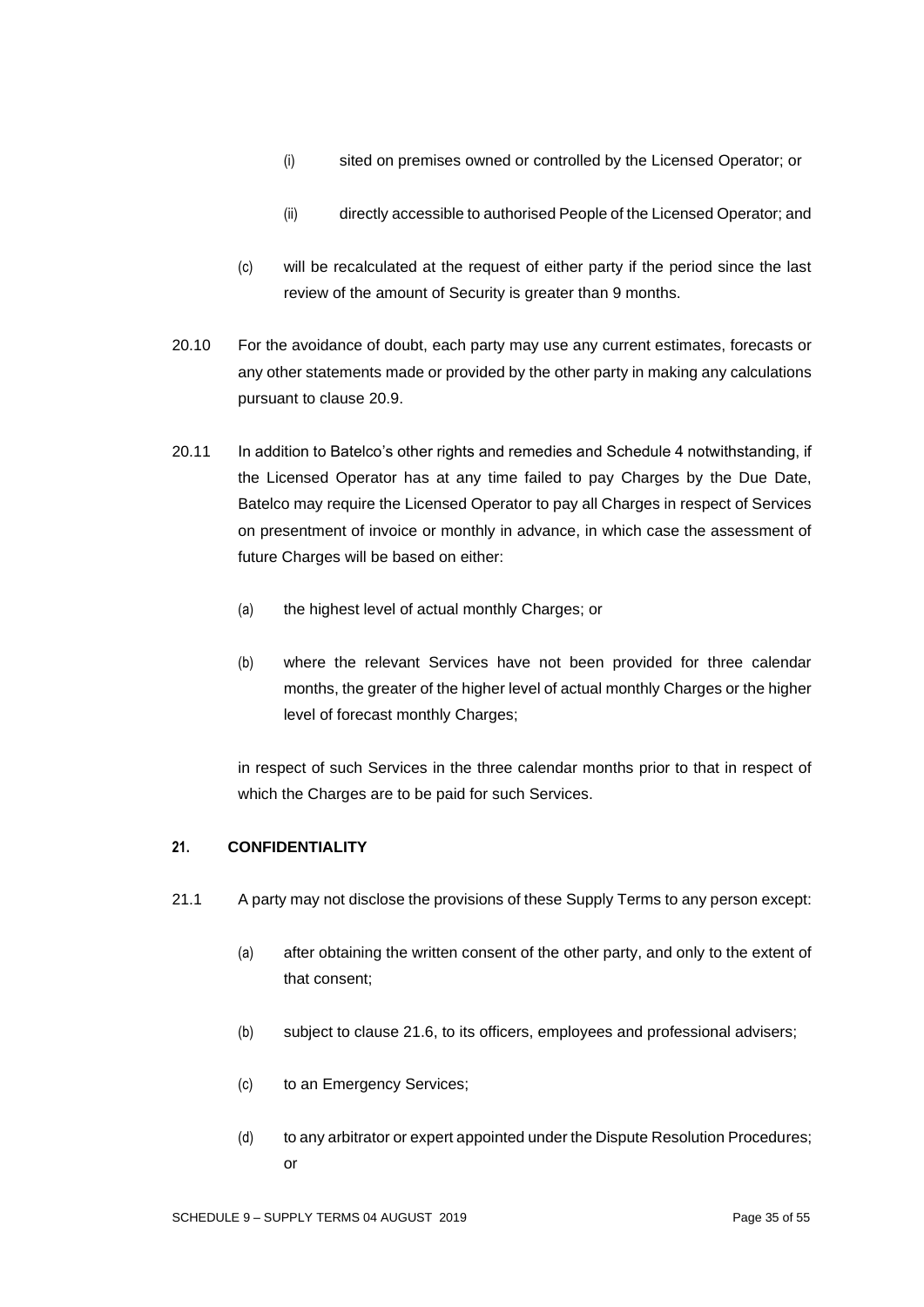(e) as otherwise specified in these Supply Terms,

and must use its best endeavors to ensure all permitted disclosures are kept confidential, other than a disclosure required to be made to a recognized stock exchange.

- 21.2 A party may disclose the provisions of these Supply Terms:
	- (a) to the Regulator or for the purpose of a review or determination by the Regulator;
	- (b) as required by an applicable law, the Regulator, the Telecommunications Law, a license, a court order, or any other governmental authority.
- 21.3 Despite any provision in these Supply Terms, the parties must not reveal, make known or divulge to any third party in any manner howsoever the Charges and contents of those aspects of these Supply Terms (in whole or in part) that the Regulator has withheld from publication.
- 21.4 Except as otherwise provided in these Supply Terms, a party that receives Confidential Information (**Receiving Party**) must keep confidential all Confidential Information of the other party (**Disclosing Party**):
	- (a) disclosed, communicated or delivered to the Receiving Party under these Supply Terms; or
	- (b) that comes into the Receiving Party's knowledge or possession in connection with these Supply Terms.
- 21.5 The Receiving Party shall not use or copy the Confidential Information of the Disclosing Party except in connection with and for the purposes of these Supply Terms, or in connection with the provision of Services under these Supply Terms.
- 21.6 If the Receiving Party visits any of the facilities of the Disclosing Party, the Receiving Party undertakes to keep strictly confidential any Confidential Information that comes to its knowledge as a result of the visit, and any Confidential Information relating to plant and equipment seen at the facilities, their methods of operation and their various applications, and not to divulge the Confidential Information to any third party,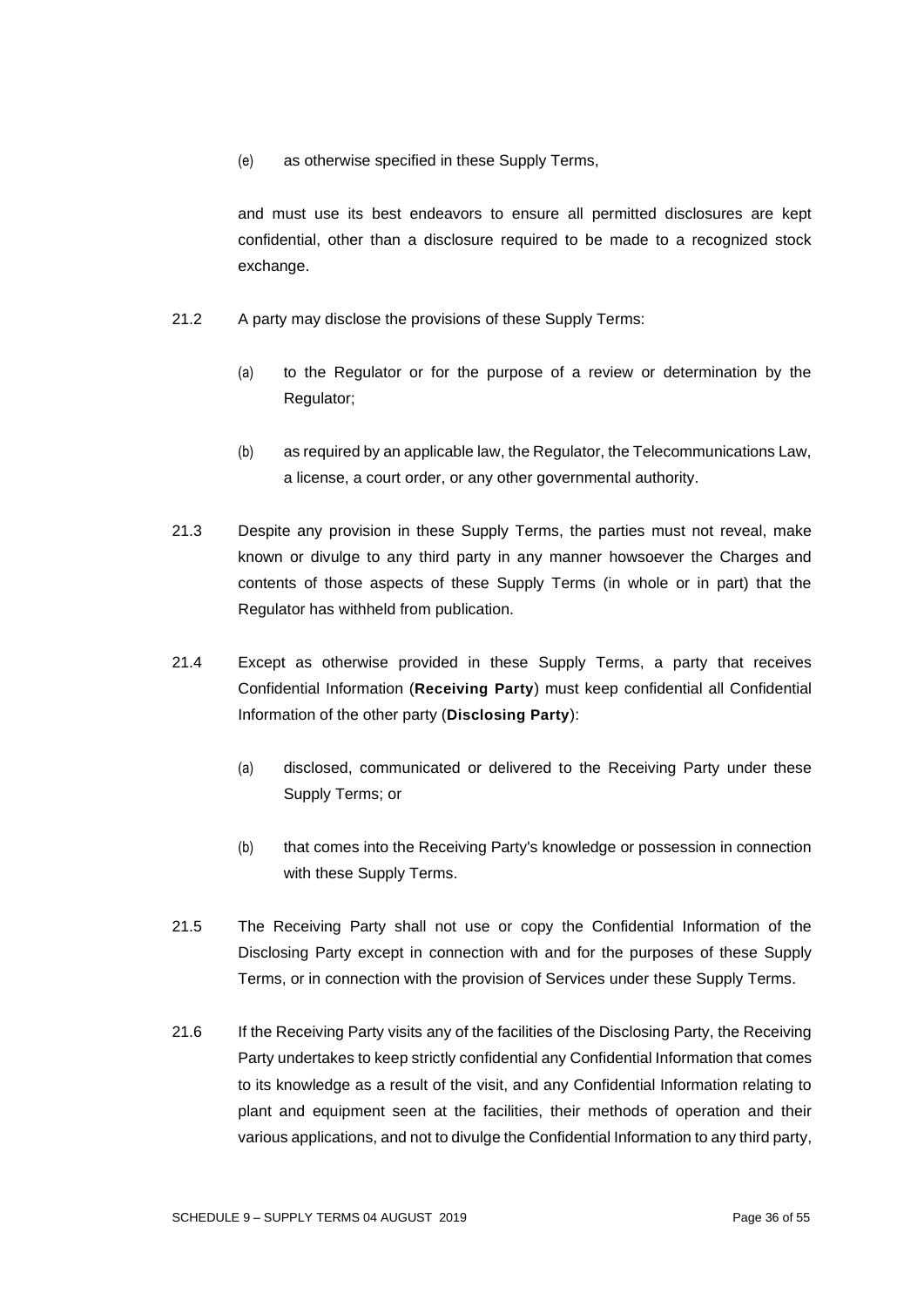other than for the purpose of and only to the extent necessary to perform its obligations under these Supply Terms.

- 21.7 Except as otherwise provided in these Supply Terms, the Receiving Party must not disclose or communicate, cause to be disclosed or communicated or otherwise make available Confidential Information to any third party other than:
	- (a) the Receiving Party's directors, officers, employees, agents, contractors, representatives or Related Corporations to whom disclosure is necessary in connection with and for the purposes of these Supply Terms, or for such other purposes related to the provision of Services under these Supply Terms;
	- (b) the Receiving Party's professional advisers, but only to the extent necessary for those advisers to provide advice or protect the rights of the Receiving Party under these Supply Terms; and
	- (c) the Receiving Party's appointed financial advisers or appointed bankers only to the extent necessary for those financial advisers or appointed bankers to provide financial advice or services to the Receiving Party,

(each an "Authorized Person", and collectively "Authorized Persons").

- 21.8 The Receiving Party must advise each Authorized Person of the obligation to protect the Disclosing Party's Confidential Information in a manner consistent with these Supply Terms.
- 21.9 The Receiving Party may disclose some or all of the Confidential Information to the Authorized Persons, provided that prior to disclosure:
	- (a) in the case of Authorized Persons referred to in clauses  $21.7(a)$  or  $21.7(b)$ , the Receiving Party must ensure that Authorized Persons to whom all or any Confidential Information is disclosed hold it strictly confidential and do not disclose it to any other person;
	- (b) in the case of Authorized Persons referred to in clause 21.7(c), the Receiving Party must obtain and provide to the Disclosing Party a written undertaking in favor of the Disclosing Party from the Authorized Persons, agreeing to comply with the terms of these Supply Terms as if the Authorized Person were a party to these Supply Terms.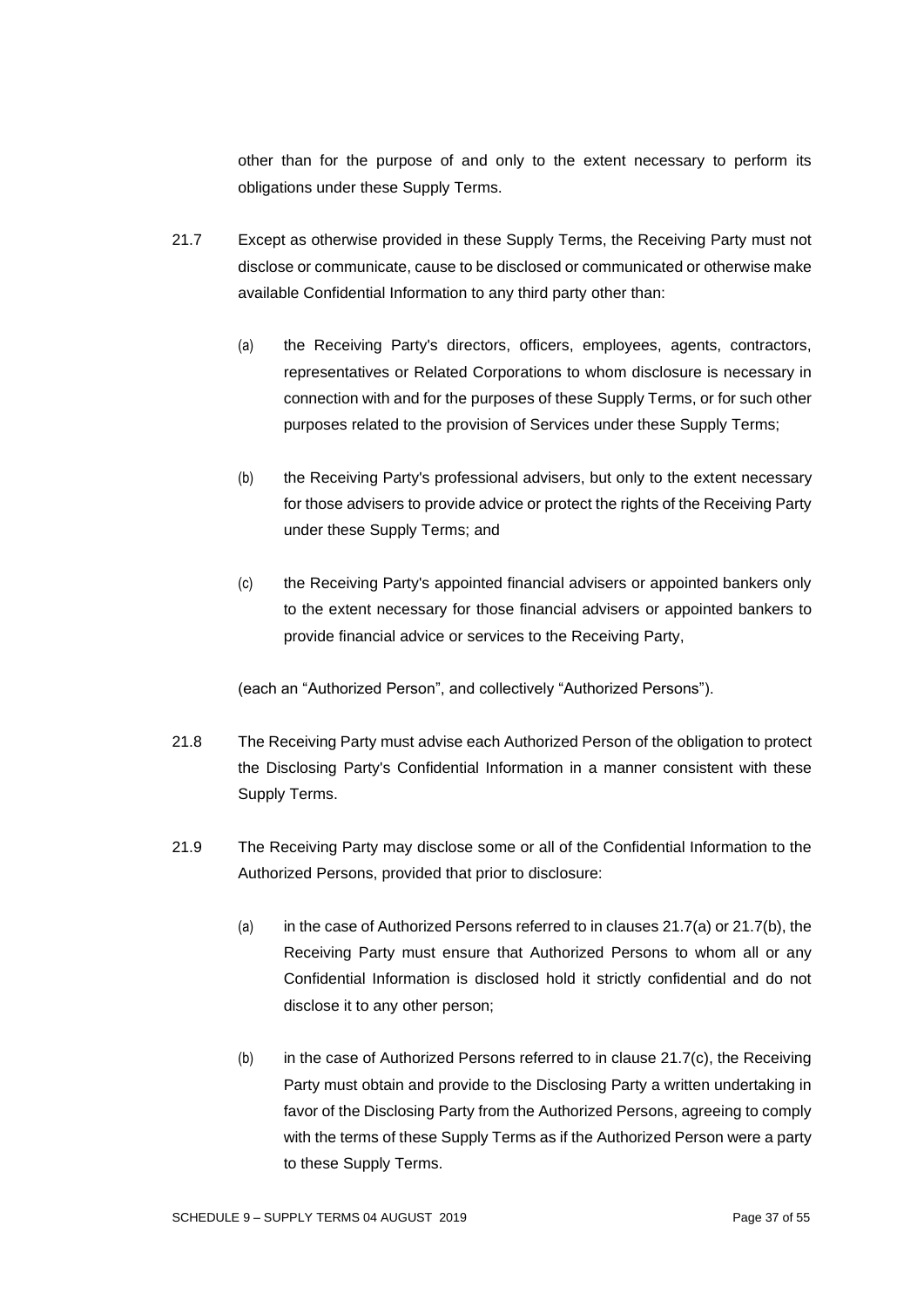- 21.10 For the purposes of this clause, "Confidential Customer Information" means Confidential Information relating to an Access Seeker Customer or any person who is the subject of an Access Seeker process in order to become an Access Seeker Customer that an Access Seeker Customer intends to subscribe or has subscribed for an End User service. Each party agrees to use all reasonable care to ensure that, to the extent that it obtains any Confidential Customer Information from the other party, it does not use such information for targeted sales or marketing purposes designed to prevent or encourage the transfer of a customer from one party to the other party or the subscription by a customer to a service offered by a party, other than in accordance with an applicable code of practice issued by the Regulator or a representative industry or consumer body covering such activities and if there is no such code, then in accordance with principles set out in an instrument issued under the Law. The parties acknowledge that:
	- (a) the Authorized Persons referred to in clause 21.7(a) may engage in multiple roles or functions and a party is not in breach of this clause 20 merely because Confidential Customer Information is provided to an Authorized Person referred to in clause 21.7(a) who has a role or function, including without limitation any sales or marketing role or function, other than in connection with or for the purpose of these Supply Terms, or for any other purpose related to the provision of Services under these Supply Terms; and
	- (b) Confidential Customer Information does not include information which was generated from a party's own billing records relating to its customers or the fact that a customer has ceased being a customer of that party and/or is receiving services from the other party by means of the Service (once the Service has commenced to be supplied in respect of that customer).
- 21.11 In any event, the Receiving Party is liable for any disclosure by the Authorized Persons to any other person.
- 21.12 The Receiving Party may only issue news releases, public announcements or any other form of publicity concerning these Supply Terms or the terms of these Supply Terms if it has first obtained the Disclosing Party's written consent.
- 21.13 The Receiving Party's obligations do not apply to Confidential Information: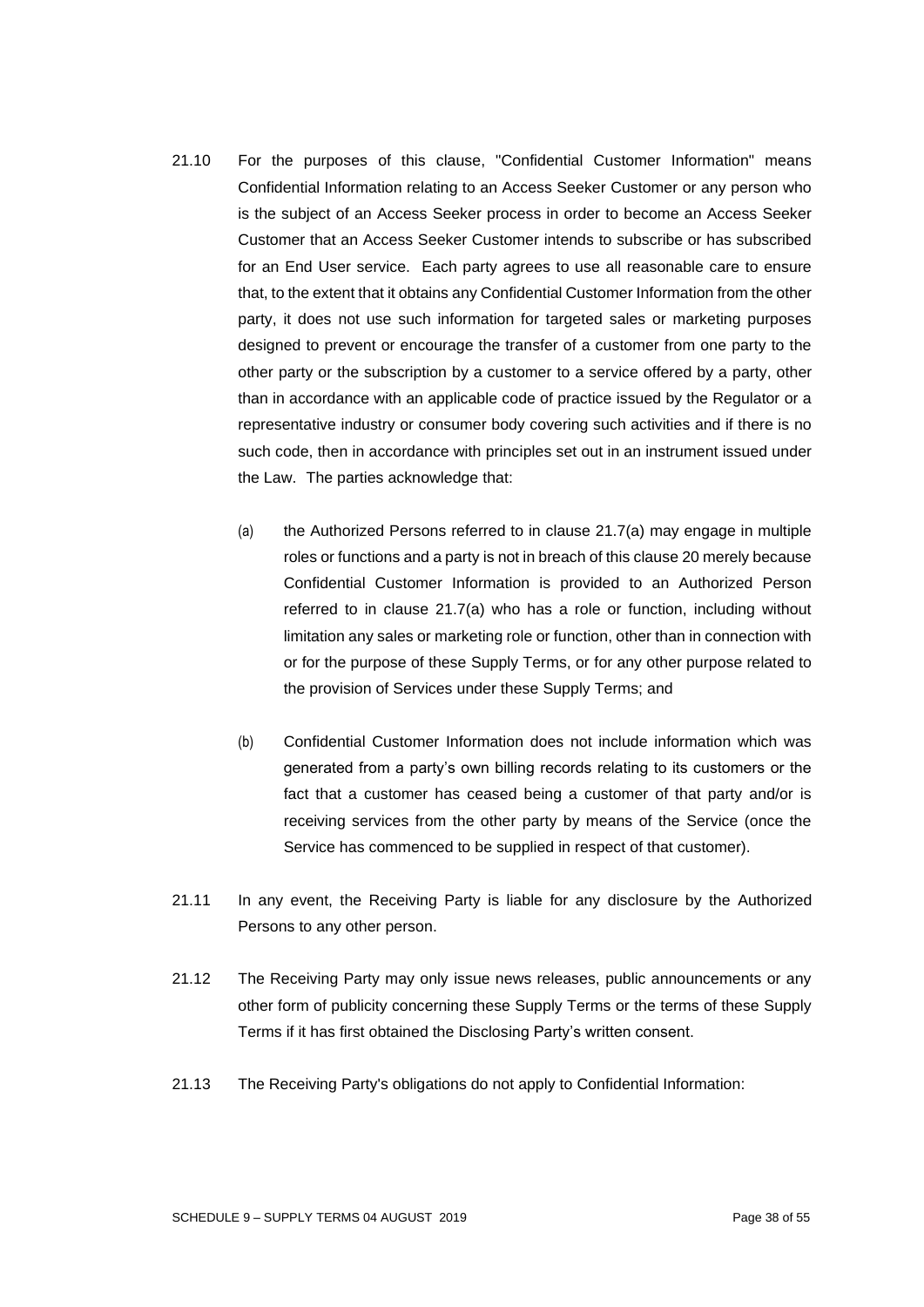- (a) if the same information is in or enters the public domain, other than by breach by the Receiving Party or any of its Authorized Persons of these Supply Terms;
- (b) known to the Receiving Party on a non-confidential basis before disclosure under these Supply Terms, at the time of first receipt, or becomes known to the Receiving Party or any of its Authorized Persons after disclosure under these Supply Terms without similar restrictions from a source other than the Disclosing Party, as evidenced by written records; or
- (c) is or has been developed independently by the Receiving Party without reference to or reliance on the Disclosing Party's Confidential Information.
- 21.14 A Receiving Party shall exercise no lesser security or degree of care than that party applies to its own Confidential Information of an equivalent nature, but in any event not less than the degree of care that a reasonable person with knowledge of the confidential nature of the information would exercise.
- 21.15 Confidential Information provided by one party to the other party is provided for the benefit of that party only and may only be used for the purposes for which it is disclosed.
- 21.16 Each party acknowledges that a breach of this clause 21 by one party may cause the other party irreparable damage for which monetary damages would not be an adequate remedy. Accordingly, in addition to other remedies that may be available, a party may seek injunctive relief against that breach or threatened breach.
- 21.17 All and any part of written Confidential Information (including, without limitation, information incorporated in computer software or held in electronic storage media) together with any analyses, compilations, studies, reports or other documents or materials prepared by the Receiving Party or on its behalf, which reflect or are prepared from any of the Confidential Information provided by the Disclosing Party, must be returned to the Disclosing Party or destroyed by the Receiving Party, as directed and when requested by the Disclosing Party at any time, or when the Receiving Party's need for that information has ended or when these Supply Terms expire or terminate, whichever is earlier. In the event of destruction, the Receiving Party must certify in writing to the Disclosing Party within 30 calendar days that destruction has been accomplished. The Receiving Party must make no further use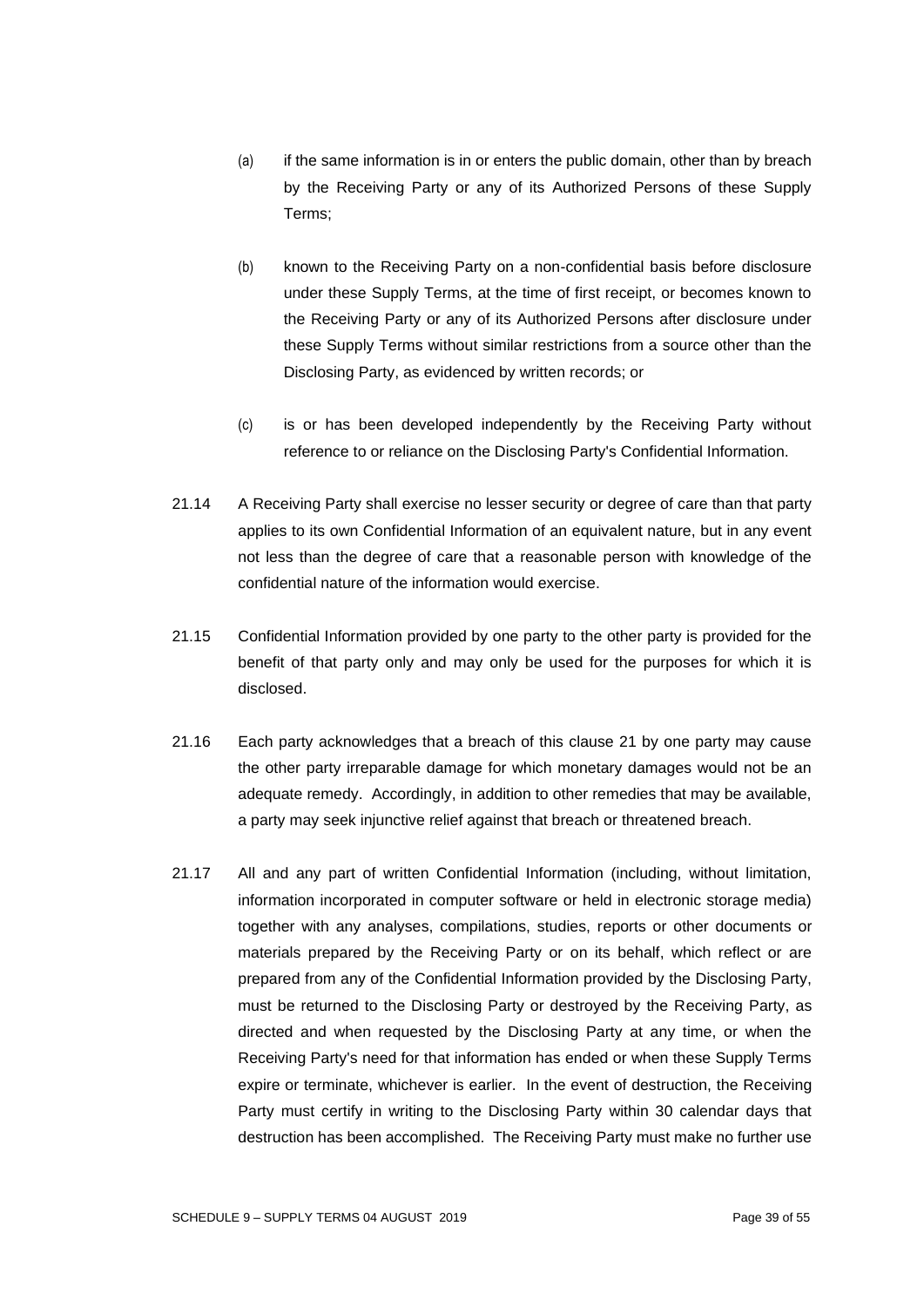of that Confidential Information nor retain that Confidential Information in any form whatsoever.

- 21.18 The Parties acknowledge that the provisions of this clause 21 continue in full force and effect regardless of variations, assignments or termination of other provisions of these Supply Terms. The obligation to maintain the confidentiality of the Confidential Information and the undertakings and obligations in this clause 21 continue until the later of two (2) years after the expiry or termination of these Supply Terms, or when the information ceases to be confidential.
- 21.19 Notwithstanding anything in this clause 21, the Access Provider may collect information about the Access Seeker and about the Access Seeker Customers. The information may be obtained from the Access Seeker and others or generated with the Access Provider's Network when the Access Seeker or anyone else uses the Access Provider's Services. The Access Provider may:
	- (a) hold the information and share it with its employees, contractors and other agents, but only where this is necessary to enable the Access Provider to provide the Access Seeker with Services, send the Access Seeker invoices, check that the Access Seeker's responsibilities are being met, or otherwise to administer and enforce this master agreement;
	- (b) share with other network operators any information needed to enable the Access Seeker to send or receive messages of any kind through those networks;
	- (c) use any information about the Access Seeker in order to ensure compliance with non-discrimination or similar clauses in contracts between the Access Provider and other Access Provider customers (including other Network Operators); and
	- (d) use any information about the Access Seeker for statistical purposes, so long as the Access Seeker is not identified.

## **22. CUSTOMER RELATIONSHIPS**

22.1 The relationship between the parties is one of independent contractor only and nothing in these Supply Terms may be construed to constitute a relationship of agency or partnership between the parties. Each party remains fully responsible for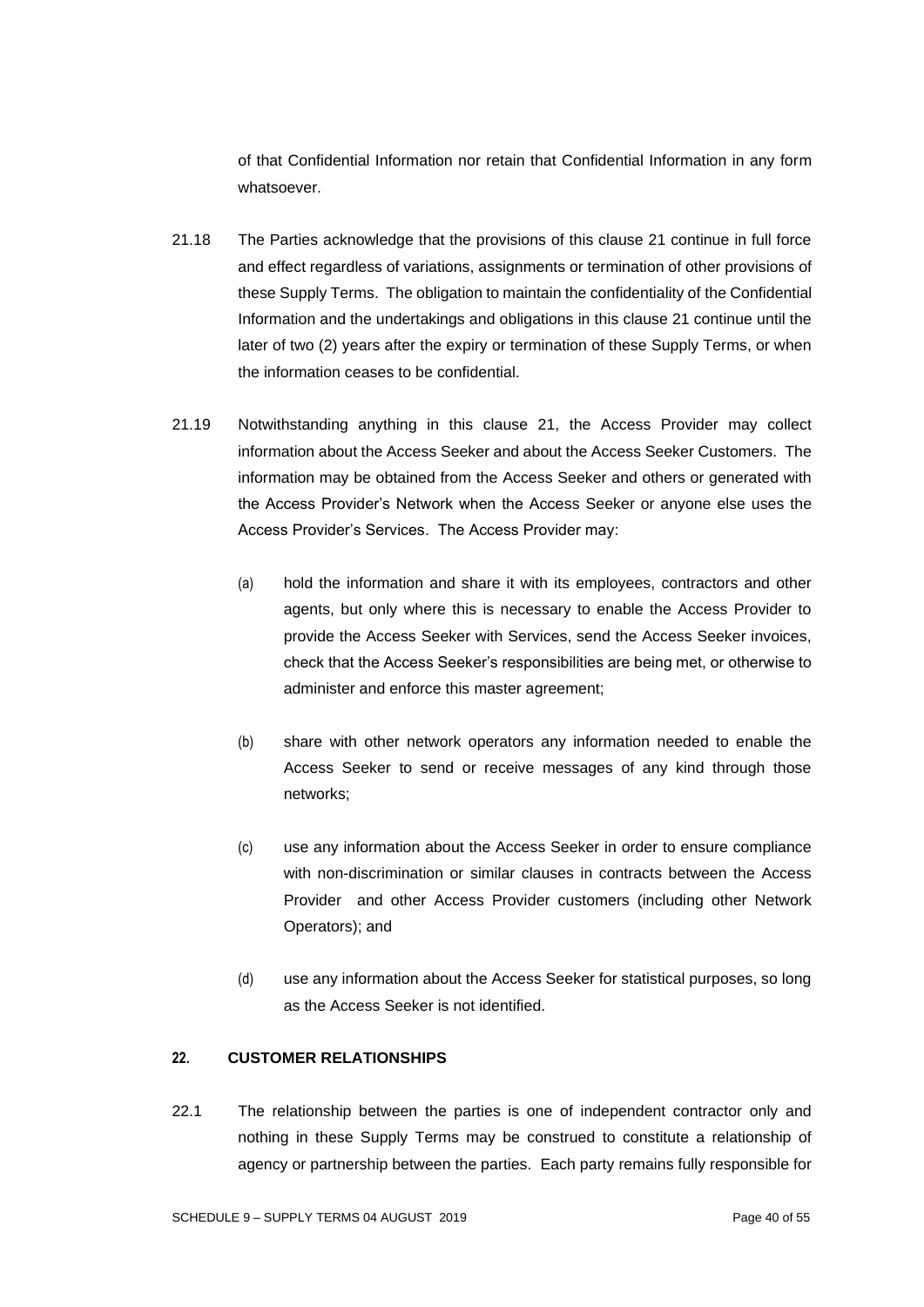its own acts and defaults (including those of its employees or agents). Neither party is authorized to bind the other party to any obligation. The parties and their employees, agents and representatives must not engage in any conduct that may lead any person to believe that it is an employee, agent or representative of the other party.

- 22.2 The Access Seeker has no right to set off bad debts arising from its provision of a service to a customer against any sum due, accrued or payable in respect of any Service supplied by the Access Provider under these Supply Terms that forms part of, or is incidental to, the provision of the relevant service.
- 22.3 The Access Seeker must not represent that the Access Provider:
	- (a) participates (other than as a wholesale supplier) in the provision of the Access Seekers' services, or is a supplier, to the Access Seeker's customers, or that the Access Seeker is approved by, or an agent or dealer of, or affiliated with, the Access Provider; or
	- (b) has a preferred relationship with the Access Seeker, including without limitation in respect of special prices or services.
- 22.4 The Access Seeker must not falsely attribute to the Access Provider:
	- (a) any blame for a fault or other circumstance;
	- (b) any need for maintenance or upgrade of a network; or
	- (c) any interruption or suspension, or partial interruption or suspension of a service.
- 22.5 In making any representation contemplated by clause 22.4 an Access Seeker must not engage in unethical, misleading or deceptive conduct.

# **23. ARTIFICIALLY INFLATED TRAFFIC AND DISGUISED TRAFFIC**

23.1 Charges for Services are not payable in respect of AIT. The parties shall use reasonable endeavors to detect, identify, notify and prevent AIT, both singly and cooperatively, in accordance with this clause and the Joint Working Manual.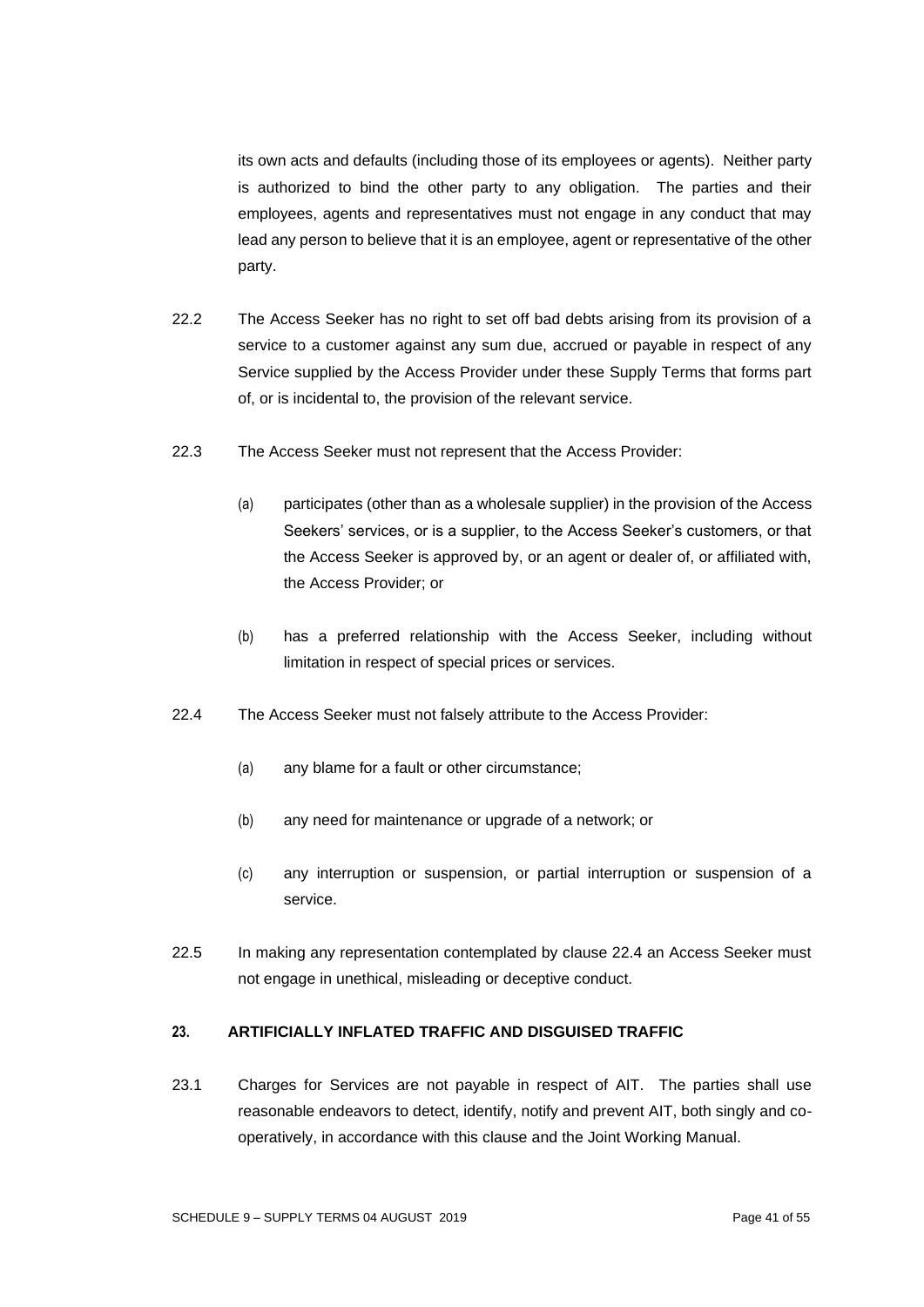- 23.2 If a party (**the first party**) suspects AIT (taking into account, but not limited to, the criteria specified in the Joint Working Manual) it shall as soon as reasonably practicable pass to the other party the following information:
	- (a) the estimated total duration of the relevant Telephone Calls;
	- (b) the dates when the relevant Telephone Calls were made;
	- (c) the telephone number/s of the originating line, and the CLI, if available;
	- (d) such other information as the party considers relevant; and
	- (e) such other information reasonably requested by the other party.
- 23.3 Any information passed between the parties in accordance with clause 23.2 shall only be used for the following purposes:
	- (a) to monitor, prevent or detect AIT;
	- (b) to assist the investigation of AIT and to undertake any associated criminal prosecutions;
	- (c) to undertake civil proceedings to effect recovery of losses resulting from AIT; or
	- (d) if the suspected AIT originates or terminates on another Network, to inform the other Network operator of the AIT.
- 23.4 If a party which would otherwise be required to pay Charges to the other party in respect of AIT (**the Paying Party**):
	- (a) having passed information to, or received information from, the other party in accordance with clause 23.2; and
	- (b) having reasonable grounds to suspect AIT in the case of the identified traffic calls,

gives written notification to the other party of the intention to withhold payment relating to the current billing period, then subject to such notification having been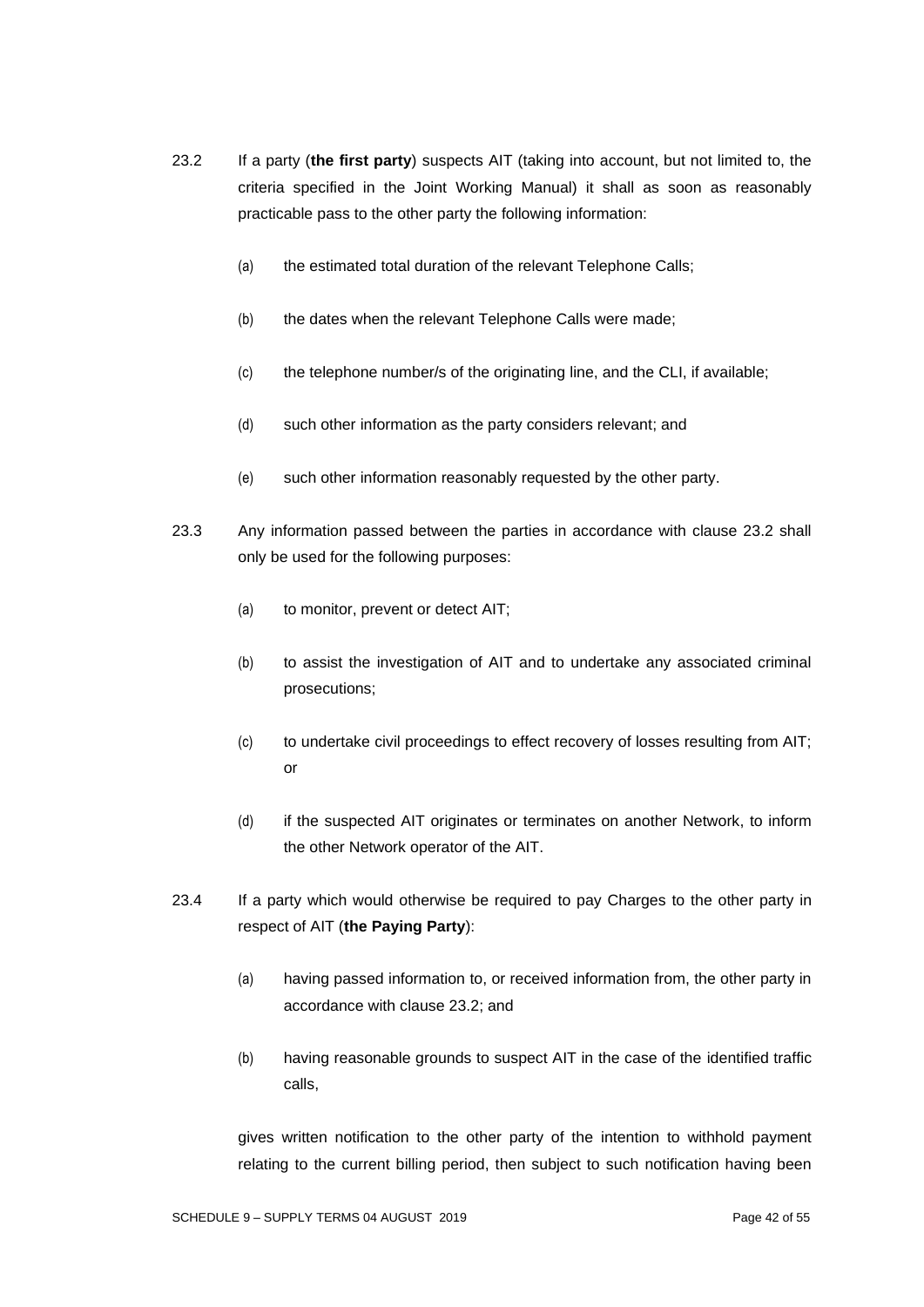passed to the other party not later than 14 calendar days from the end of such billing period, the Paying Party may withhold payment for the identified traffic.

- 23.5 If at any time after withholding payment under clause 23.4, the Paying Party ceases to have reasonable grounds to believe that is the result of AIT, the Paying Party shall immediately pay the amount of such withheld payment to the other party. If the Paying Party fails to pay such withheld payment within five Working Days, the other party shall be entitled to interest at the default interest rate with effect form the date such reasonable grounds cease.
- 23.6 If the Paying Party withholds payment made clause 23.4, the parties shall meet as soon as practicable to investigate and determine whether the traffic in respect of which the Paying Party has withheld payment is AIT. If the parties cannot agree within a 20 Working Days of the end of the relevant billing period that the traffic is or is not AIT, clause 24 applies.
- 23.7 The terms of clauses 23.2 and 23.3 relating to cooperation may also be used at the request of either party to identify fraudulent traffic or disguised traffic, for example traffic which should be passed under one Service Description which is being passed under another Service Description or using a retail service. Pursuant to clause 2.6, neither party shall have any obligation to pass such traffic by whatever means.

## **24. DISPUTE RESOLUTION**

- 24.1 Subject to clause 24.4, the parties must resolve any dispute, controversy or claim arising between them in respect of these Supply Terms (**Dispute**) in accordance with the procedures below.
- 24.2 The parties must continue to comply with their respective obligations during a Dispute.
- 24.3 A party must not use information obtained in the course of any Dispute Resolution Procedure for any purpose other than to resolve the relevant Dispute.
- 24.4 A party's compliance with the Dispute Resolution Procedures does not prejudice any right or remedy available to that party in respect of any breach of these Supply Terms. Nothing in these Supply Terms prevents a party from seeking urgent interlocutory, injunctive or other immediate relief.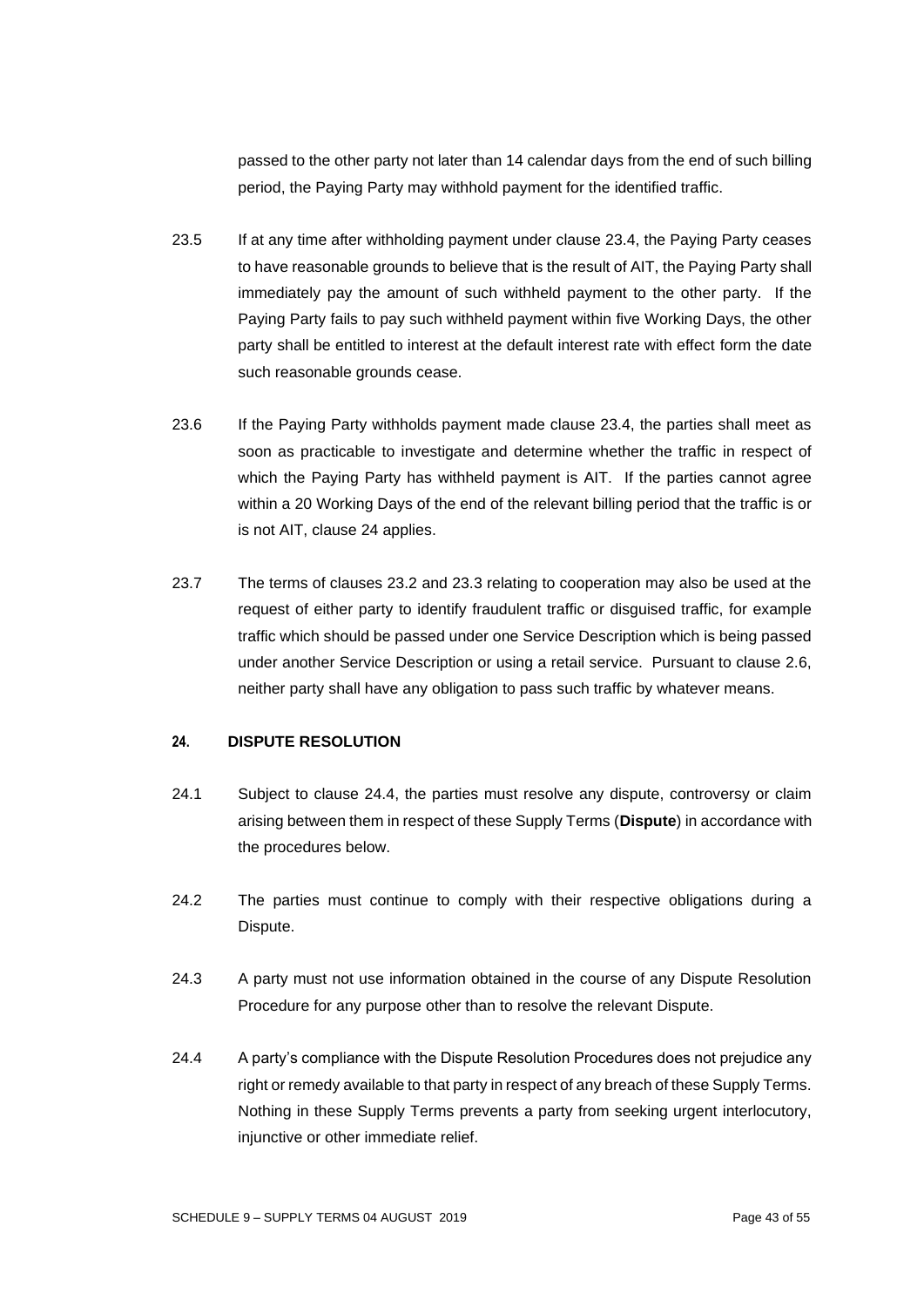24.5 In the rest of this clause:

**Billing Dispute** means any dispute about whether an invoice issued by a Billing Party contains any Statement Errors or other errors notified pursuant to clause 24.17.

**General Dispute** means any dispute, other than a Billing Dispute, arising between the parties in respect of these Supply Terms or the Reference Interconnection Offer.

### **Dispute Officer and CEO**

- 24.6 If a General Dispute arises between the parties, then either party may by written notice to the other party refer the General Dispute to the Dispute Officer of each party, or a nominee of the Dispute Officer, to resolve the General Dispute.
- 24.7 The parties must first refer any General Dispute to the Dispute Officers before pursuing any other dispute resolution procedure.
- 24.8 The Dispute Officers must confer and endeavor in good faith on a "without prejudice" basis to resolve the General Dispute by negotiating a commercial settlement.
- 24.9 If the General Dispute remains unresolved 10 Working Days after referral to the Dispute Officers under clause 24.6, then either party may by written notice to the other party, refer the dispute to the Chief Executive Officer of each party, or a nominee of the Chief Executive Officer, who must confer and endeavor in good faith and on a "without prejudice" basis to resolve the General Dispute by negotiating a commercial settlement.
- 24.10 The parties must refer the General Dispute to the Chief Executive Officers before pursuing any further dispute resolution procedures.

#### **Mediation or Determination**

- 24.11 If the General Dispute remains unresolved 10 Working Days after referral to the Chief Executive Officers of the parties under clause 24.9, then either party may:
	- (a) with the consent of the other party, refer the General Dispute for mediation. The preferred option for mediation in respect of a General Dispute is to request the Regulator in writing to act as the mediator in accordance with such rules as the Regulator thinks fit if the Regulator agrees to act as mediator and in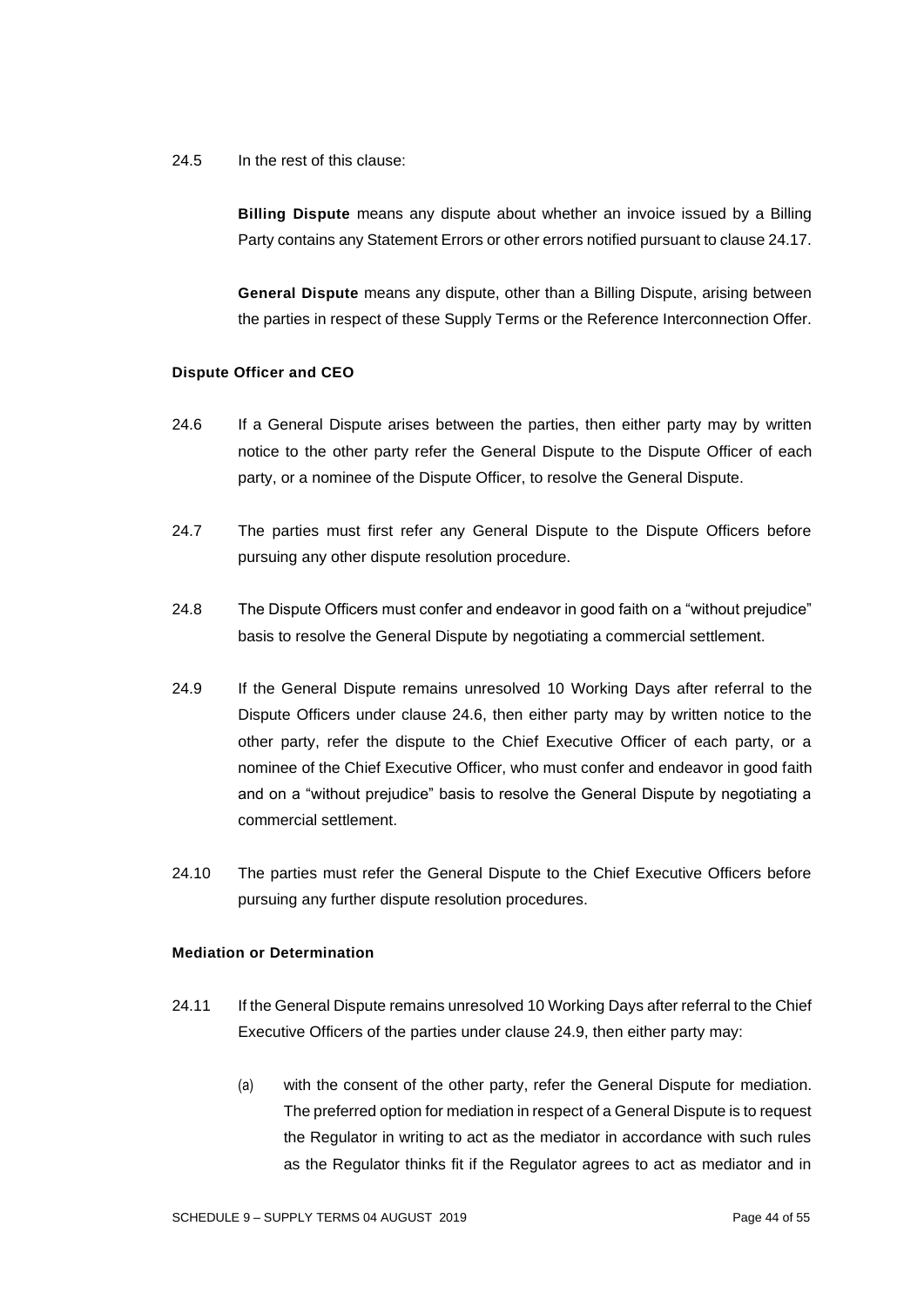any other case, the mediation will take place in accordance with the mediation procedures of the International Chamber of Commerce; or

- (b) only in respect of a General Dispute regarding an interconnection or access matter, refer the dispute to the Regulator for determination in accordance with the Telecommunications Law.
- 24.12 Referral of a General Dispute to the Regulator for mediation under clause 24.11(a) does not preclude the referral of the same General Dispute to the Regulator under clause 24.11(b) if it is regarding an interconnection or access matter. For the avoidance of doubt, the time periods set out in clauses 24.6 to 24.11 are intended to coincide with the period of negotiation required by s 57(g) of the Telecommunications Law, such that a party must comply with the escalation procedure identified in this clause 24 before referring a General Dispute regarding an interconnection or access matter to the Regulator for determination.

#### **Arbitration**

- 24.13 If:
	- (a) a General Dispute remains unresolved 60 Working Days after the appointment of a mediator under clause 24.11(a) and neither party has referred the matter to the Regulator for determination; or
	- (b) in any case in which the Regulator has chosen not to make a determination

then either party may (except in any case covered by 24.11(b), where the Regulator's choice not to determine is expressly or by clear implication dispositive of a question in which specific terms or charges are sought by determination and declined), by written notice to the other party, refer the dispute for final resolution by compulsory arbitration conducted by three arbitrators in accordance with the Civil and Commercial Procedures Law, provided that the parties agree that in addition to any other provision or requirement:

(c) the Chair of the arbitration panel must have at least 5 years experience as a legal, economic, accounting or competition regulatory practitioner (a top level regulatory policy decision maker; a lawyer; an economist, or a specialist accountant) in telecommunications regulation in a liberalizing or liberalized telecommunications market or markets; and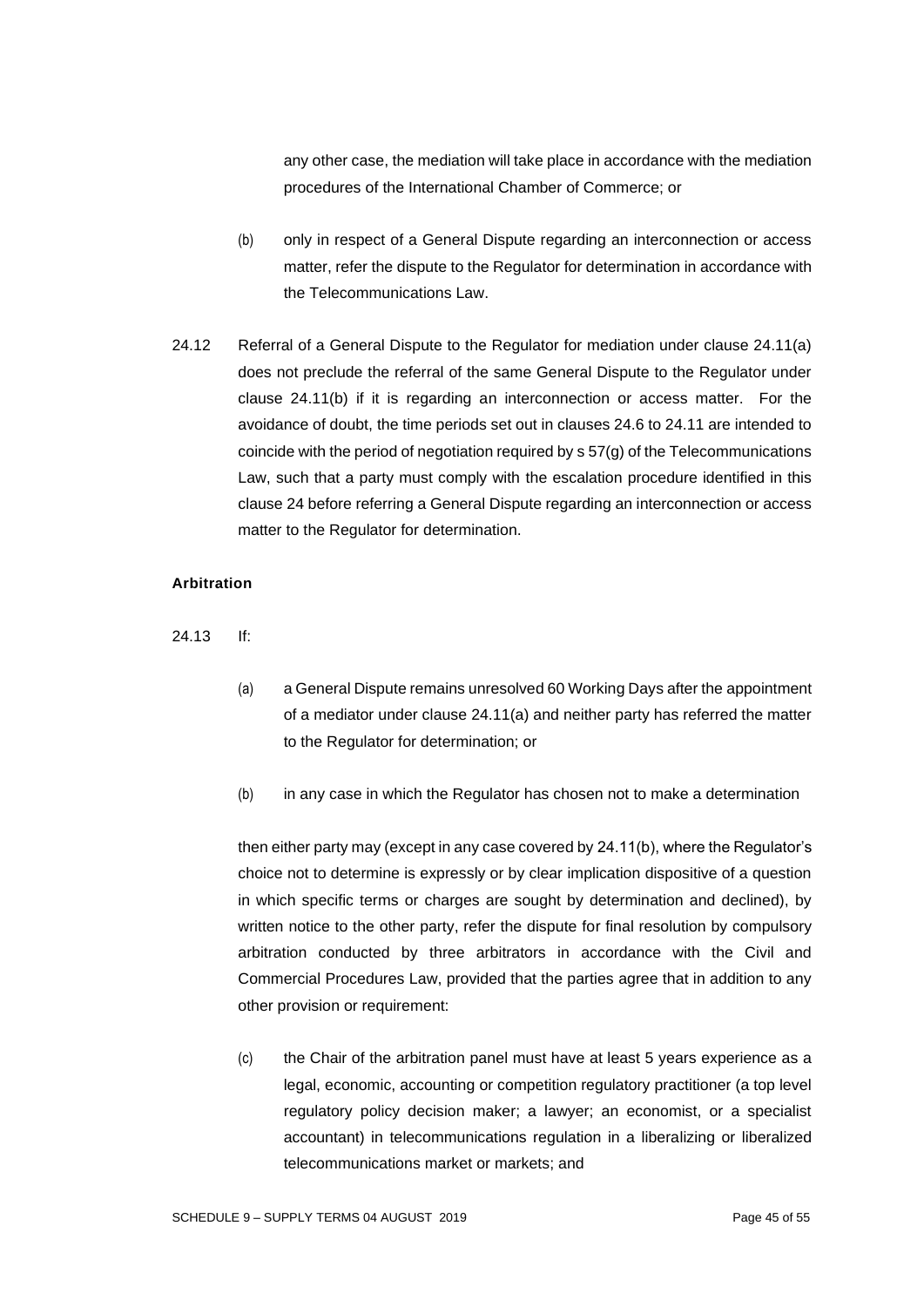- (d) the arbitration and all its proceedings (except the most minimal of formalities if required by law) will be conducted in the English language.
- 24.14 The decision of the arbitrators in any arbitration arising under clause 24.13 is final and binding.

## **Communications**

24.15 All discussions and information relating to a General Dispute must be communicated or exchanged through each party's Dispute Officer. A party is not entitled to rely on an invoice made, or information provided, in respect of a General Dispute by a representative of the other party who is not that other party's Dispute Officer.

#### **Billing Disputes**

- 24.16 An invoice of Charges issued under clause 4 must be paid in full by the Due Date unless the billed party, reasonably believing that there is a Statement Error in the invoice, gives the Billing Party a Billing Dispute Notice in accordance with clause 23.17. If the billed party fails to follow the Billing Dispute procedure in this clause, the Billing Party may treat, without further notice, the billed party as being in material breach of these Supply Terms.
- 24.17 Subject to clause 24.20, the billed party must give the Billing Party any Billing Dispute Notice within 10 Working Days after the date of the invoice of Charges, specifying:
	- (a) the Charges in dispute and the amount of the claimed Statement Error (**Disputed Amount**); and
	- (b) the basis of the claimed Statement Error; and
	- (c) the facts on which the billed party relies to dispute the invoice Charges.
- 24.18 The Billing Party may by giving written notice to the other party within 5 Working Days after receiving a Billing Dispute Notice, reject any Billing Dispute Notice:
	- (a) that is not complete, accurate or in the required form; or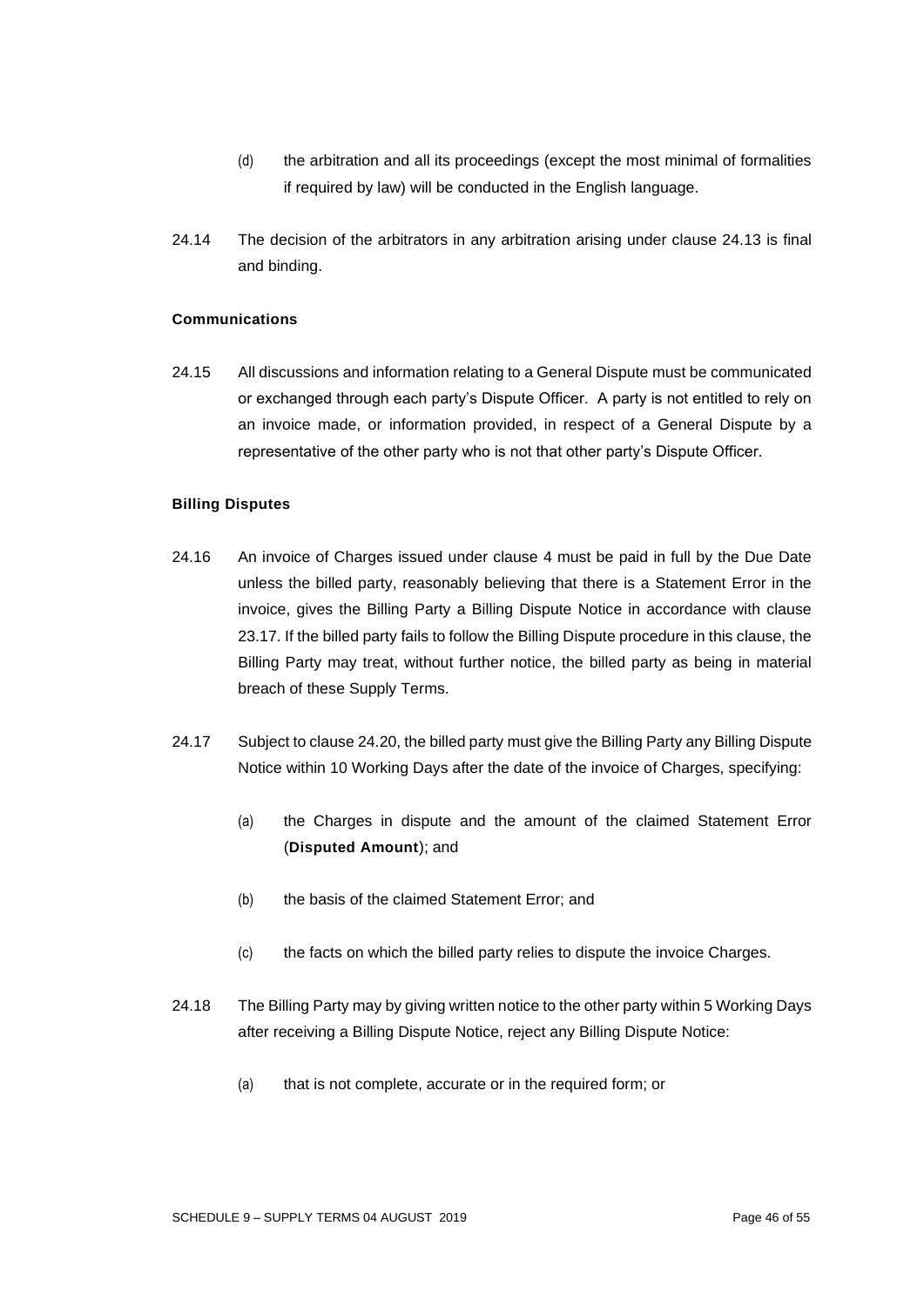- (b) given more than 10 Working Days after the date of the relevant invoice of Charges if that invoice of Charges, including without limitation any Disputed Amount, has not been paid in full.
- 24.19 If a billed party gives the Billing Party a Billing Dispute Notice that is not rejected under clause 24.18, the billed party may withhold the Disputed Amount but must pay the balance of the relevant invoice of Charges.
- 24.20 If:
	- (a) the Billing Party rejects a Billing Dispute Notice; and
	- (b) the billed party has not re-issued a rectified Billing Dispute Notice not less than 6 Working Days prior to the Due Date in accordance with the procedure in clause 24.17 and that rectified Billing Dispute Notice has not been rejected by the Billing Party under clause 24.18,

the billed party must pay the Disputed Amount by the Due Date in accordance with Schedule 4.

- 24.21 The parties must use their reasonable endeavors to negotiate in good faith to resolve the Billing Dispute arising from any Disputed Amount in a Billing Dispute Notice given under clause 24.17 that has not been rejected under clause 24.18.
- 24.22 If the parties are unable to resolve the Billing Dispute within 20 Working Days after the date of the Billing Dispute Notice, then either party may by written notice to the other party refer the matter to a suitable expert (**Accounting Expert**) agreed between the parties, and the Accounting Expert must resolve the Billing Dispute in accordance with clause 24.26.
- 24.23 If the Billing Dispute has been escalated to the Accounting Expert, the Billing Party may raise for determination any errors which the Billing Party reasonably believes have been made in the relevant invoice, provided the Billing Party disclosed those errors and explained the basis of the errors during the negotiations referred to in clause 22.21.
- 24.24 If the parties are unable to agree on the Accounting Expert within 5 calendar days after the date of the written notice referred to in clause 24.22, then either party may request the Chairman of the Board of Directors of the Arab Society of Certified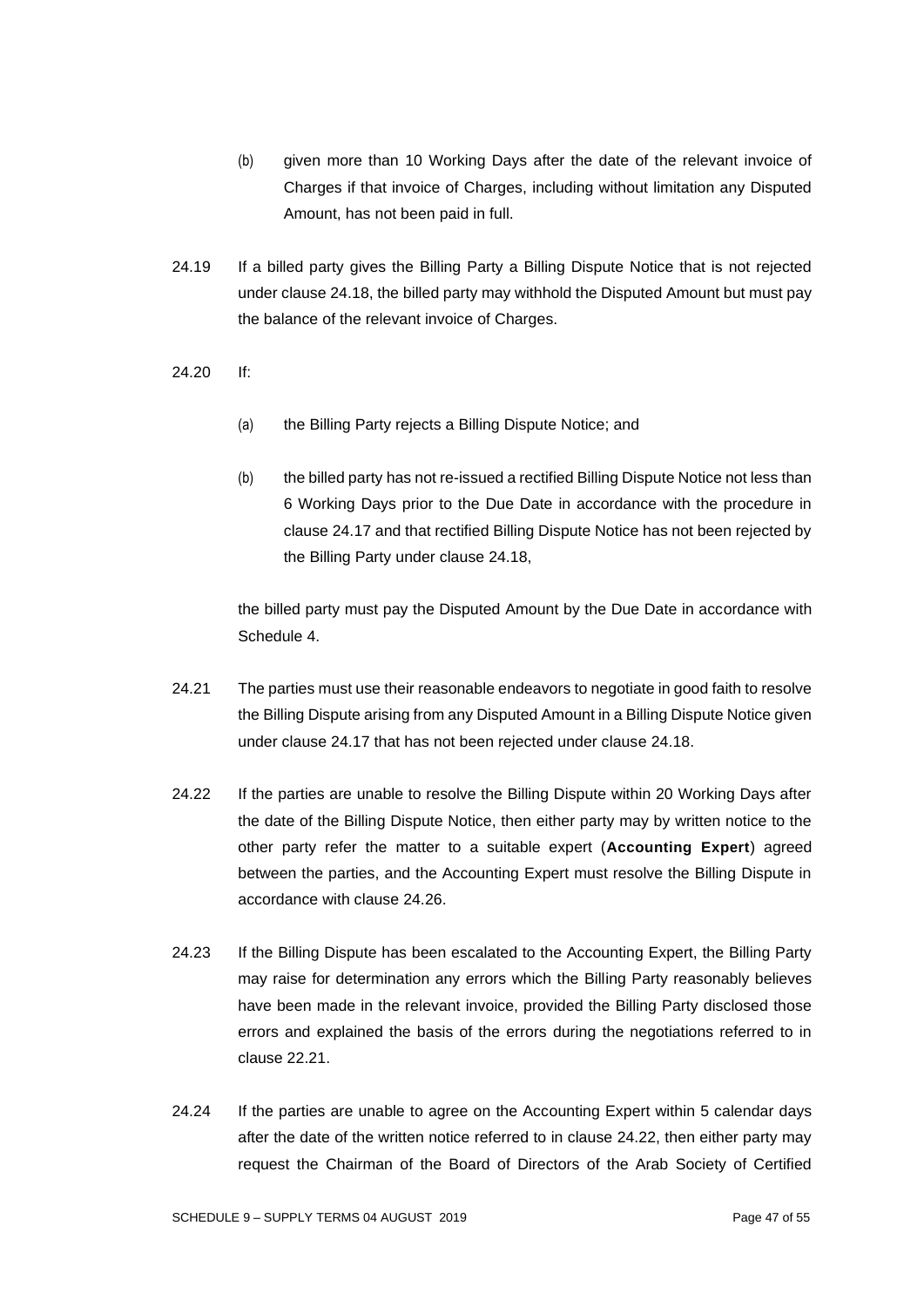Accountants to appoint the Accounting Expert, who must resolve the Billing Dispute in accordance with clause 24.26.

- 24.25 The parties must co-operate with the Accounting Expert as reasonably required to resolve the Billing Dispute.
- 24.26 Within 30 calendar days after being appointed, the Accounting Expert must resolve the Billing Dispute and give written reasons for the decision.
- 24.27 Responsibility for the costs of the Accounting Expert shall be allocated between the parties as follows:
	- (a) if the Accounting Expert decides that:
		- (i) there is no Statement Error;
		- (ii) the Statement Error is less than the greater of 4000 dinars or five (5) per cent of the amount of the original invoice; or
		- (iii) the Accounting Expert increases the invoice amount,

the billed party shall pay the Accounting Expert's costs in full;

- (b) subject to sub clause (a)(ii), if the Accounting Expert decides that there is a Statement Error and amount of the reduction is less than 10 per cent of the amount of the original invoice, the parties shall share the Accounting Expert's costs equally;
- (c) if the Accounting Expert decides that there is a Statement Error and the amount of the reduction is less than any amount offered by the Billing Party to settle the Billing Dispute, the billed party shall pay the Accounting Expert's costs in full; or
- (d) if the Accounting Expert decides that there is a Statement Error and the amount of the reduction is more than 10 per cent of the amount of the original invoice, the Billing Party, subject to sub-clause (c), shall pay the Accounting Expert's costs in full.
- 24.28 The Accounting Expert acts as an expert and not as an arbitrator.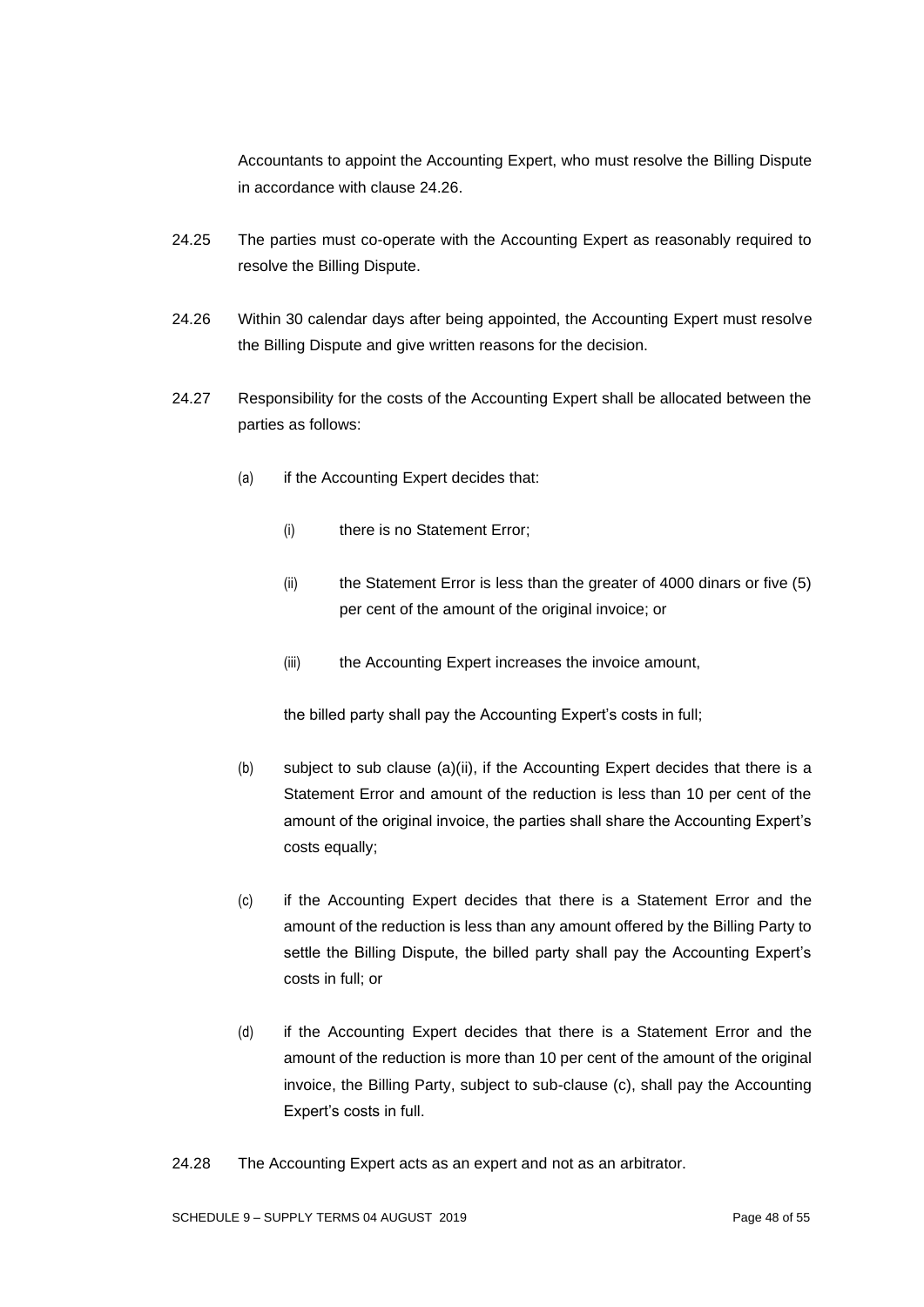- 24.29 Disputes over invoices which are not Billing Disputes shall be resolved as a General Dispute. Invoices shall not be disputed more than 365 days after the Due Date of the relevant invoice.
- 24.30 If the parties agree or the Accounting Expert determines:
	- (a) the billed party should pay an additional amount in respect of a disputed invoice to the amount which the billed party paid, the billed party shall pay that amount not more than 10 Working Days after the date of the agreement or determination, together with interest on that additional amount at the Interest Rate (calculated on a cumulative daily basis) for the period from the Due Date of the disputed invoice to the date of payment; and
	- (b) the Billing Party should refund an amount in respect of a disputed invoice to the billed party, the Billing Party shall pay that amount not more than 10 Working Days after the date of the agreement or determination, together with interest on that additional amount at the Interest Rate (calculated on a cumulative daily basis) for the period from the Due Date of the disputed invoice to the date of payment. Alternatively, the Billing Party may apply, or the billed party may direct the Billing Party in writing prior to the refund being paid, to apply the amount (including the interest) against any amount currently owing by the billed party or against the next invoice.

# **25. GENERAL**

# 25.1 **Variation**

## **Variation in respect of Interconnection and Access Services**

Batelco may amend or vary these Supply Terms in respect of Interconnection and Access Services in accordance with clauses 2.

## 25.2 **Assignment**

(a) Subject to clause 25.2(b), a party may only assign or transfer its rights, obligations or interests under these Supply Terms if it has first obtained the other party's written consent, which must not be unreasonably delayed or withheld.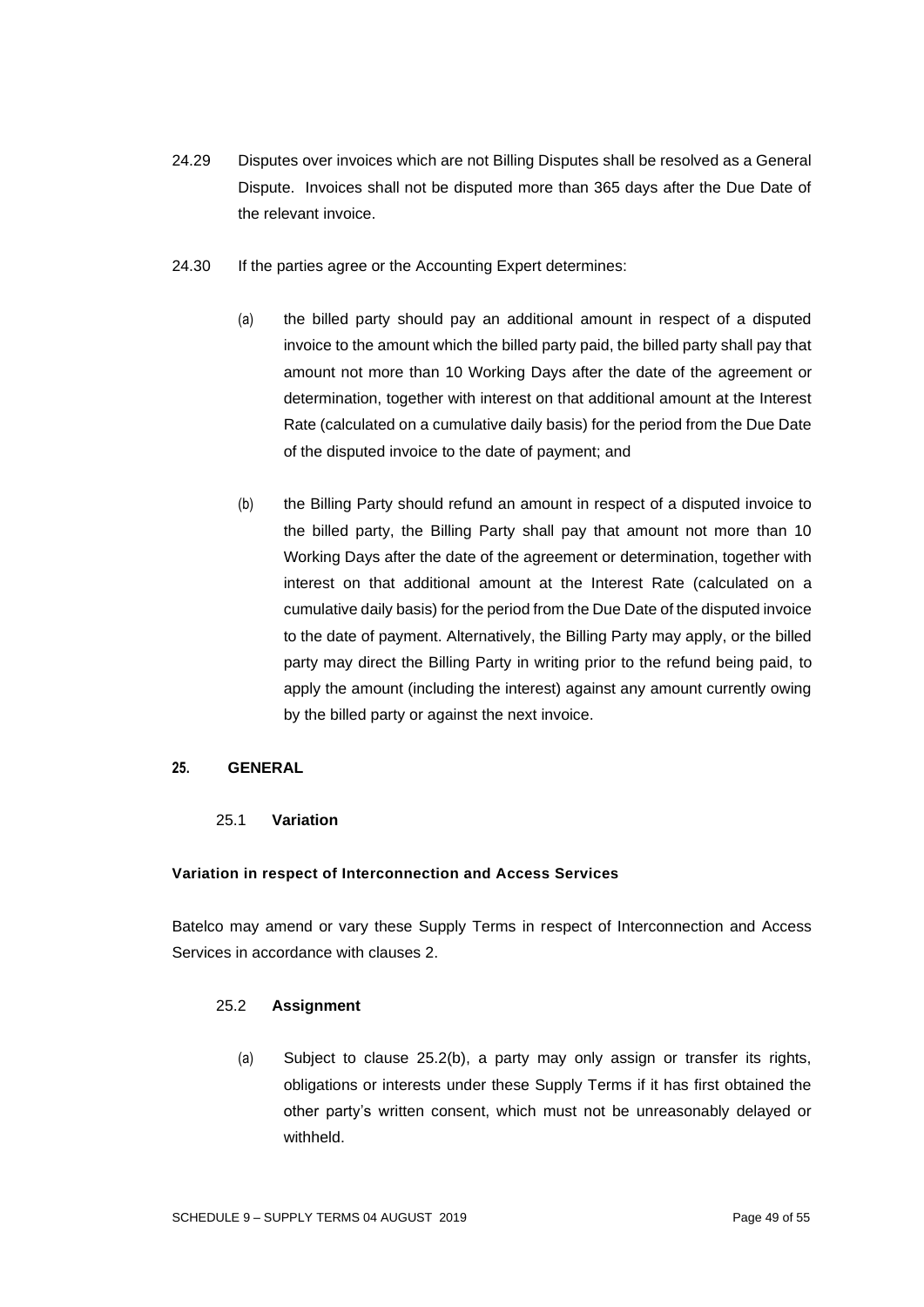- (b) The Licensed Operator may only transfer its rights, obligations or interests under these Supply Terms if:
	- (i) the assignee or transferee is a Licensed Operator and provides the Security required by Batelco; and
	- (ii) the Licensed Operator remains fully responsible for the performance of all obligations under these Supply Terms.

## 25.3 **Non-impairment**

Neither party may engage in any conduct that impairs or might impair the other party's ability to provide Services.

### 25.4 **Non-exclusivity**

Nothing in these Supply Terms restricts the rights of either party to enter into similar agreements with other parties.

## 25.5 **Entire agreement**

- (a) Except with respect to any prior agreement which the parties agree in writing to remain in full force and effect after the date of the Supply Agreement, these Supply Terms supersede all previous understandings, commitments, representations and agreements between the parties in respect of the Services, and contain the entire agreement of the parties about their subject matter.
- (b) A party may not rely on any representation or warranty about the subject matter of these Supply Terms except as expressly provided in these Supply Terms.

## 25.6 **Severance**

(a) Subject to clause 25.6(b), if the whole or any part of a provision of these Supply Terms is unenforceable, partly unenforceable, void or illegal in a jurisdiction, then it is severed to the extent necessary to make these Supply Terms enforceable in that jurisdiction.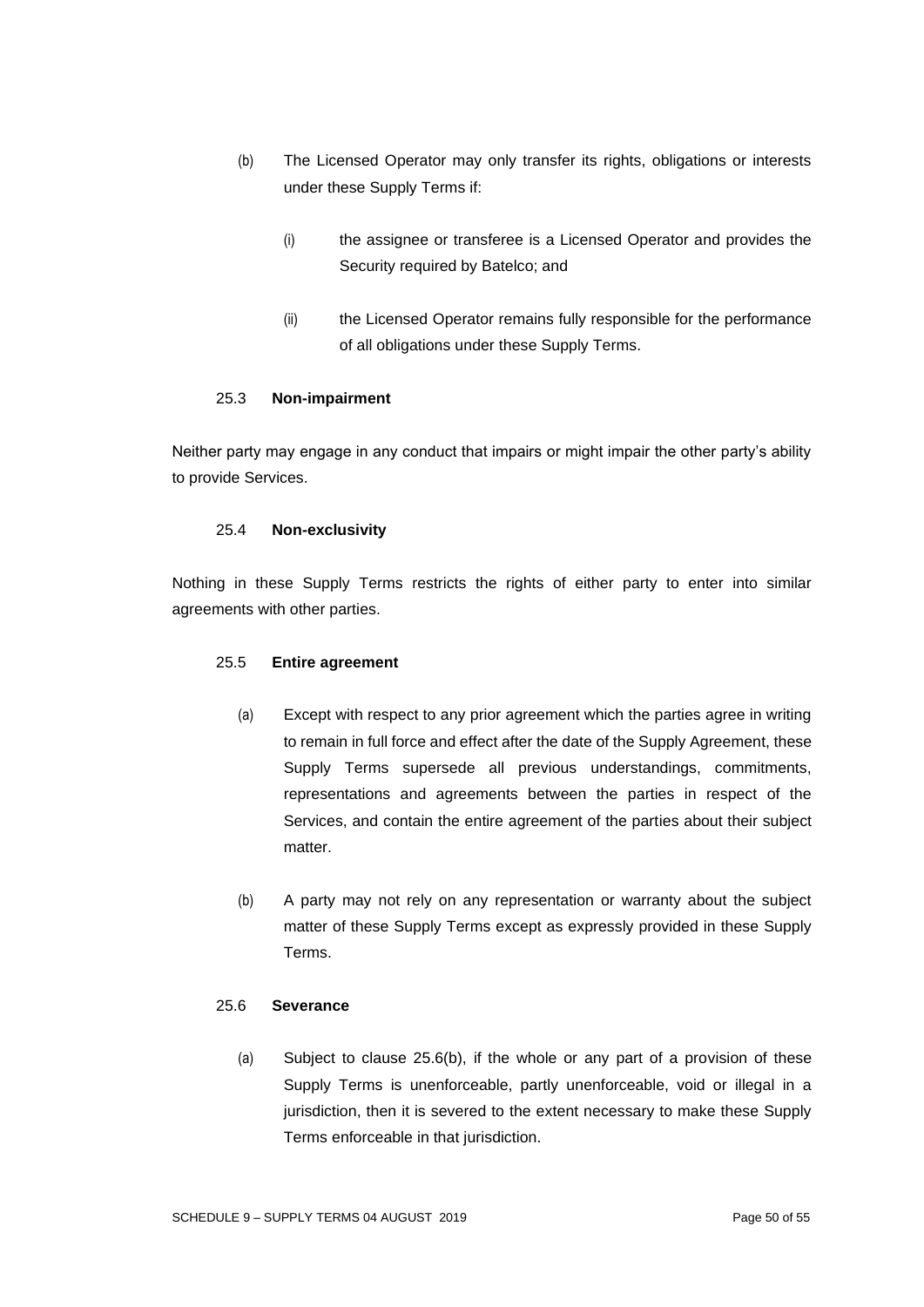(b) This clause 25.6 does not apply if the severance materially changes the intended effect of these Supply Terms, alters its basic nature, or is contrary to public policy.

## 25.7 **Language**

These Supply Terms may be translated into other languages, but the English version prevails.

### 25.8 **Waiver**

- (a) A right may only be waived in writing and signed by an authorized officer of the party granting the waiver.
- (b) No conduct of a party, including without limitation a failure to exercise, or any delay in exercising, a right, operates as a waiver of the right or otherwise prevents the exercise of that right.
- (c) A waiver of a right on one or more occasions does not operate as a waiver of that right if it arises again.

## 25.9 **Exercise of rights**

A party may exercise a right, power or remedy at its discretion, and separately or concurrently with another right, power or remedy. A single or partial exercise of a right, power or remedy by a party does not prevent a further exercise of that or of any other right, power or remedy.

#### 25.10 **Counterparts**

These Supply Terms may be executed in any number of counterparts and all those counterparts together make one instrument.

## 25.11 **Governing law and jurisdiction**

- (a) These Supply Terms are governed by the laws of the Kingdom of Bahrain.
- (b) The parties irrevocably submit to the exclusive jurisdiction of the courts of the Kingdom of Bahrain, and each party waives any right that it has to object to an action being brought in the courts of the Kingdom of Bahrain, including without limitation any objection that the action has been brought in an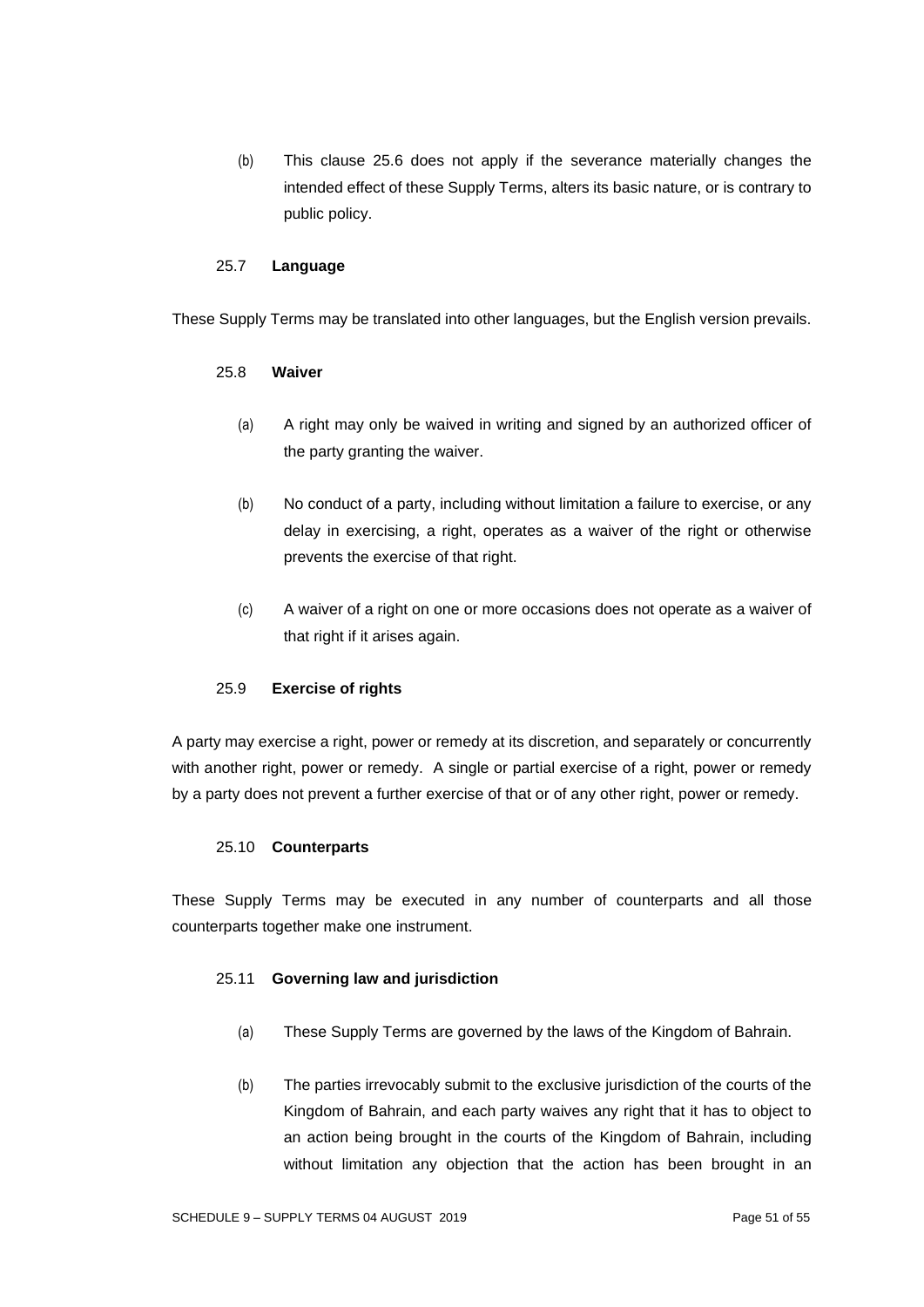inconvenient forum, or that the courts of the Kingdom of Bahrain do not have jurisdiction.

#### 25.12 **Notices**

A notice or other communication given under these Supply Terms including, but not limited to, a request, demand, consent or approval, to or by a party to these Supply Terms:

(a) must be in legible writing and in English;

(i) if to Batelco:

- (b) must be addressed to the addressee at the address or facsimile number set out below or to any other address or facsimile number a party notifies to the others under this clause:
- Address: Building 469 Road 1705 Manama Town Attention: Head of Wholesale CC: Head of Regulatory Facsimile: +973 1753 7733 CC: +973 1761 0092 (ii) if to the Licensed Operator: Address: Attention: [ ] Facsimile: [ <mark>[ ]</mark> (c) must be signed by an authorized officer of the sender; and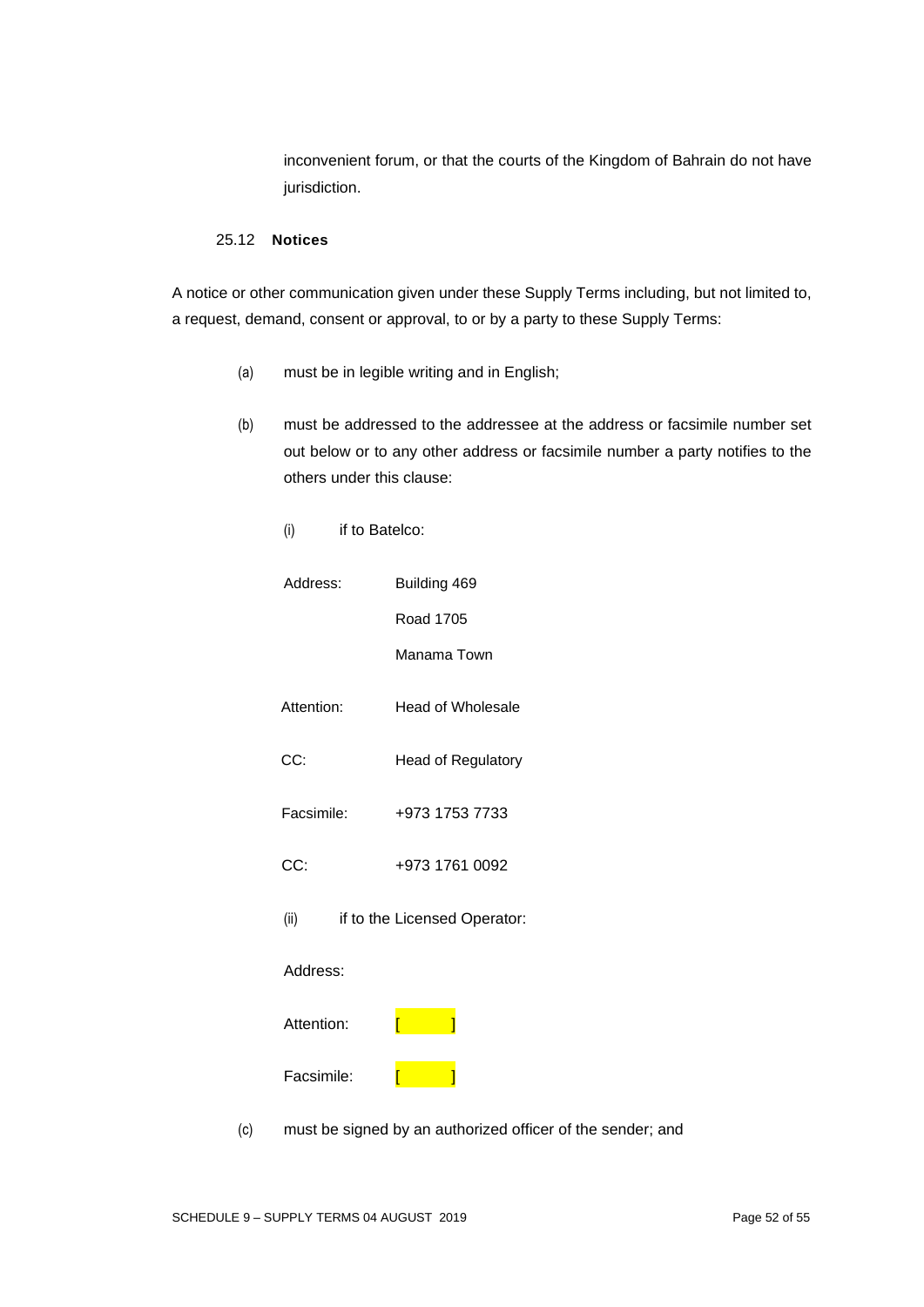- (d) is deemed to be received by the addressee in accordance with clause 25.12(g).
- (e) Without limiting any other means by which a party may be able to prove that a notice has been received, a notice is deemed to be received:
- (f) if sent by hand, when delivered to the addressee;
- (g) if by post, three (3) Working Days after and including the date of postage; and
- (h) if by facsimile transmission, on receipt by the sender of an acknowledgment or transmission report generated by the machine from which the facsimile was sent,

but if the delivery or receipt is not on a Working Day or is after 2:45 pm (addressee's time), it is deemed to be received at 7.00 am on the following Working Day.

- (i) A facsimile transmission is regarded as legible unless the addressee telephones or facsimiles the sender within 2 hours after the transmission is received or regarded as received under clause 25.12(b)(iii), and informs the sender that it is not legible.
- (j) In this clause 25.12, a reference to an addressee includes a reference to an addressee's officers, agents or authorized representatives.

# 25.13 **Legal advice and allocation of risk**

Each party acknowledges that it has received legal advice or had the opportunity to receive legal advice about these Supply Terms.

## 25.14 **Cumulative rights**

The rights, powers and remedies of a party under these Supply Terms are cumulative with and do not exclude or limit any other right, power or remedy provided by law or equity independently of these Supply Terms.

## 25.15 **Non-merger**

The conditions and provisions in these Supply Terms do not merge on execution.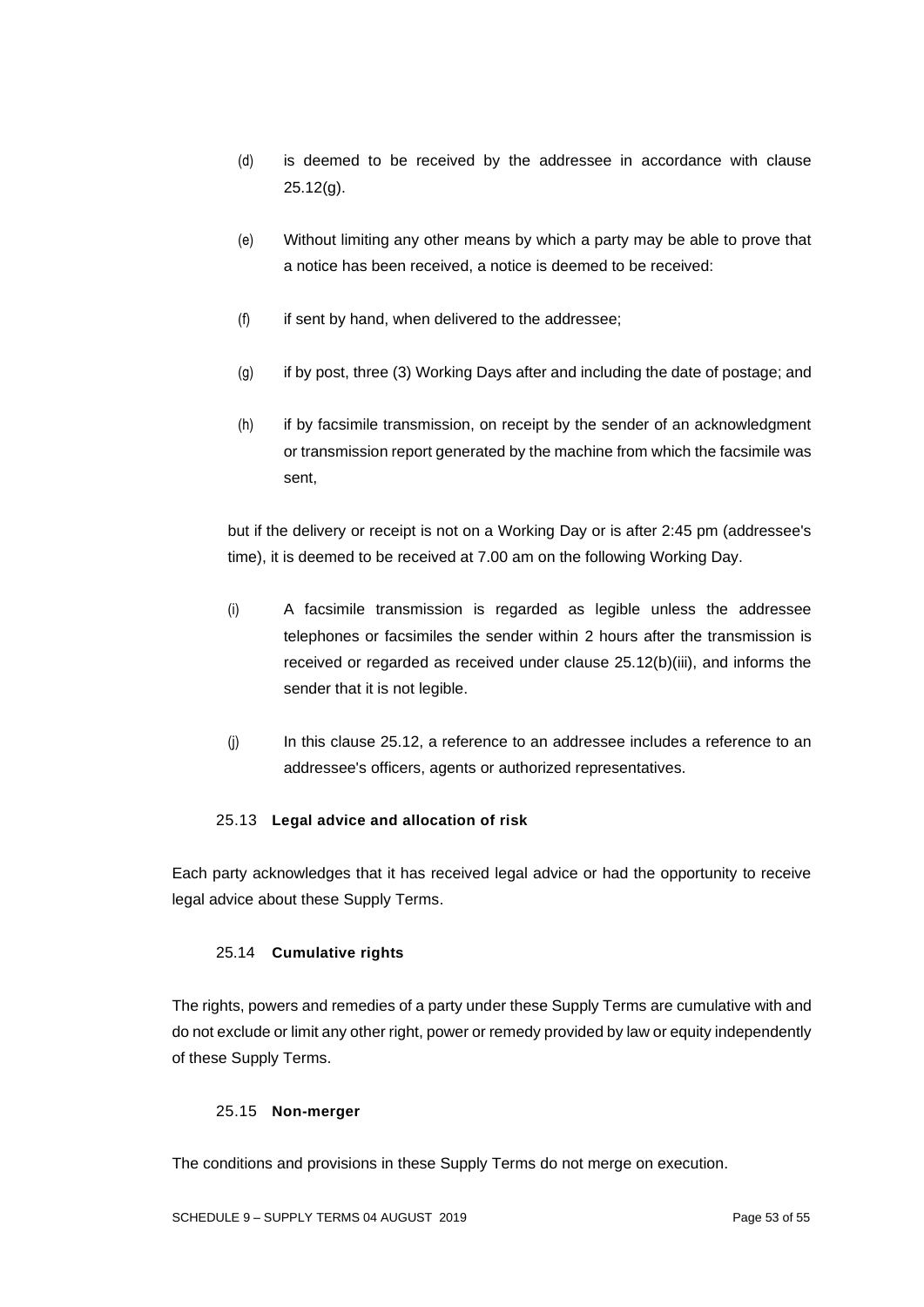## 25.16 **Third party rights**

Only the parties have or are intended to have a right or remedy under these Supply Terms or obtain a benefit under it.

## 25.17 **Costs and expenses**

Unless otherwise agreed under these Supply Terms, each party must bear its own legal and other costs incurred in the preparation, negotiation and execution of these Supply Terms and all documents contemplated by it.